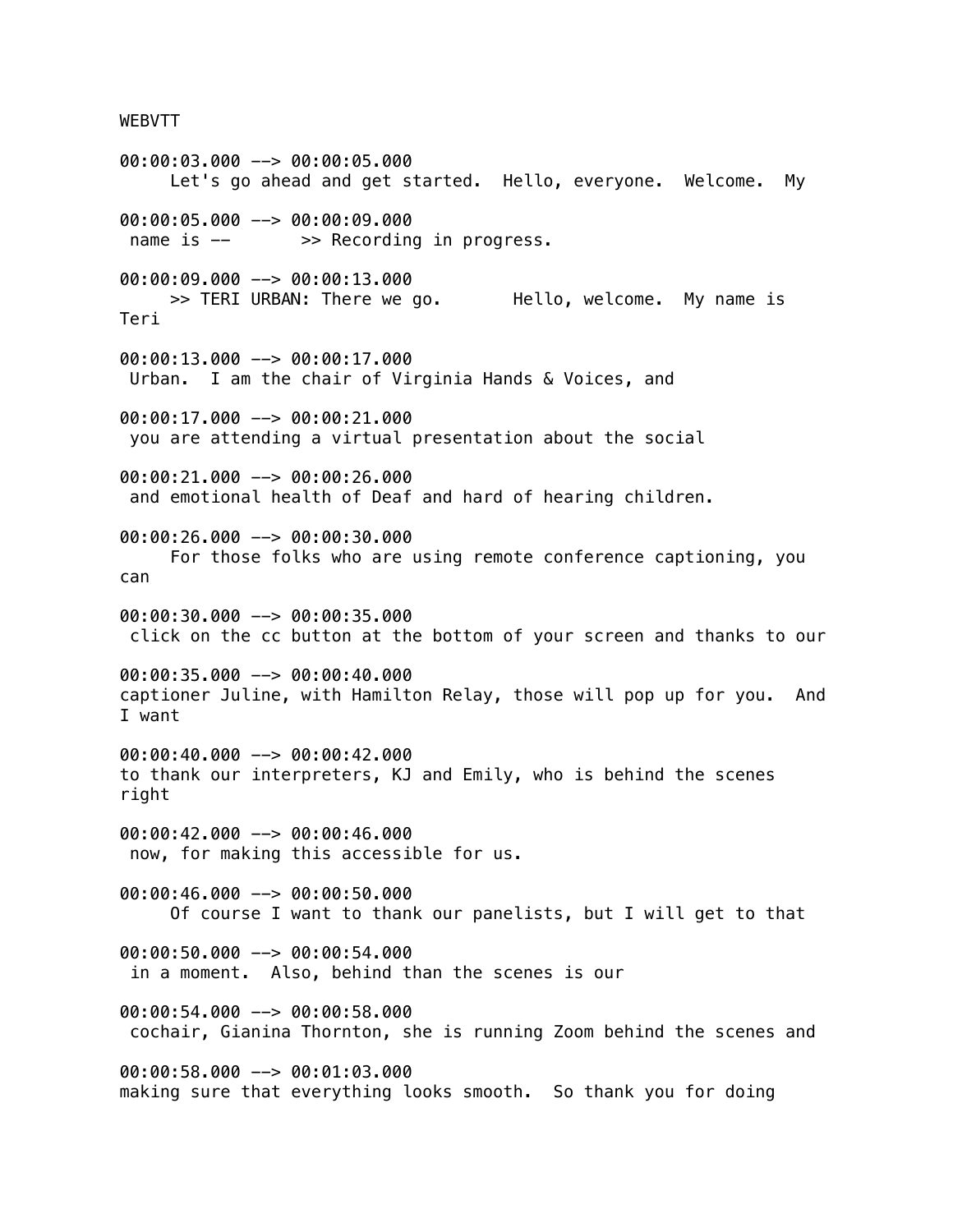00:01:03.000 --> 00:01:07.000 that. We are so excited for everyone to 00:01:07.000 --> 00:01:11.000 be here tonight. Like I said, I am Teri, I am a 00:01:11.000 --> 00:01:16.000 parent to three children. My oldest is 12 years old now, and I was 00:01:16.000 --> 00:01:20.000 just telling the panelists before we started that my children 00:01:20.000 --> 00:01:25.000 grow up on me, but I stay the same age. I don't able. I just stay the 00:01:25.000 --> 00:01:30.000 same. It's wonderful. But for those who aren't 00:01:30.000 --> 00:01:34.000 familiar with Hand and Voices, let me let you know 00:01:34.000 --> 00:01:37.000 we are a nonprofit parent-driven organization 00:01:37.000 --> 00:01:41.000 dedicated to supporting Deaf and hard of hearing children, and what makes us 00:01:41.000 --> 00:01:45.000 unique is that we are unbiased about communication 00:01:45.000 --> 00:01:50.000 choices. And we believe that a choice that a family makes is the right 00:01:50.000 --> 00:01:54.000 choice. We have -- our membership and supporters are parents and 00:01:54.000 --> 00:01:58.000 professionals, all over the common wealth. And we are 00:01:58.000 --> 00:02:02.000 just so excited to have everyone here. Some people who may use their 00:02:02.000 --> 00:02:06.000 hands, some may use their voices but some may use both to communicate.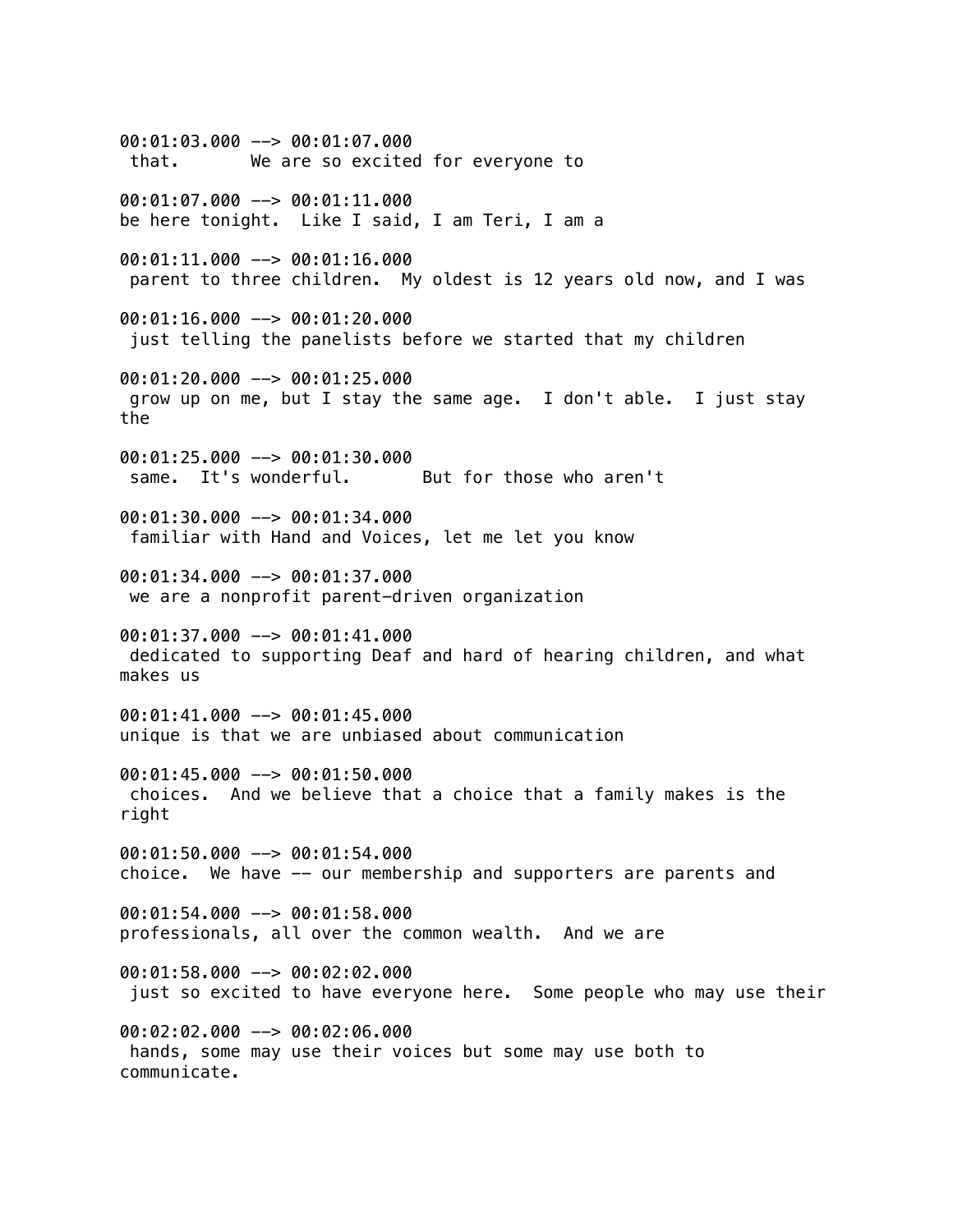00:02:06.000 --> 00:02:11.000 So let's get started. This presentation is going to be 00:02:11.000 --> 00:02:15.000 in American Sign Language. And Lauren Good has 00:02:15.000 --> 00:02:19.000 craishesly offered to facilitate for us tonight. So thank you. 00:02:19.000 --> 00:02:23.000 I will turn my video off soon. This 00:02:23.000 --> 00:02:27.000 is a topic that social emotional health is a topic 00:02:27.000 --> 00:02:32.000 that comes up in almost every conversation 00:02:32.000 --> 00:02:36.000 that we have with parents. At least 00:02:36.000 --> 00:02:41.000 monthly, minimum once a month. If it's a parent of a 00:02:41.000 --> 00:02:46.000 school-age children, this is top three of their concerns. And if their child 00:02:46.000 --> 00:02:50.000 isn't in school yet, this is a concern for when their 00:02:50.000 --> 00:02:54.000 child will enter school. So thank you to our panelists for being 00:02:54.000 --> 00:02:58.000 here and sharing your experience and expertise with 00:02:58.000 --> 00:03:03.000 us. We ask that everyone who is watching is 00:03:03.000 --> 00:03:07.000 respectful of our panelists' opinions. Like we 00:03:07.000 --> 00:03:11.000 said, we respect choices that others make, and we realize there are a lot 00:03:11.000 --> 00:03:15.000 of different ways and a lot of different choices out there. So our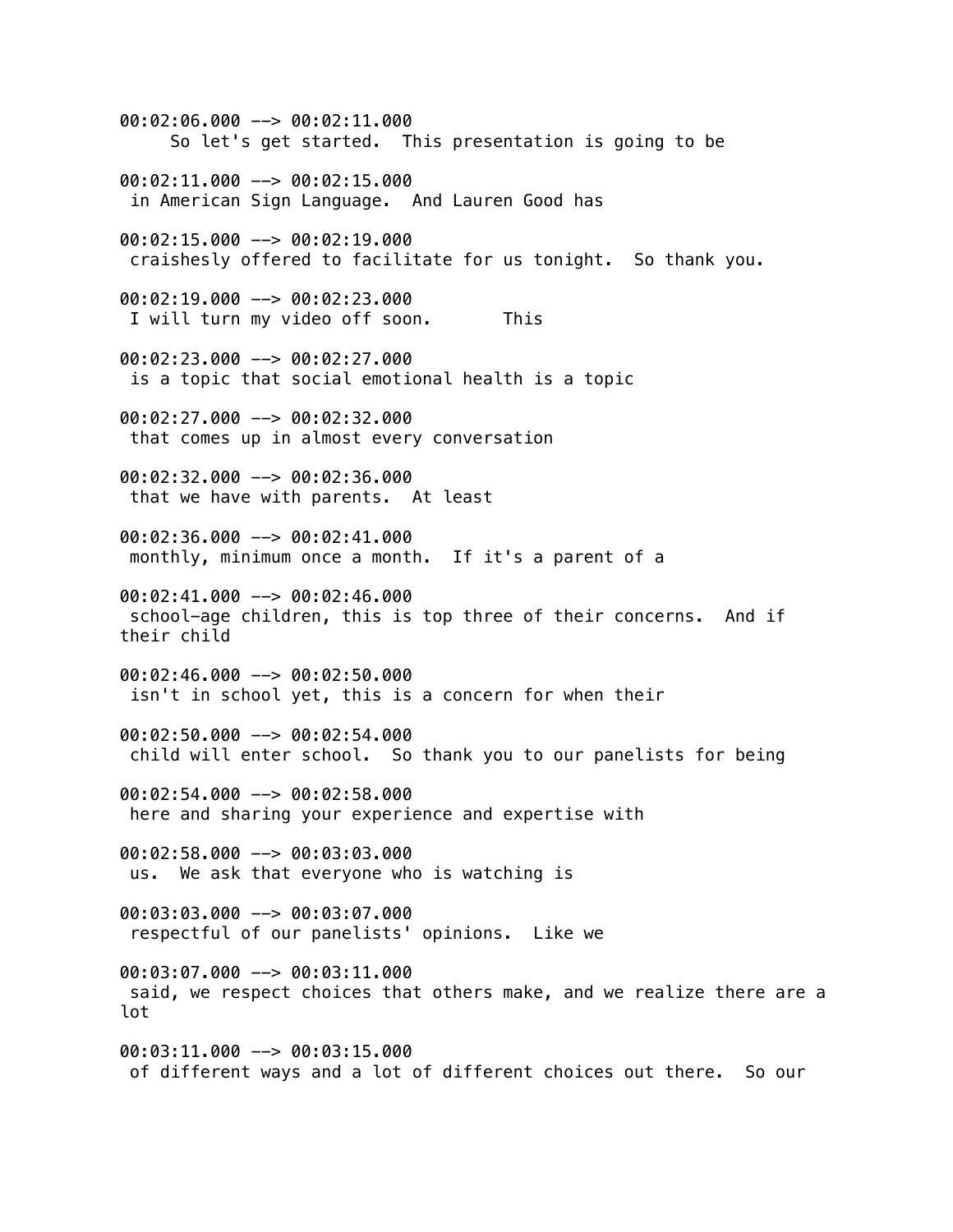00:03:15.000 --> 00:03:19.000 panelists are going to tell you their personal experiences about them and 00:03:19.000 --> 00:03:24.000 what has worked for them. So we just ask that everyone respects that. 00:03:24.000 --> 00:03:28.000 I will turn it over to Lauren. I will let everyone introduce 00:03:28.000 --> 00:03:32.000 themselves. I am going to turn my video off. We are going to have our 00:03:32.000 --> 00:03:37.000 interpreters turn their videos off so they will be 00:03:37.000 --> 00:03:41.000 voicing behind the scenes. I look forward to seeing what we talk 00:03:41.000 --> 00:03:47.000 about tonight. Take it away, Lauren. Thank you. 00:03:47.000 --> 00:03:51.000 >> LAUREN GOOD: Hello, good 00:03:51.000 --> 00:03:55.000 evening, everyone, this is Lauren. Welcome to this panel. 00:03:55.000 --> 00:03:59.000 We only have an hour, it's really just not that much time, but we want 00:03:59.000 --> 00:04:03.000 to try to make the best of it. And hopefully going forward in the future 00:04:03.000 --> 00:04:07.000 maybe we'll have another panel. We'll see. But please, feel free to contact 00:04:07.000 --> 00:04:12.000 us if you have any questions. I'm going to go ahead with the 00:04:12.000 --> 00:04:16.000 introductions. I want everyone to just 00:04:16.000 --> 00:04:20.000 briefly explain your communication mode that you use while growing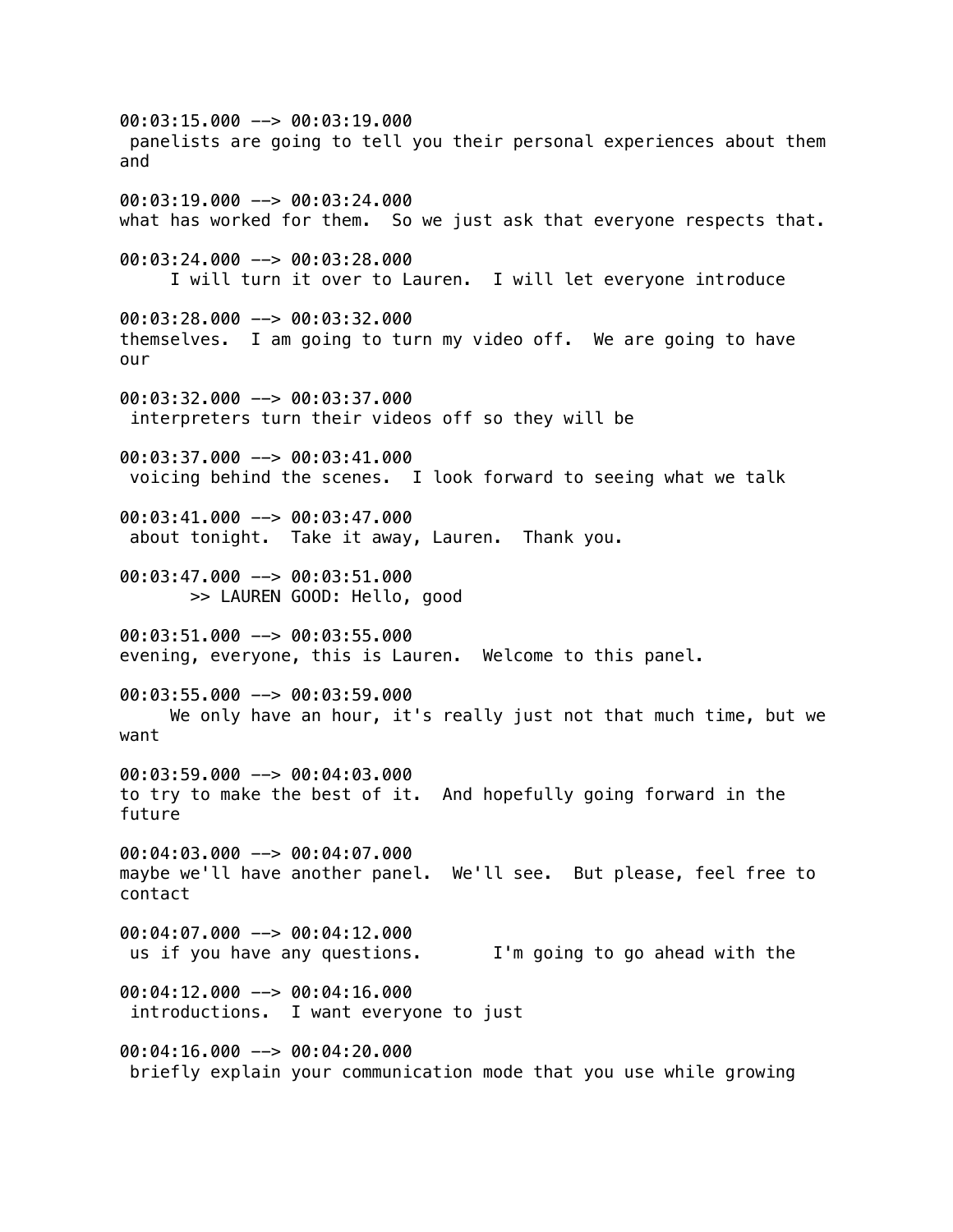00:04:20.000 --> 00:04:26.000 up, first name, background, just a short little brief 00:04:26.000 --> 00:04:30.000 blush blurb, and we can go from there. Who wants to be 00:04:30.000 --> 00:04:34.000 first? Maybe Susie? >> SUSANNE WILBUR: Thanks, 00:04:34.000 --> 00:04:39.000 Lauren. Okay. So I'm 00:04:39.000 --> 00:04:44.000 still seeing the grid showing everyone. I don't see just the four 00:04:44.000 --> 00:04:48.000 panelists. >> TOBIAS CANTERBURY: If you had 00:04:48.000 --> 00:04:50.000 nonvideo participants you'll see just the four panelists. 00:04:50.000 --> 00:04:54.000 >> SUSANNE WILBUR: That's okay. 00:04:54.000 --> 00:04:58.000 I'll just try to manage it later. So this 00:04:58.000 --> 00:05:03.000 is Susie. I'm Susie Wilbur. My 00:05:03.000 --> 00:05:05.000 sign name is -- my index finger around 00:05:05.000 --> 00:05:11.000 my hair, I'm really excited to be part of this group. 00:05:11.000 --> 00:05:15.000 My experience  $-$ 00:05:15.000 --> 00:05:20.000 is really based on 00:05:20.000 --> 00:05:24.000 a different -- my experience was during a different time. I was born 00:05:24.000 --> 00:05:28.000 in Europe, and my parents were 00:05:28.000 --> 00:05:32.000 hearing. I was born Deaf they really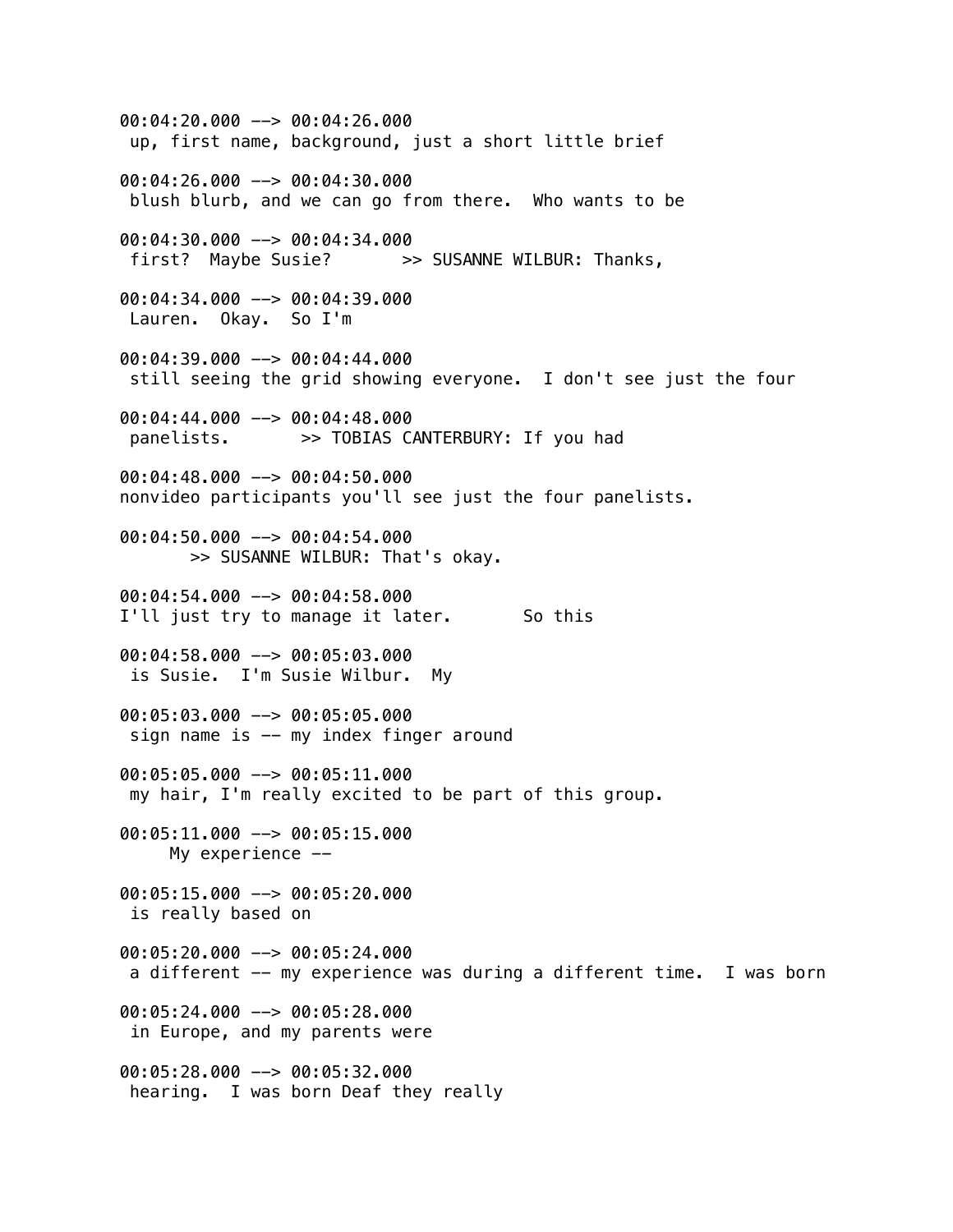00:05:32.000 --> 00:05:37.000 didn't know much about what to do. 00:05:37.000 --> 00:05:41.000 And I could tell you my whole story, but basically I was born in the  $U.S$   $--$ 00:05:41.000 --> 00:05:45.000 I was born in Europe, moved to the U.S. when I was 3. I was raised in 00:05:45.000 --> 00:05:49.000 a mainstream oral environment, and then later I learned 00:05:49.000 --> 00:05:55.000 ASL. So I have access to both languages. 00:05:55.000 --> 00:05:59.000 Or experience with both languages. Bight now I'm working fulltime 00:05:59.000 --> 00:06:03.000 as an LCSW, a Licensed Clinical Social 00:06:03.000 --> 00:06:07.000 Worker with ACES. I've been working there since 00:06:07.000 --> 00:06:12.000 2013. I have two bachelor's and 00:06:12.000 --> 00:06:17.000 an MSW degree in education. 00:06:17.000 --> 00:06:22.000 I -- in social work. And I guess that's it. 00:06:22.000 --> 00:06:26.000 And. >> LAUREN GOOD: Thank you. 00:06:26.000 --> 00:06:29.000 Let's go ahead, grf, take it 00:06:29.000 --> 00:06:33.000 over. >> GREGORY FARBER: Thanks. Hey 00:06:33.000 --> 00:06:37.000 guys, I'm Greg. My last name is Farber. My name sign is kind 00:06:37.000 --> 00:06:41.000 of like a duck. I was born and grew up in St.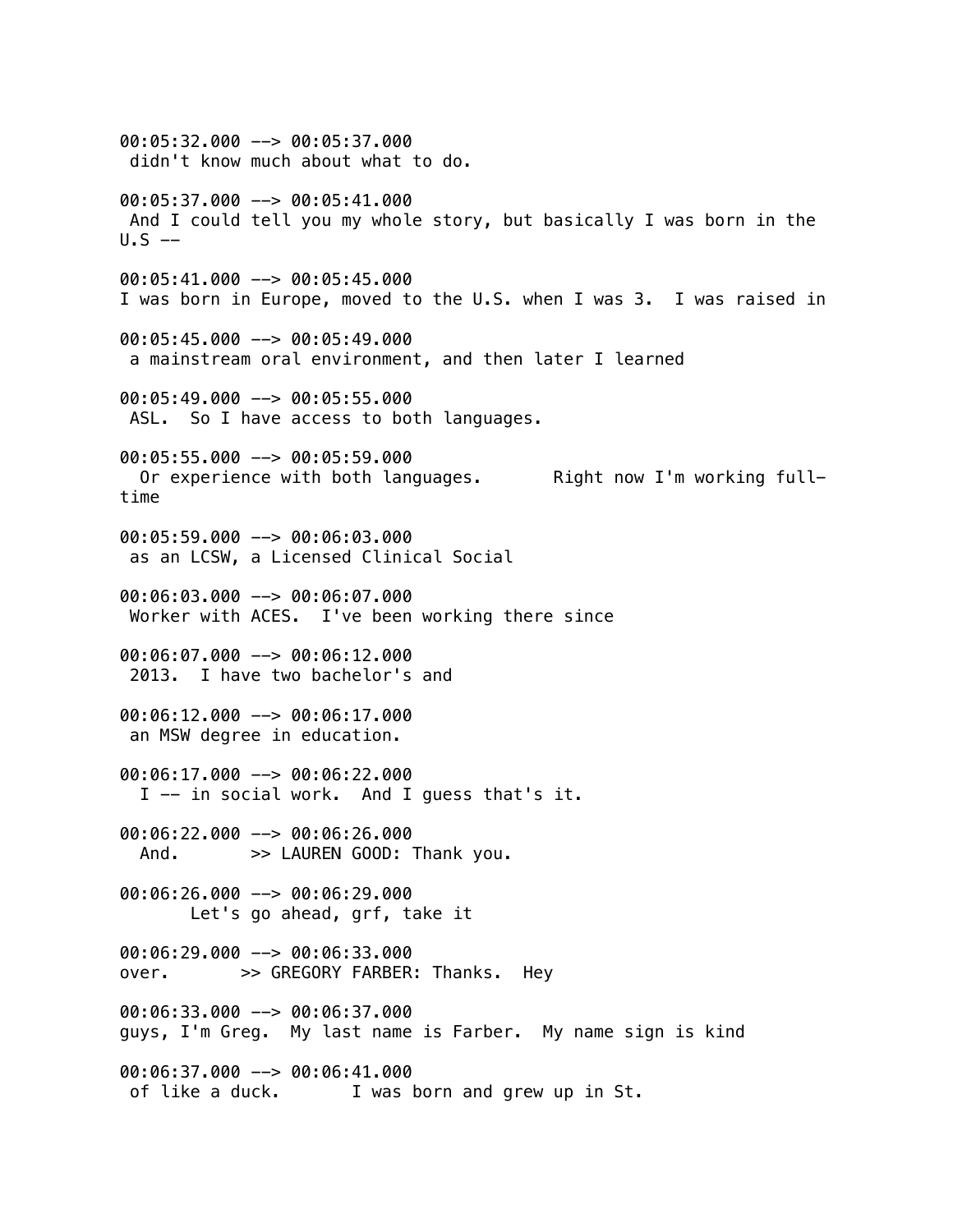00:06:41.000 --> 00:06:45.000 Louis, which is a very oral community. My 00:06:45.000 --> 00:06:50.000 language access was just socializing with people, and that's how I picked 00:06:50.000 --> 00:06:54.000 up sign later in life. I really immersed myself in the Deaf community 00:06:54.000 --> 00:06:59.000 and really, I turned myself to really got 00:06:59.000 --> 00:07:03.000 into the field of clinical psychology. I'm pursuing a PhD right 00:07:03.000 --> 00:07:07.000 now. What other things did you want to ask? I think you asked about our 00:07:07.000 --> 00:07:11.000 background as well. I work with Deaf and hard of hearing children, 00:07:11.000 --> 00:07:16.000 I specifically work on psychological assessments. I 00:07:16.000 --> 00:07:20.000 joined ACES not very long ago. But I am going to 00:07:20.000 --> 00:07:25.000 be doing that clinical post-doc there. I love it. 00:07:25.000 --> 00:07:30.000 Yeah. I like sports, I love to go out and enjoy 00:07:30.000 --> 00:07:32.000 things, I like hanging out with friends, the usual stuff. 00:07:32.000 --> 00:07:37.000 >> LAUREN GOOD: Thank you so much 00:07:37.000 --> 00:07:40.000 for sharing that, Dr. Greg. Now we have tk. 00:07:40.000 --> 00:07:45.000 >> TOBIAS CANTERBURY: Hello , my 00:07:45.000 --> 00:07:49.000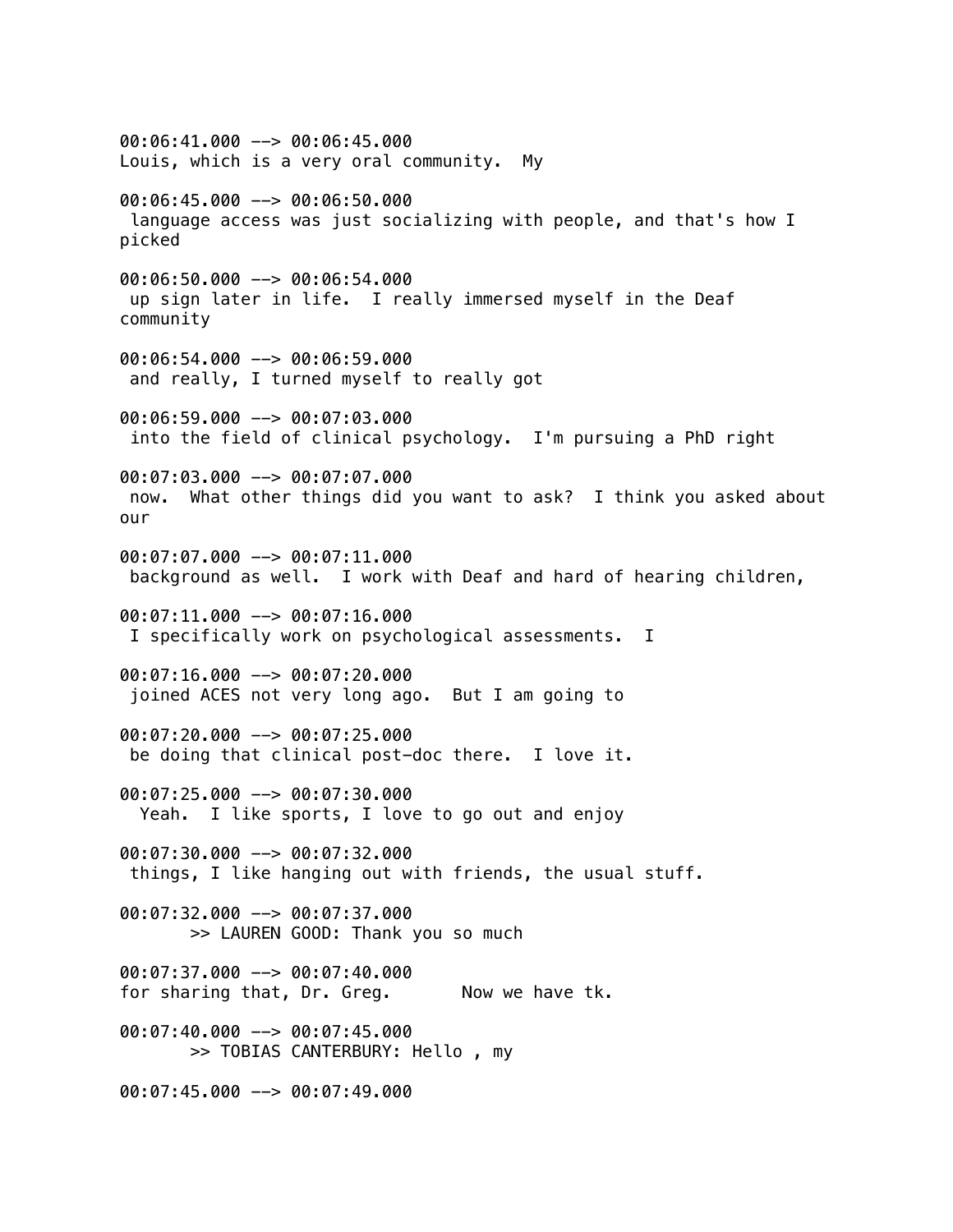name is Tobias Canterbury, I just finished my 00:07:49.000 --> 00:07:56.000 psychology program at gal 00:07:56.000 --> 00:08:00.000 Gallaudet University. I am an educational 00:08:00.000 --> 00:08:06.000 psychologist. I was working interning at BSDB, 00:08:06.000 --> 00:08:11.000 the -- VSDB, Virginia School for the Deaf and Blind, I use both sign 00:08:11.000 --> 00:08:15.000 and English. At home. But I was 00:08:15.000 --> 00:08:19.000 adopted by a hearing family who spoke in English the whole way. Then I 00:08:19.000 --> 00:08:23.000 went to Gallaudet and used sign, and that  $-$  the rest is history. 00:08:23.000 --> 00:08:27.000 But I can be oral when I need to. >> LAUREN GOOD: 00:08:27.000 --> 00:08:31.000 Thanks for sharing that. That's great. I forgot to share about myself, 00:08:31.000 --> 00:08:36.000 actually. So I'll do that briefly. I was born hard of hearing, and 00:08:36.000 --> 00:08:40.000 then later lost more hearing. I was in four different schools. 00:08:40.000 --> 00:08:44.000 I was in an oral school first, a 00:08:44.000 --> 00:08:48.000 private charter school, and then I moved over to a 00:08:48.000 --> 00:08:53.000 residential school and into a Deaf program that was oral as well. And I 00:08:53.000 --> 00:08:56.000 moved to my hometown. I was the only Deaf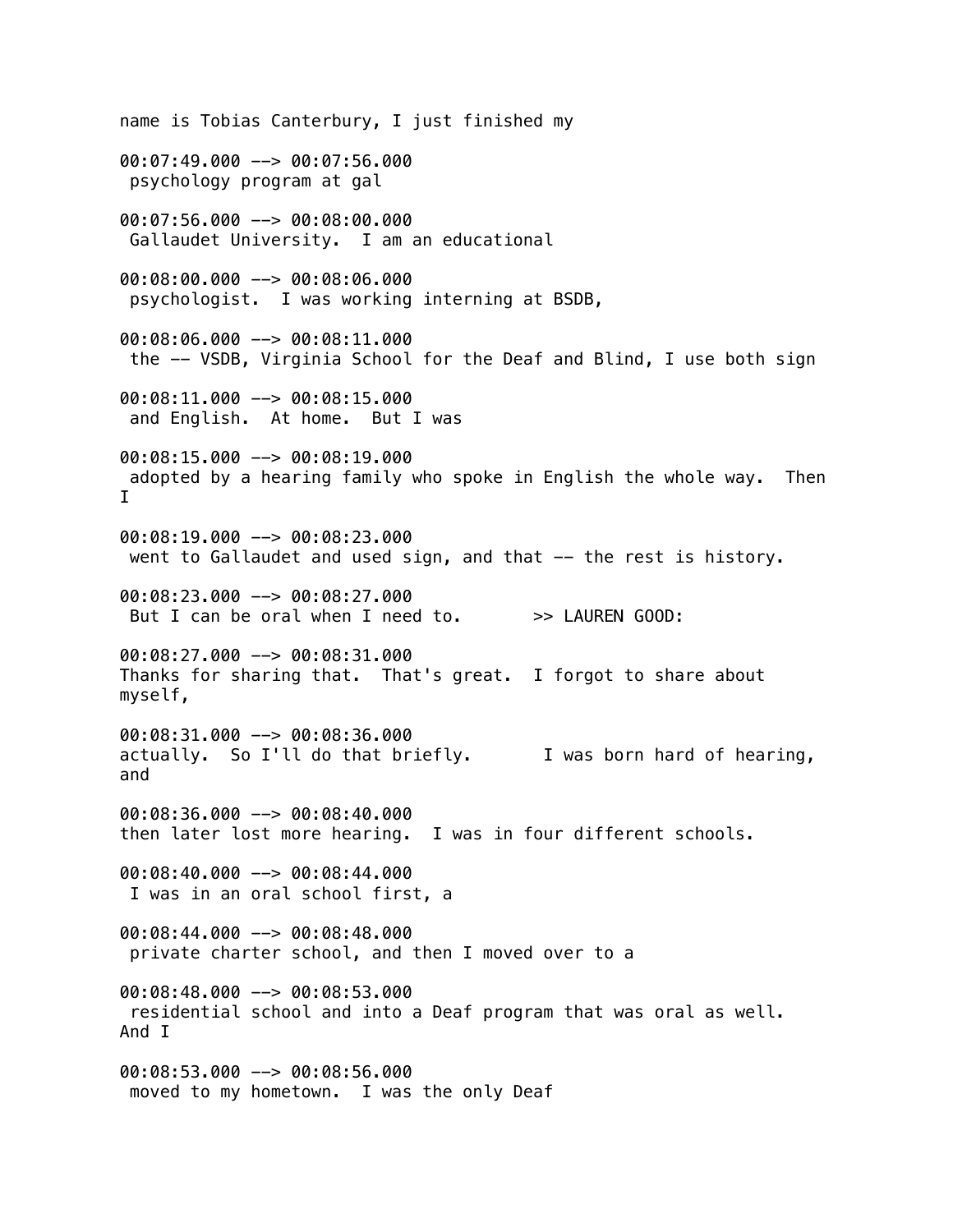00:08:56.000 --> 00:09:01.000 person, started to learn a little bit of sign language and was provided with 00:09:01.000 --> 00:09:05.000 an interpreter. And then I went to Deaf catch where I picked up a lot of 00:09:05.000 --> 00:09:09.000 sign language and became much more fluent, and in high school I went to a 00:09:09.000 --> 00:09:12.000 Deaf school, there was a big difference with a lot of interpreters. 00:09:12.000 --> 00:09:17.000 It's interesting, that we all have such a variety of different 00:09:17.000 --> 00:09:21.000 experiences. I did go to Gallaudet, I graduated with my 00:09:21.000 --> 00:09:25.000 bachelor's, and then I went to the Ohio School for the Deaf -- 00:09:25.000 --> 00:09:29.000 Ohio State University, and I got my MSW 00:09:29.000 --> 00:09:34.000 and I'm a licensed clinical social worker. I do work for 00:09:34.000 --> 00:09:38.000 ACES as well. I have for many years. Right now I'm 00:09:38.000 --> 00:09:41.000 taking -- I'm kind of just on hold for that at the moment, but I think that's 00:09:41.000 --> 00:09:45.000 it. I guess we finished with 00:09:45.000 --> 00:09:51.000 introductions, are there any questions so far from anyone? 00:09:51.000 --> 00:09:55.000 Okay. We'll move along. So 00:09:55.000 --> 00:09:59.000 I do have a list of questions on here. And I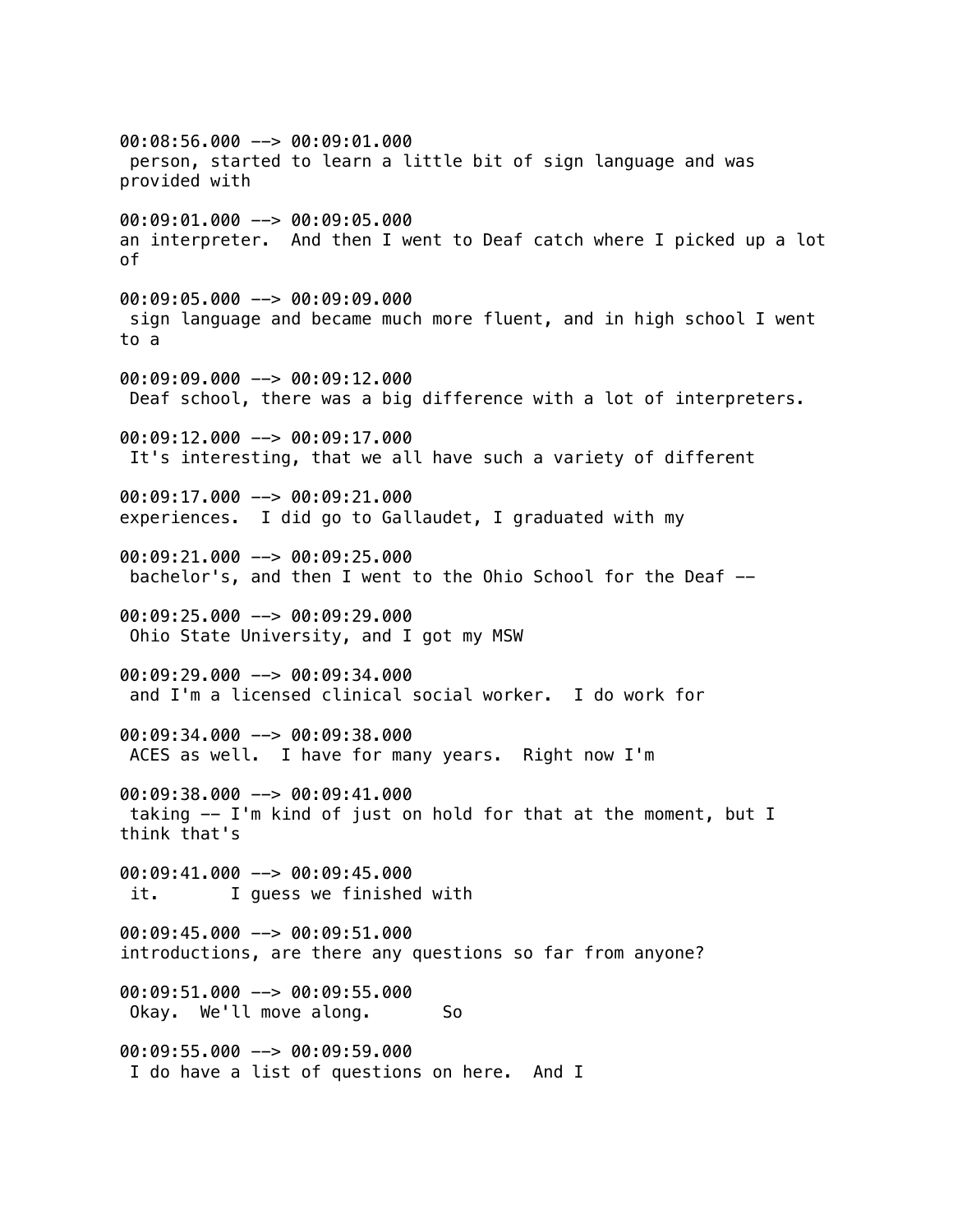00:09:59.000 --> 00:10:03.000 guess the three of you can decide if you want to add anything more or 00:10:03.000 --> 00:10:08.000 not. The first one is when you all 00:10:08.000 --> 00:10:11.000 were growing up, and you had your social groups, 00:10:11.000 --> 00:10:15.000 your friend groups, what did that look like from elementary school, middle 00:10:15.000 --> 00:10:18.000 school, and so on? What did that look like for you? 00:10:18.000 --> 00:10:23.000 >> TOBIAS CANTERBURY: I can speak 00:10:23.000 --> 00:10:27.000 to this. For elementary school, my friend group was really 00:10:27.000 --> 00:10:31.000 more of who was easily around. So it was like 00:10:31.000 --> 00:10:35.000 my classroom, like I'd be around with the people 00:10:35.000 --> 00:10:39.000 and who I was just  $-$  a cohort with. But then 00:10:39.000 --> 00:10:43.000 later, middle school I got involved in wrestling and sports, and that was 00:10:43.000 --> 00:10:47.000 kind of my friend group. And then in high school, 00:10:47.000 --> 00:10:52.000 yeah, it 00:10:52.000 --> 00:10:56.000 was just -- >> SUSANNE WILBUR: I was 00:10:56.000 --> 00:11:01.000 actually mainstreamed at first, and there was no sign. I was actually 00:11:01.000 --> 00:11:05.000 completely reliant on the oral S. being able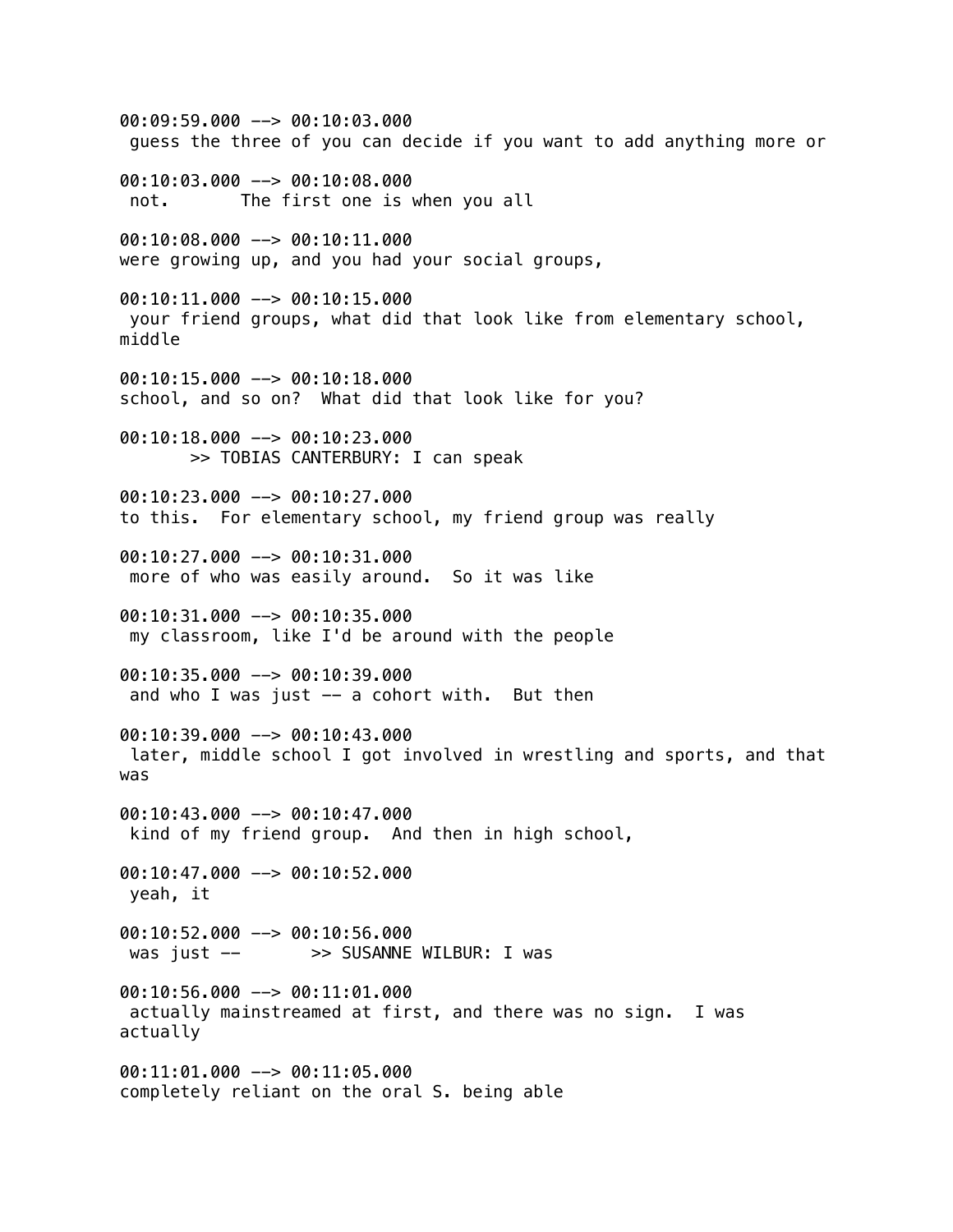$00:11:05.000$  -->  $00:11:09.000$  to speech read, or lipread, all the way up through college and graduate 00:11:09.000 --> 00:11:13.000 school. And that's when I used interpreters for the first time. And 00:11:13.000 --> 00:11:19.000 when I look back, I'm just really 00:11:19.000 --> 00:11:23.000 amazed at  $-$  I just really think back, and I can explain more about that 00:11:23.000 --> 00:11:27.000 later, but I did have a friend who -- I tended to 00:11:27.000 --> 00:11:31.000 be incredibly social, I was pretty comfortable with people, I did have a 00:11:31.000 --> 00:11:35.000 lot of friends. So I did pick people, tend than to choose people that I felt 00:11:35.000 --> 00:11:39.000 very comfortable communicating with. That were willing to kind of 00:11:39.000 --> 00:11:44.000 look me in the face and -- that I felt comfortable communicating with. 00:11:44.000 --> 00:11:48.000 And. And  $00:11:48.000$  -->  $00:11:53.000$  I did sometimes pick the wrong 00:11:53.000 --> 00:11:58.000 people and in whom I got in a little bit of trouble, so I moved over to 00:11:58.000 --> 00:12:02.000 a private school that was smaller. And 00:12:02.000 --> 00:12:04.000 I became a little bit more of an angel again with my halo, I got my 00:12:04.000 --> 00:12:08.000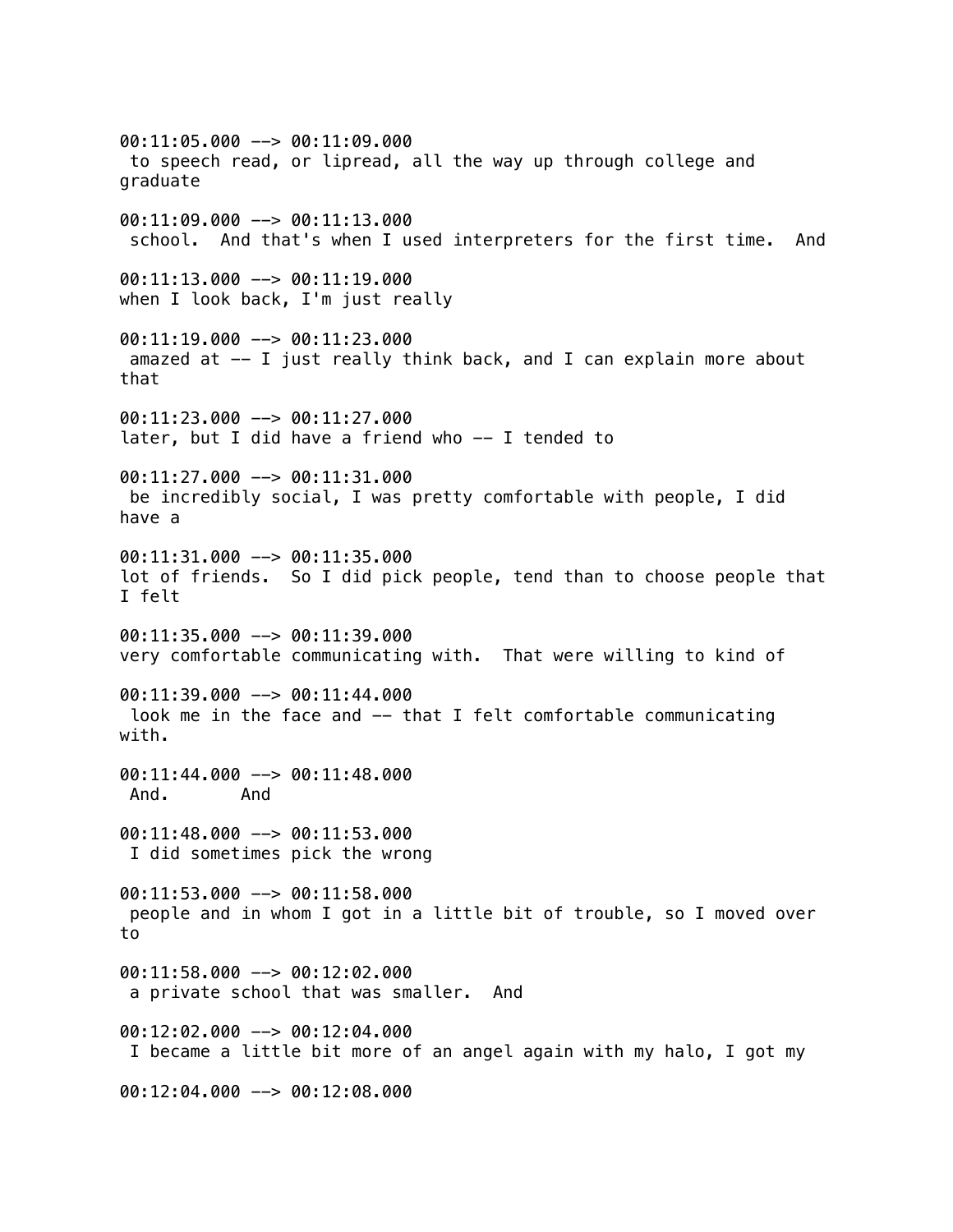halo back. >> TOBIAS CANTERBURY: So to 00:12:08.000 --> 00:12:12.000 speak. >> LAUREN GOOD: Yeah, I feel like 00:12:12.000 --> 00:12:17.000 I have a parallel experience. I maybe had one 00:12:17.000 --> 00:12:21.000 or two friends in elementary school, that I stayed with a lot. Not 00:12:21.000 --> 00:12:25.000 really a big group, in a group I was pretty lost. I just -- 00:12:25.000 --> 00:12:29.000 it's not the other children's fault, it was just kind of a natural thing in 00:12:29.000 --> 00:12:33.000 a classroom. With the flow that's happening, you know, 00:12:33.000 --> 00:12:37.000 I was often ignored or forgotten, and it's not that they meant 00:12:37.000 --> 00:12:41.000 to, it's just that it happened that way. 00:12:41.000 --> 00:12:45.000 Sometimes, they were often very friendly with me and try to 00:12:45.000 --> 00:12:48.000 communicate, I'd have one other student talking to me, and then someone else 00:12:48.000 --> 00:12:52.000 would join in and then suddenly I'm having to look back and forth and 00:12:52.000 --> 00:12:56.000 trying to keep up with everyone. It was much more difficult that way. 00:12:56.000 --> 00:13:01.000 Elementary school I had a couple friends, middle school, 00:13:01.000 --> 00:13:05.000 ugh, middle school I felt very, very shy. It was pretty rough. Middle 00:13:05.000 --> 00:13:08.000 school. Other kids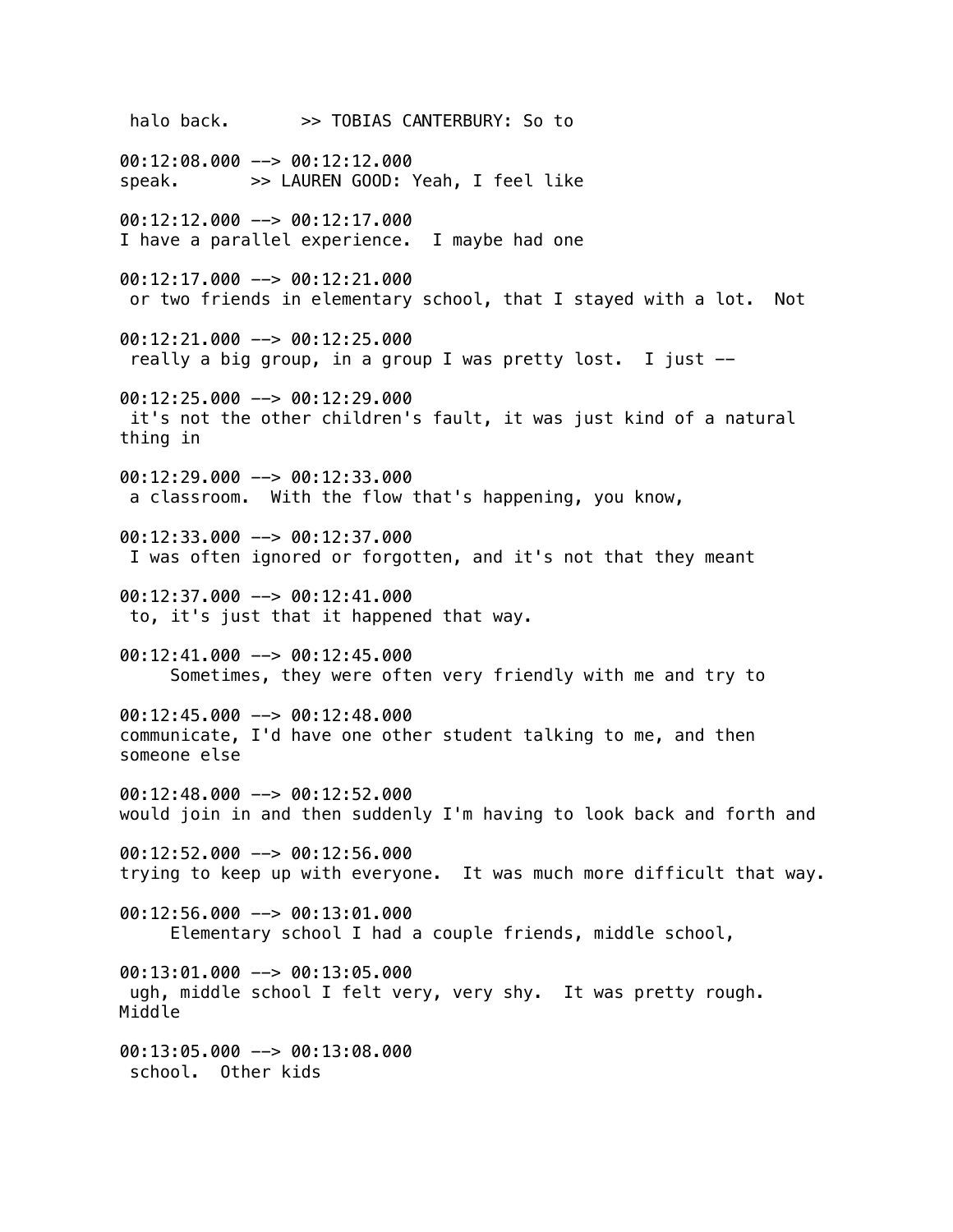00:13:08.000 --> 00:13:13.000 would try anything they could to try to make my face red, because my face  $00:13:13.000$  -->  $00:13:17.000$ would get really red, it was clear I was embarrassed. It was really 00:13:17.000 --> 00:13:21.000 challenging for me. >> If I 00:13:21.000 --> 00:13:23.000 could speak to that. Lauren? Lauren? 00:13:23.000 --> 00:13:29.000 Hello! >> LAUREN GOOD: I'm sorry, go 00:13:29.000 --> 00:13:34.000 ahead. >> No, no, it's totally okay. 00:13:34.000 --> 00:13:38.000 (talking at once). I just wanted to make a point. I 00:13:38.000 --> 00:13:42.000 had kind of a varied experience. I went to this oral school? St. Louis  $00:13:42.000$   $\rightarrow$  00:13:46.000 and I had a lot of Deaf friends from there. We would have these overnight 00:13:46.000 --> 00:13:50.000 slumber parties and stuff, and when I learned -- I did learn more sign from 00:13:50.000 --> 00:13:54.000 them, but I would still speak. And then when I was  $-$  I was 00:13:54.000 --> 00:13:58.000 Catholic, so I went to Catholic sports and 00:13:58.000 --> 00:14:02.000 whatnot, so  $I$  -- my parents were really good at giving people the heads 00:14:02.000 --> 00:14:06.000 up that I was Deaf, so it was a lot of gesture and stuff like that. But in 00:14:06.000 --> 00:14:10.000 groups, things were just going over my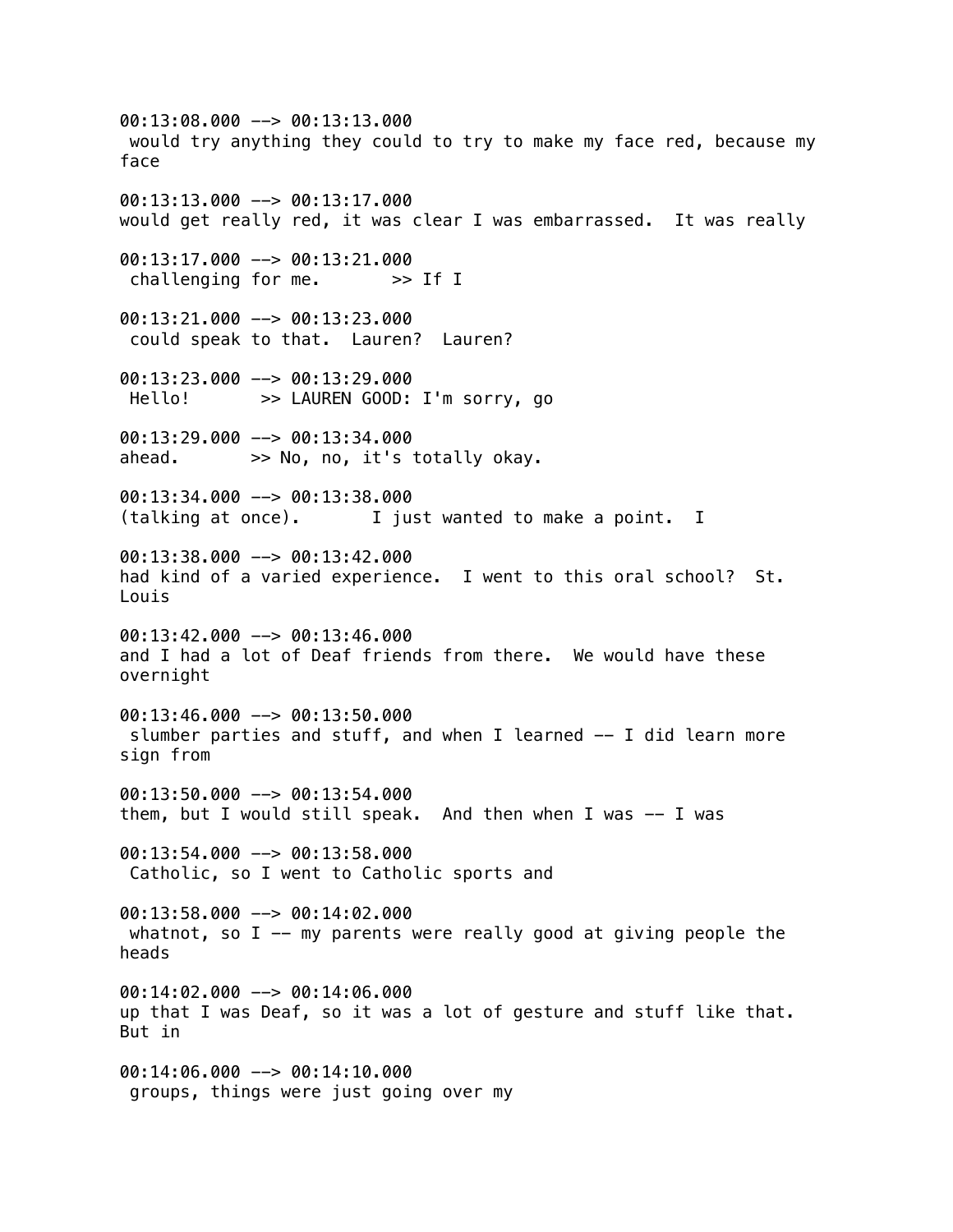$00:14:10.000$  -->  $00:14:14.000$  head. More one-on-one, I was fine, but be like Tobias said, I 00:14:14.000 --> 00:14:18.000 found my niche doing the activities, that was more of the bond, being able 00:14:18.000 --> 00:14:23.000 to do the sports. But yeah, I was 00:14:23.000 --> 00:14:27.000 mainstreamed, I was still -- I did still have a lot of Deaf peering 00:14:27.000 --> 00:14:31.000 around, and we grew up together, but I was really in a hearing circle 00:14:31.000 --> 00:14:35.000 frequently, and that's where I didn't feel very comfortable. High school I 00:14:35.000 --> 00:14:39.000 felt more comfortable, advocating for myself on the communication front.  $00:14:39.000$  -->  $00:14:42.000$ Prior to that I just would be like, I don't want to say that I missed 00:14:42.000 --> 00:14:46.000 something. But once I was comfortable with somebody or used to it, I would 00:14:46.000 --> 00:14:49.000 be like, hey, I missed that. That's kind of where I come from. 00:14:49.000 --> 00:14:55.000 >> LAUREN GOOD: That's great. 00:14:55.000 --> 00:15:00.000 Okay. So what qualities were you 00:15:00.000 --> 00:15:04.000 looking for in a friend? How did you 00:15:04.000 --> 00:15:08.000 decide that a particular person could be your friend? 00:15:08.000 --> 00:15:12.000 >> In what context?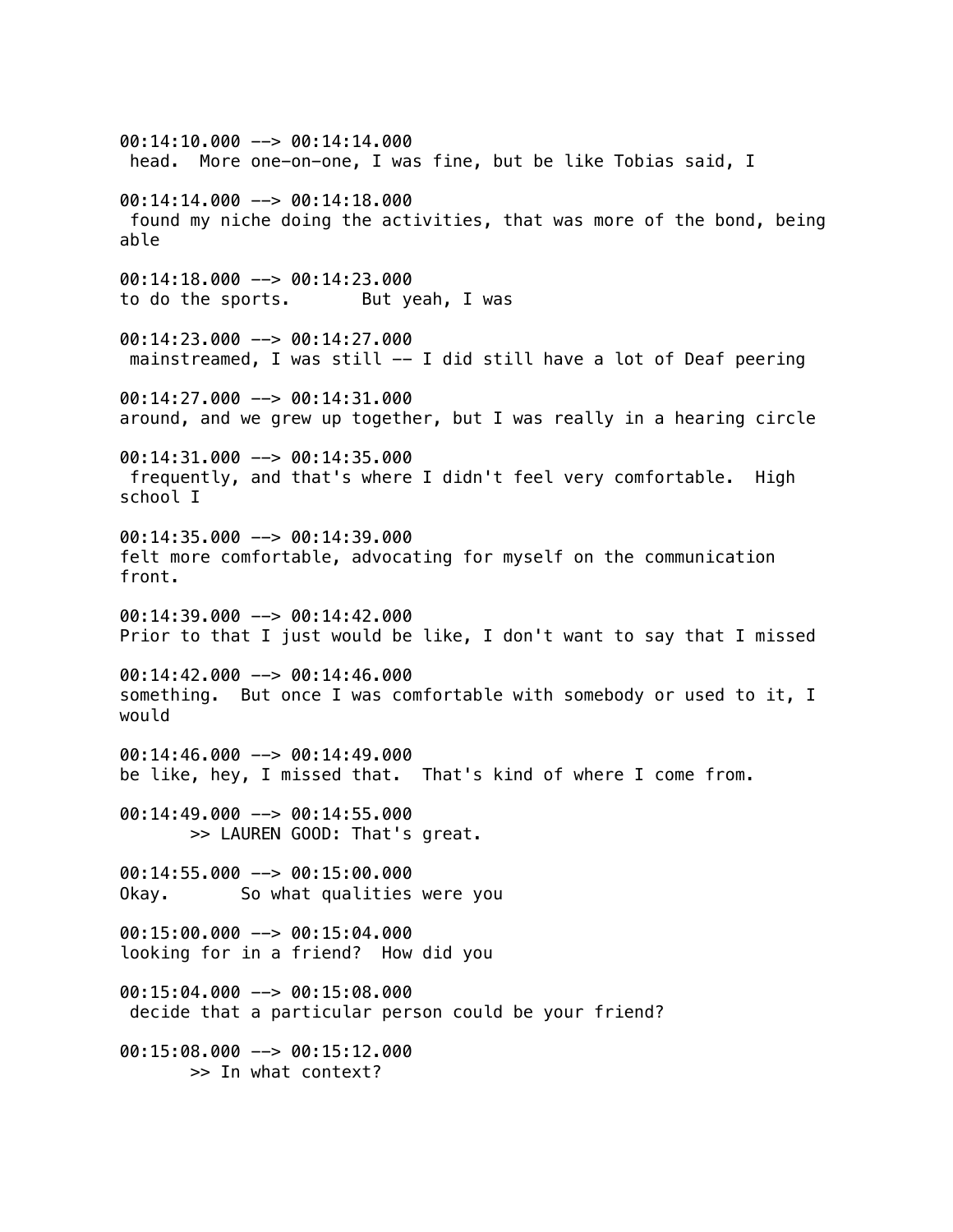00:15:12.000 --> 00:15:16.000 Communication environment? >> GREGORY FARBER: This is Greq, 00:15:16.000 --> 00:15:19.000 could you speak to that a little more? >> SUSANNE WILBUR: That's a good 00:15:19.000 --> 00:15:23.000 point. >> LAUREN GOOD: Yeah, so talking 00:15:23.000 --> 00:15:27.000 more about when you come into a room and you don't know 00:15:27.000 --> 00:15:31.000 anyone, and you're young, and you're just looking around the room, and you 00:15:31.000 --> 00:15:35.000 see someone, you think oh, maybe that person could become my friend, or 00:15:35.000 --> 00:15:37.000 something like that. What would help you to identify that person?  $00:15:37.000$  -->  $00:15:40.000$  $\rightarrow$  $00:15:40.000$  -->  $00:15:44.000$  >> GREGORY FARBER: For me, it's a person who comes up and says, hey! 00:15:44.000 --> 00:15:49.000 Like somebody who is curious who wants to have a conversation with you, who 00:15:49.000 --> 00:15:54.000 wants to  $-$  is able to meet me where I am, in terms of communication, who has 00:15:54.000 --> 00:15:57.000 good eye contact, who is authentic and bringing other people in to  $00:15:57.000$  -->  $00:16:01.000$  make sure I feel comfortable. Then I can gain that trust. And we can 00:16:01.000 --> 00:16:05.000 develop a friendship from there. And it's fine, it doesn't really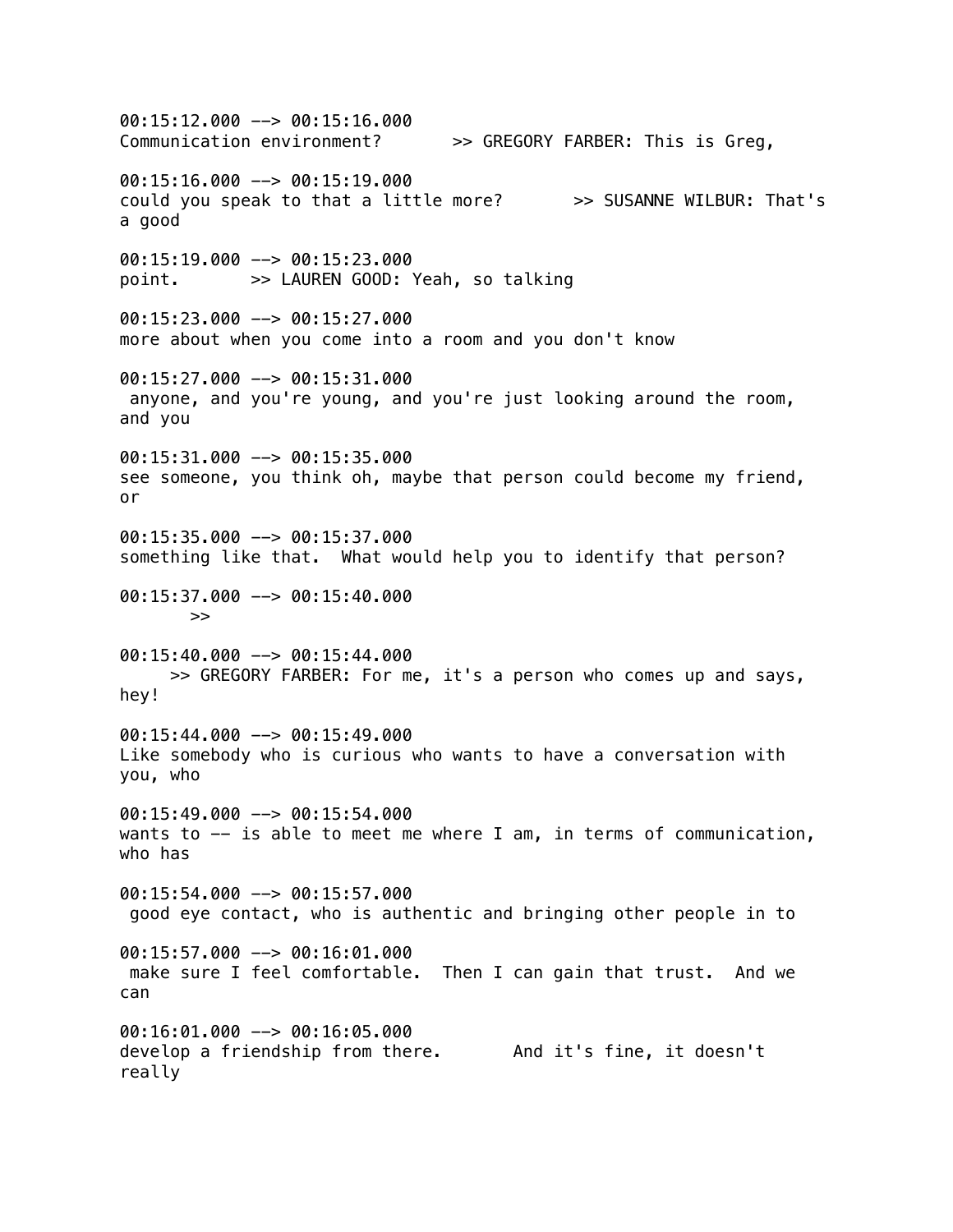00:16:05.000 --> 00:16:09.000 matter if somebody is speaking or signing, but someone who is not going 00:16:09.000 --> 00:16:14.000 to otherize me, but bring me into the fold and be like, you're 00:16:14.000 --> 00:16:17.000 here, we got you. That's the person. That's the friend I want. 00:16:17.000 --> 00:16:20.000 >> LAUREN GOOD: That's great. 00:16:20.000 --> 00:16:22.000 Thank you. Who wants to go next? 00:16:22.000 --> 00:16:26.000 >> TOBIAS CANTERBURY:Hones tly, I feel like the total opposite. I'm  $00:16:26.000$  -->  $00:16:30.000$ pretty -- I was pretty shy growing up. Greg said he would advocate for 00:16:30.000 --> 00:16:33.000 himself, and I would not. I would be like oh, no captions? That's totally 00:16:33.000 --> 00:16:37.000 fine, no problem. I would kind of be interested in, 00:16:37.000 --> 00:16:42.000 like, I would have an affinity with other people who were shy. I wouldn't 00:16:42.000 --> 00:16:46.000 really seek out friends, but kind of the shy people would navigate, 00:16:46.000 --> 00:16:50.000 or gravitate towards each other. So very different than Greg, but that  $00:16:50.000$  -->  $00:16:53.000$ was my experience.  $\Rightarrow$  LAUREN GOOD: How about you, 00:16:53.000 --> 00:16:56.000 Susie? >> SUSANNE WILBUR: I'm not sure. 00:16:56.000 --> 00:17:00.000 Looking that far back, I don't know if I can remember that far back.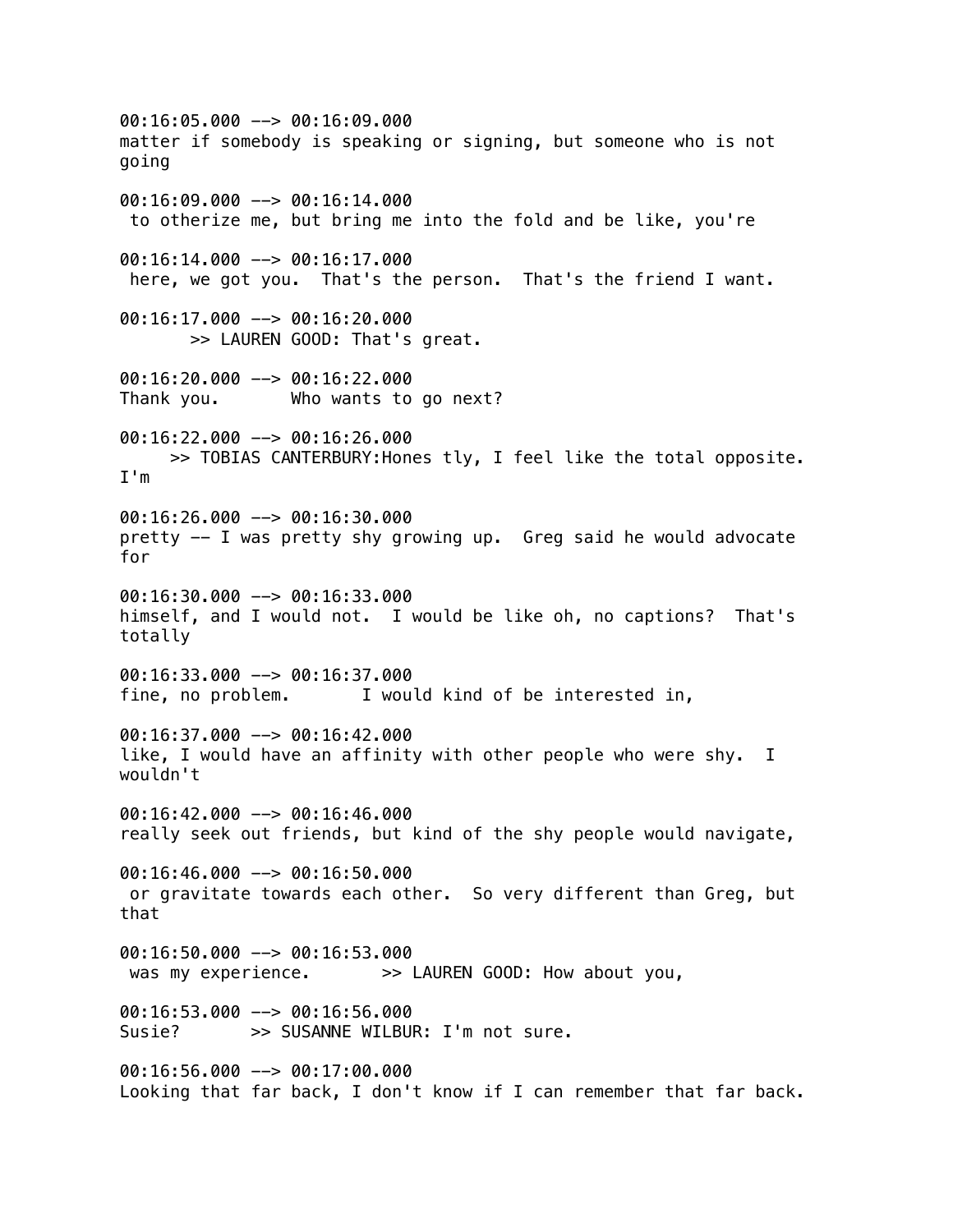## For me

00:17:00.000 --> 00:17:05.000 it was really hard to find people, 00:17:05.000 --> 00:17:09.000 I think it was about finding people that were willing to make the effort. 00:17:09.000 --> 00:17:13.000 That didn't mind having to repeat themselves. That were willing 00:17:13.000 --> 00:17:17.000 to meet me there. Always people 00:17:17.000 --> 00:17:20.000 that had a great heart. That's very important. 00:17:20.000 --> 00:17:25.000 >> LAUREN GOOD: For myself, I'd  $00:17:25.000$  -->  $00:17:29.000$ say, again, I was very, very shy. I 00:17:29.000 --> 00:17:33.000 was not very 00:17:33.000 --> 00:17:37.000 energetic, I was pretty kind of not very involved with either 00:17:37.000 --> 00:17:42.000 a Deaf group or hearing group. But I would look 00:17:42.000 --> 00:17:46.000 for maybe sometimes some way of picking up a  $00:17:46.000$  -->  $00:17:51.000$  person's energy. I would look for someone who is friendly, that I can 00:17:51.000 --> 00:17:55.000 approach, who would be open to being very patient with me and 00:17:55.000 --> 00:17:59.000 my lipreading. And, you know, 00:17:59.000 --> 00:18:03.000 then if they -- they wouldn't just have a big sleepover right away, but I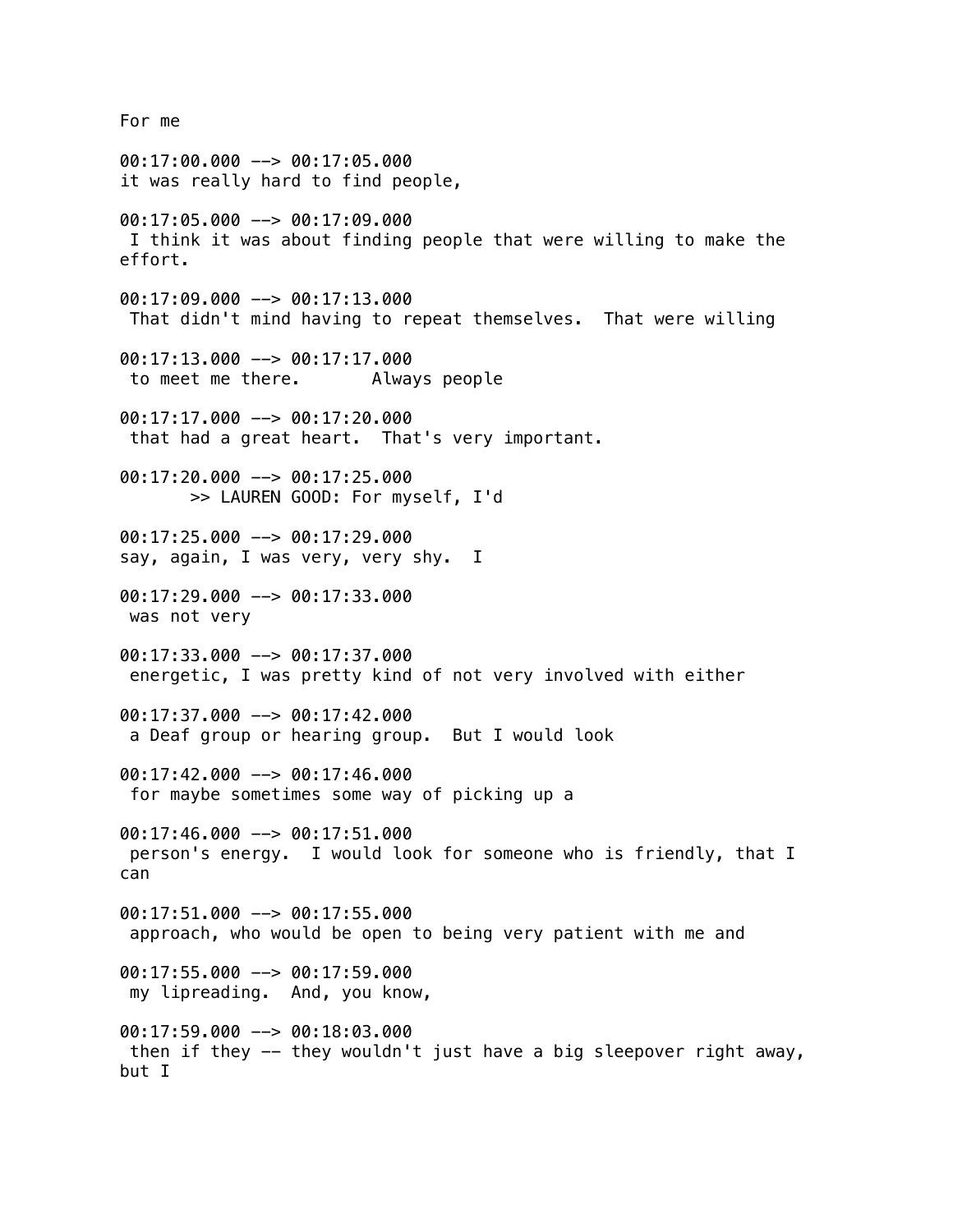00:18:03.000 --> 00:18:06.000 would be able to try and develop the relationship a little bit further. 00:18:06.000 --> 00:18:11.000 I have a few hearing friends here and there, and I'm still friends with 00:18:11.000 --> 00:18:13.000 them today. They're very important to me, and they're very good hearted 00:18:13.000 --> 00:18:17.000 people. >> SUSANNE WILBUR: I do want to 00:18:17.000 --> 00:18:22.000 add one thing. I actually, starting 00:18:22.000 --> 00:18:26.000 way back until now, if I have  $-$  if I meet a person for the  $00:18:26.000$  -->  $00:18:31.000$  first time, my mind  $0.18:31.000$   $\rightarrow$  00:18:36.000 automatically has two lists. So I meet a person and I just 00:18:36.000 --> 00:18:40.000 have this gut feeling that they understand it. Just instinct 00:18:40.000 --> 00:18:43.000 Tivoli, they understand it. There's another list of people, another 00:18:43.000 --> 00:18:47.000 category that they just don't get it. And so I kind of automatically put 00:18:47.000 --> 00:18:50.000 them in either one of those categories. 00:18:50.000 --> 00:18:54.000 >> LAUREN GOOD: Yeah, I have a 00:18:54.000 --> 00:18:58.000 similar concept. I call them Deaf hearted. Meaning they're open to 00:18:58.000 --> 00:19:01.000 people who are Deaf. They're open to working with us. That's beautiful.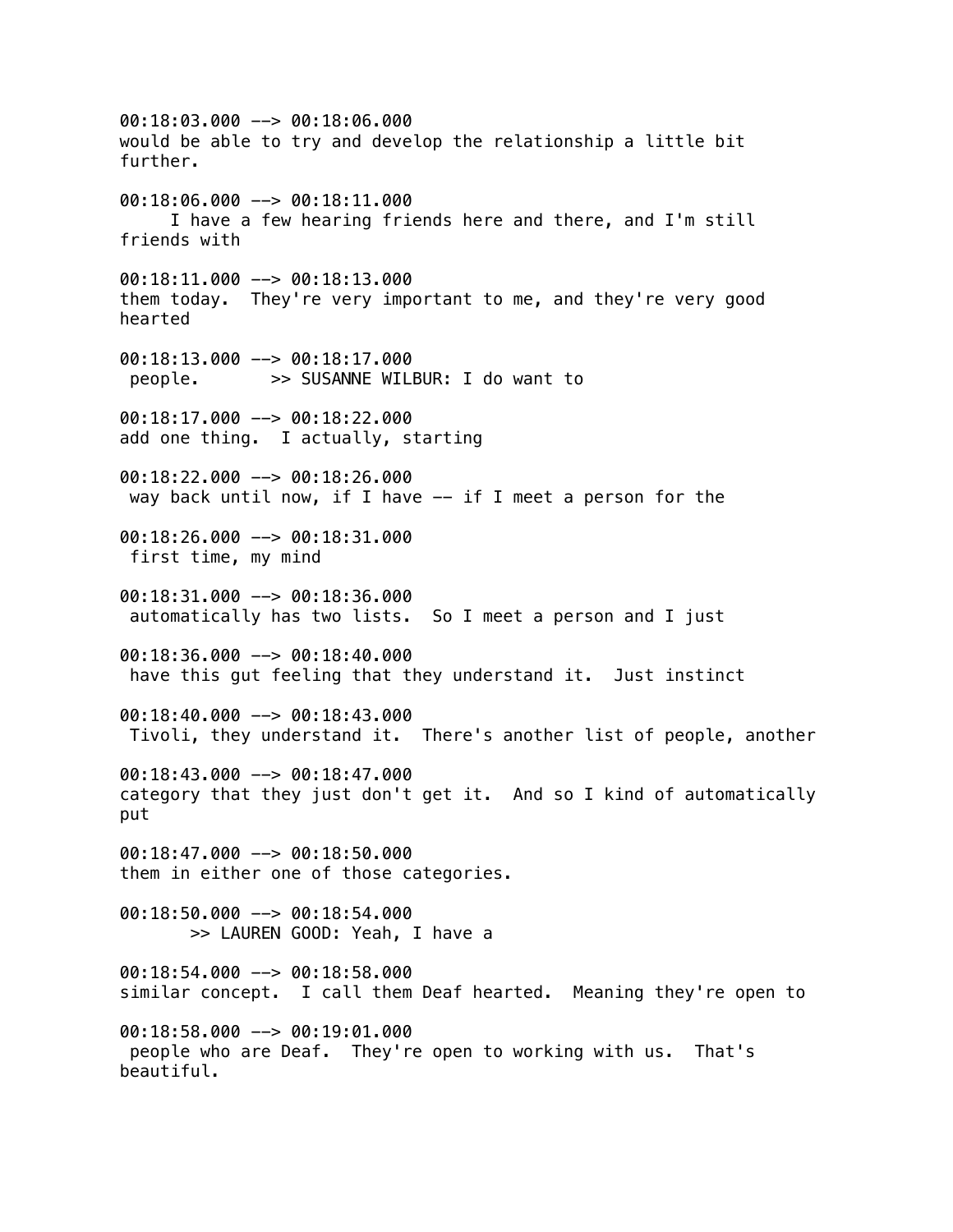00:19:01.000 --> 00:19:07.000 >> GREGORY FARBER: That 00:19:07.000 --> 00:19:11.000 resonates. >> LAUREN GOOD: I don't want to 00:19:11.000 --> 00:19:16.000 miss anyone. Anything you want to add? 00:19:16.000 --> 00:19:20.000 All right. So we were just 00:19:20.000 --> 00:19:24.000 speaking about friends. Now we want to kind of look back 00:19:24.000 --> 00:19:29.000 and think one thing that really had a 00:19:29.000 --> 00:19:33.000 very strong impact regarding a friend. Or what 00:19:33.000 --> 00:19:37.000 impacted you the most. For example, if  $0.01:19:37.000$   $\rightarrow$  00:19:41.000 you look back to elementary school or middle school,  $00:19:41.000$  -->  $00:19:45.000$  and a friendship that you had during those times, when you really look 00:19:45.000 --> 00:19:49.000 back, what was the most, or who was the most impactful friend? Does that 00:19:49.000 --> 00:19:53.000 question make sense? >> SUSANNE WILBUR: A little bit. 00:19:53.000 --> 00:19:55.000 >> You're saying it could be positive or negative, this is Tobias.  $00:19:55.000$  -->  $00:19:59.000$ >> LAUREN GOOD: Either. >> TOBIAS CANTERBURY: I think 00:19:59.000 --> 00:20:04.000 going into Gallaudet, that experience with other Deaf people 00:20:04.000 --> 00:20:07.000 just having these in-depth conversations with real empathy.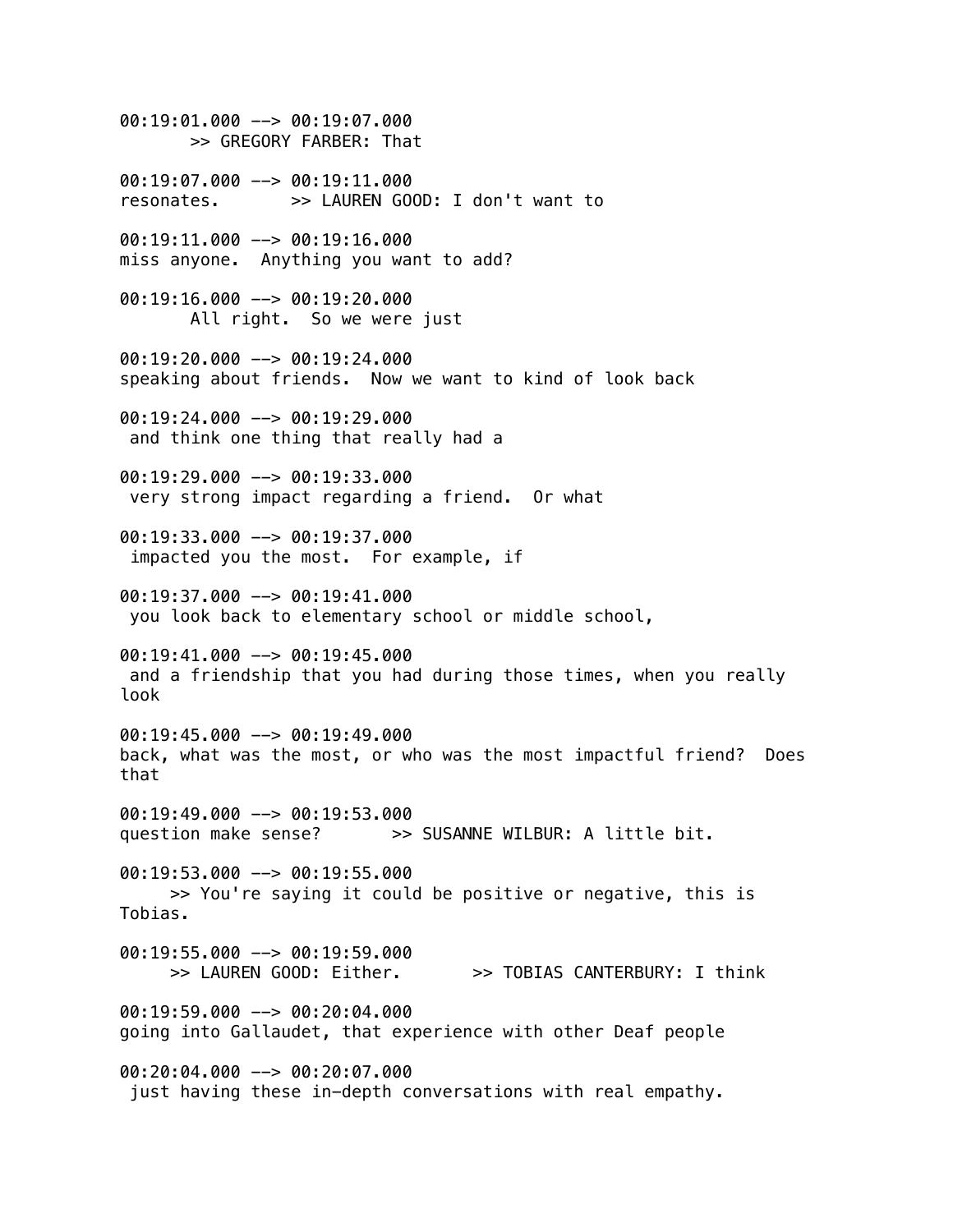00:20:07.000 --> 00:20:12.000 Prior to that, my friends, you know, in sports and high school, it was just 00:20:12.000 --> 00:20:16.000 very superficial. It was like, okay, cool. But not having that really 00:20:16.000 --> 00:20:20.000 deep conversation about life, and ideas, and dreams. We just stuck to 00:20:20.000 --> 00:20:24.000 the superficial stuff. So I feel like the type 00:20:24.000 --> 00:20:29.000 of person, I don't know -- like, I just -- I would try to fit 00:20:29.000 --> 00:20:33.000 in the best  $-$  as best I could, and when I got into Gallaudet, it felt 00:20:33.000 --> 00:20:36.000 like these are my -- this is my family! Not just my 00:20:36.000 --> 00:20:41.000 friends. I'd sit at the table and have a three-hour din I, and that 00:20:41.000 --> 00:20:45.000 really struck me. I was looking to find my people, you know? And 00:20:45.000 --> 00:20:49.000 I'd always been looking in sports, and then I'm thinking, oh, man, if I  $00:20:49.000$  -->  $00:20:52.000$  looked -- if I look back, I really shouldn't have taken as much as I 00:20:52.000 --> 00:20:57.000 did, I could have really -- I missed a whole group of people, and I should 00:20:57.000 --> 00:20:58.000 have been more assertive. 00:20:58.000 --> 00:21:03.000 >> GREGORY FARBER: If I can 00:21:03.000 --> 00:21:07.000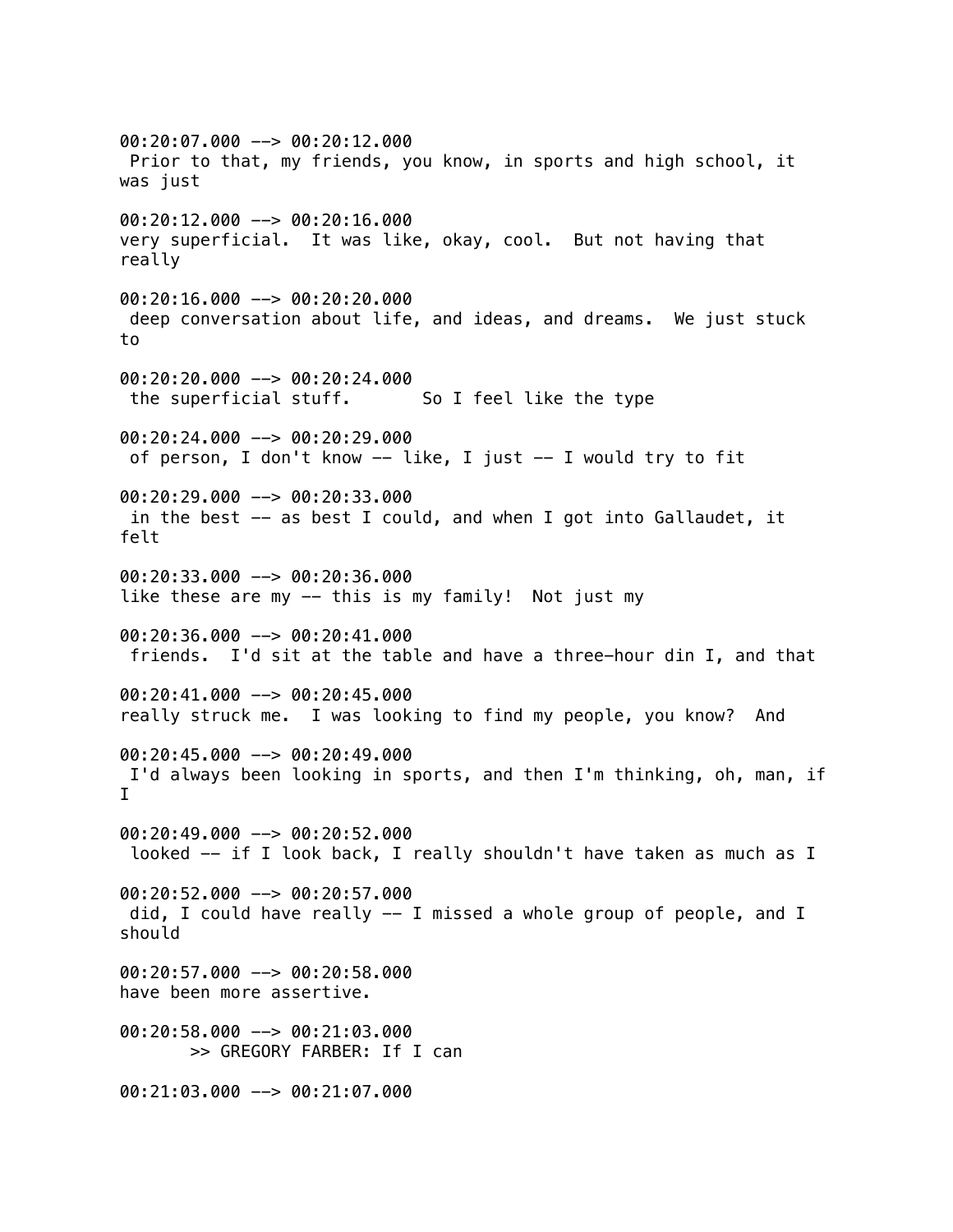piggyback on that, I 00:21:07.000 --> 00:21:11.000 had a very similar experience. Yeah. I just -- I was involved 00:21:11.000 --> 00:21:16.000 in sports, and really tried to fit in. 00:21:16.000 --> 00:21:20.000 Even though there was friends, I still do talk to them to this 00:21:20.000 --> 00:21:23.000 day, but again, it's like, pretty light communication. It's not that 00:21:23.000 --> 00:21:27.000 in-depth. It's like, kind of a hometown thing. All right, cool. But 00:21:27.000 --> 00:21:31.000 it's not that really broad-level, deep friendship. But then 00:21:31.000 --> 00:21:35.000 when I went to RIT, the Rochester Institute of Technology 00:21:35.000 --> 00:21:40.000 and I started to find my people, I had never really  $-$  it was 00:21:40.000 --> 00:21:43.000 fine, but I never really had that true understanding that 00:21:43.000 --> 00:21:48.000 deep empathetic friendship that real peer until I got into Gallaudet. 00:21:48.000 --> 00:21:53.000 So when I look back and think about what friends really changed 00:21:53.000 --> 00:22:00.000 me, and who I am today  $-$ 00:22:00.000 --> 00:22:05.000 maybe it's a little bit negative, but it ended up okay. When 00:22:05.000 --> 00:22:09.000 I went into college, undergrad, I was 00:22:09.000 --> 00:22:13.000 the party, whatever, I went to one party, and I 00:22:13.000 --> 00:22:18.000 just code switched. And this is a sign, turning a cheek and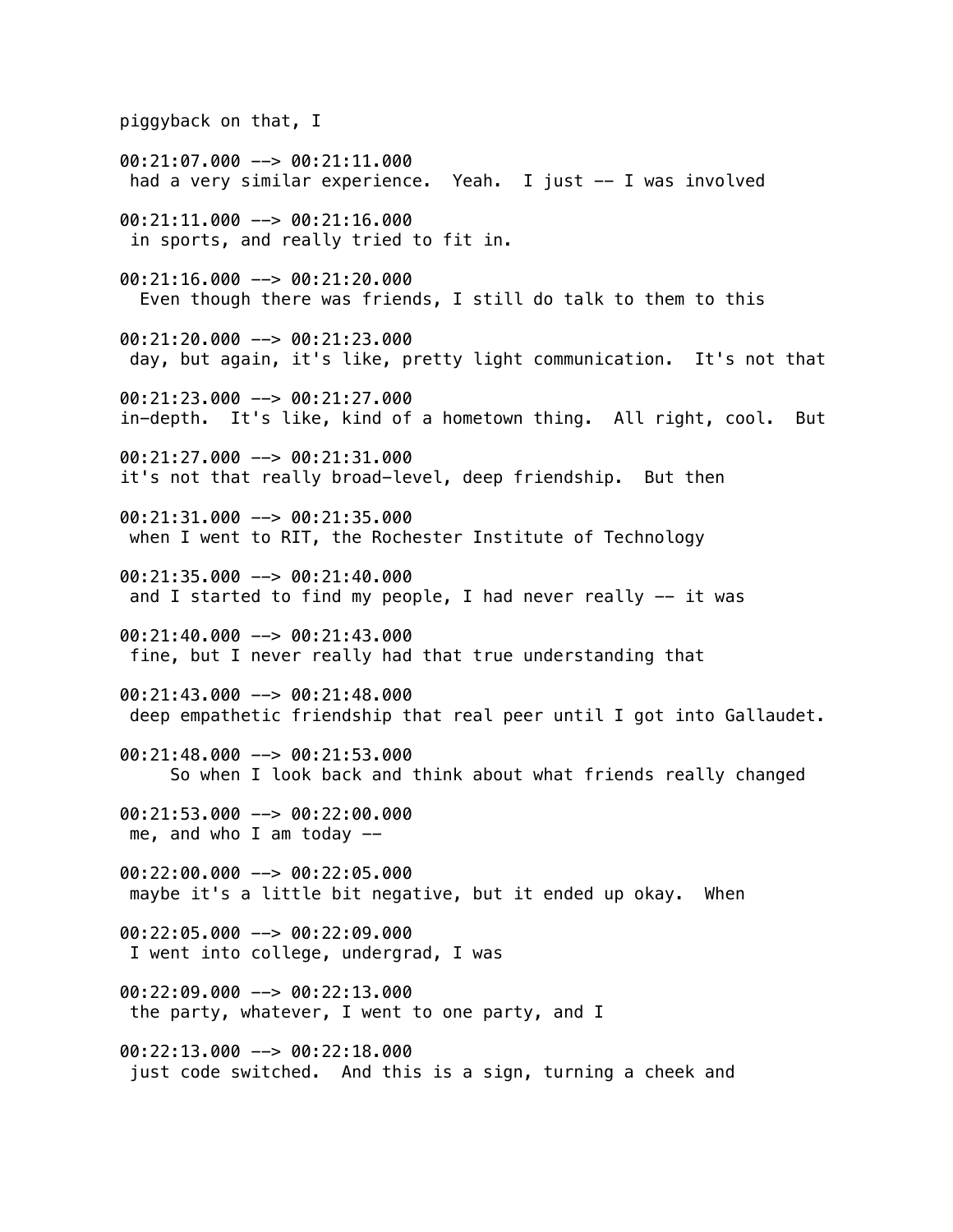00:22:18.000 --> 00:22:22.000 all. Typically I would go out and see more hearing people, and I'd just drop  $00:22:22.000$  -->  $00:22:26.000$  my sign and speak more. Be when I was under the 00:22:26.000 --> 00:22:30.000 influence. But then I really started to come into my own identity and 00:22:30.000 --> 00:22:35.000 realize that is not who I am. And one of my friends was like, dude, 00:22:35.000 --> 00:22:39.000 you're a Deaf person. Your hearing friends are more 00:22:39.000 --> 00:22:44.000 Deaf than you. They're not -- you're not signing, you're not 00:22:44.000 --> 00:22:48.000 really culturally Deaf. So it kind of made me question who I was.  $00:22:48.000$   $\rightarrow$  00:22:52.000 Kind of question that ability to code switch and check 00:22:52.000 --> 00:22:56.000 myself and what environments I use it. It's interesting, but I'm grateful 00:22:56.000 --> 00:22:59.000 somebody called me out and forced me to really examine my own identity. 00:22:59.000 --> 00:23:02.000 And think about where I'm 00:23:02.000 --> 00:23:07.000 comfortable. Where I'm not. And who has similar communication preferences, 00:23:07.000 --> 00:23:11.000 and who doesn't? So who's around us? And certainly there 00:23:11.000 --> 00:23:15.000 are mistakes, but yeah, I think -- yeah. That just 00:23:15.000 --> 00:23:16.000 getting the vibe, the pulse.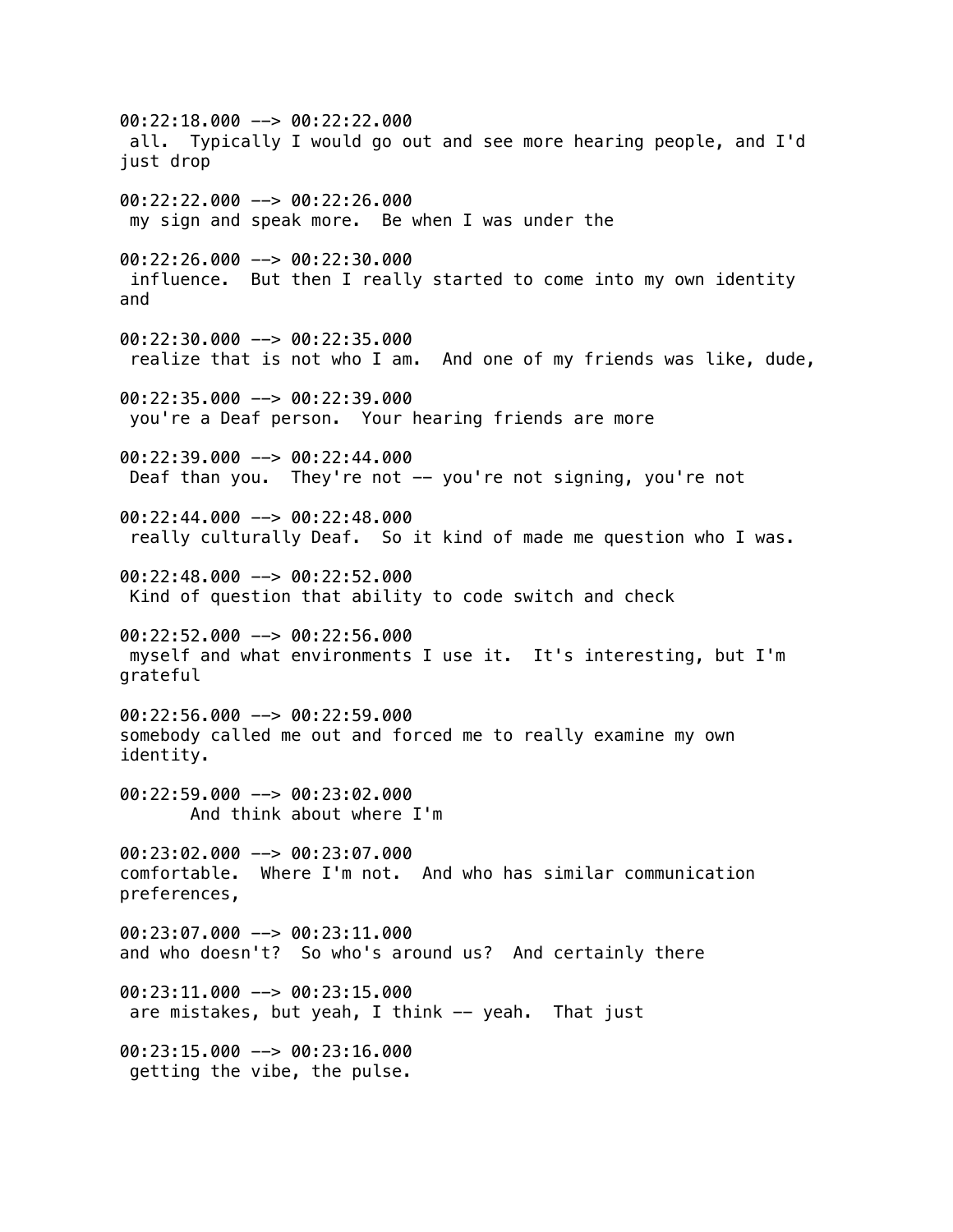00:23:16.000 --> 00:23:20.000 >> LAUREN GOOD: I just want to 00:23:20.000 --> 00:23:24.000 add a little bit before we switch to Susie. I did have a good friend that 00:23:24.000 --> 00:23:28.000 had a relationship with -- that really helped me to grow. I think that's a 00:23:28.000 --> 00:23:32.000 good thing in a friendship, to help with us so that we help them to 00:23:32.000 --> 00:23:38.000 grow. 00:23:38.000 --> 00:23:42.000 I think that -- it's all a good point that you've made. So I just want  $00:23:42.000$  -->  $00:23:46.000$  to really clarify to parents that the understanding  $0.23:46.000$   $\rightarrow$  00:23:50.000 is, friends do help you grow. They help you to learn more about 00:23:50.000 --> 00:23:54.000 yourself, and other people, yes, other people have different needs, but it's 00:23:54.000 --> 00:23:55.000 good to know and learn about other interest or find people that have 00:23:55.000 --> 00:23:58.000 similar interests that will help you grow. 00:23:58.000 --> 00:24:02.000 Susie? >> SUSANNE WILBUR: Yeah, this is 00:24:02.000 --> 00:24:07.000 Susie. So really thinking about all the three of you, what everyone 00:24:07.000 --> 00:24:11.000 else has already said, I'm really processing that, but I think 00:24:11.000 --> 00:24:14.000 during my time there was really  $-$  it was a time where there were 00:24:14.000 --> 00:24:18.000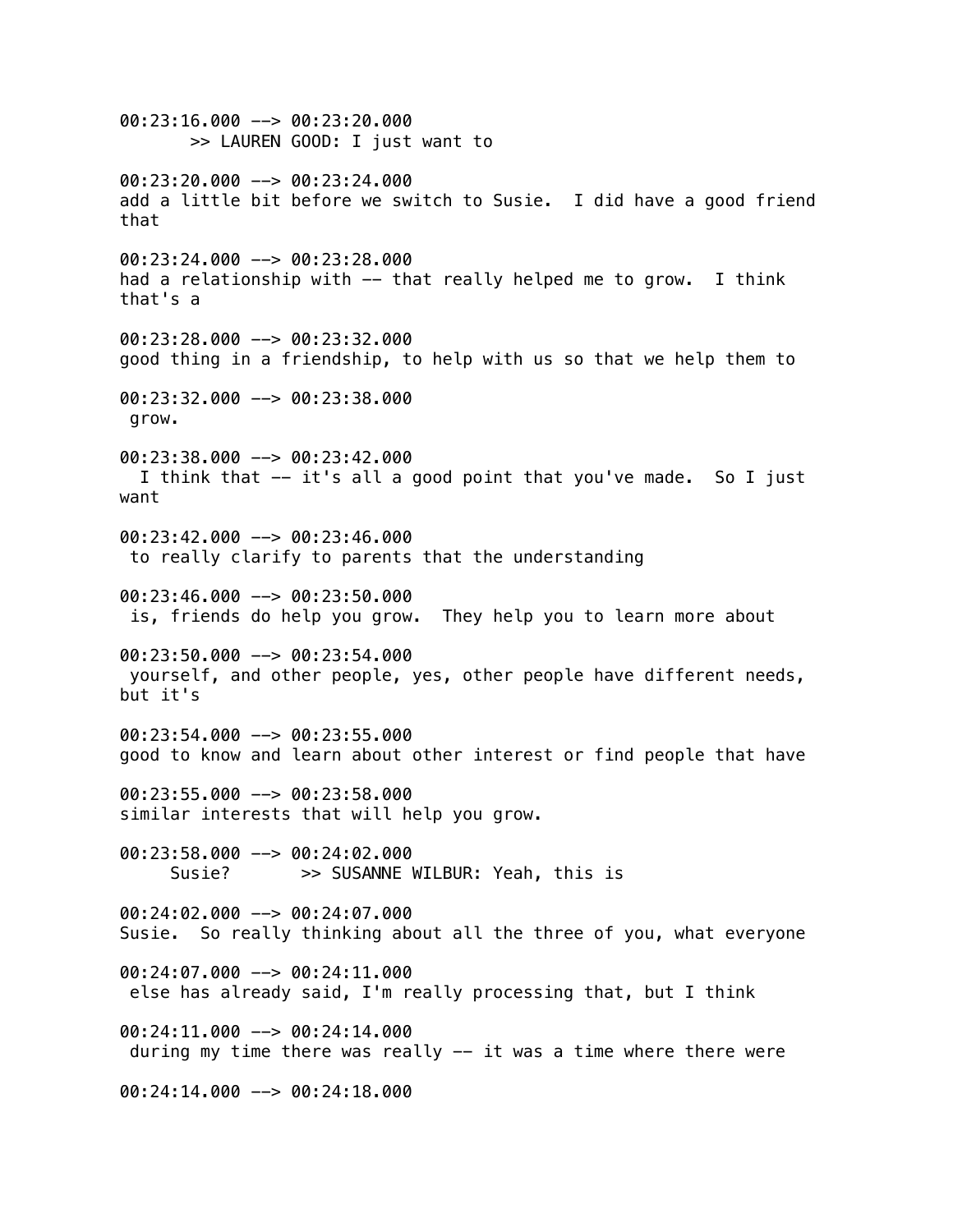no interpreters. There were no support services. There was nothing 00:24:18.000 --> 00:24:22.000 like that. And so it was just myself trying to survive. Trying to figure 00:24:22.000 --> 00:24:26.000 out what's going on. And  $I -I$ 00:24:26.000 --> 00:24:31.000 was mainstreamed and most of my friends were hearing. 00:24:31.000 --> 00:24:35.000 And I could talk. So I would make a 00:24:35.000 --> 00:24:40.000 connection, but then later in life I was able to meet more people who were 00:24:40.000 --> 00:24:45.000 Deaf and who would sign with me. And I just realized how much I had 00:24:45.000 --> 00:24:49.000 missed before until that point. All the things that were going on and 00:24:49.000 --> 00:24:54.000 happening around me that I had missed. 00:24:54.000 --> 00:24:58.000 So sometimes no apologies, that's just my life, and that's just how it 00:24:58.000 --> 00:25:03.000 was going. It's just really fascinating, when I really watch 00:25:03.000 --> 00:25:07.000 myself, when you go into the hearing community and how I behave, and how 00:25:07.000 --> 00:25:12.000 I sign in that setting, and then when I code switch or when I change  $00:25:12.000$  -->  $00:25:16.000$  over to a different setting, and I'm surrounded by Deaf people, it's just 00:25:16.000 --> 00:25:18.000 completely different. And what it looks like is completely different.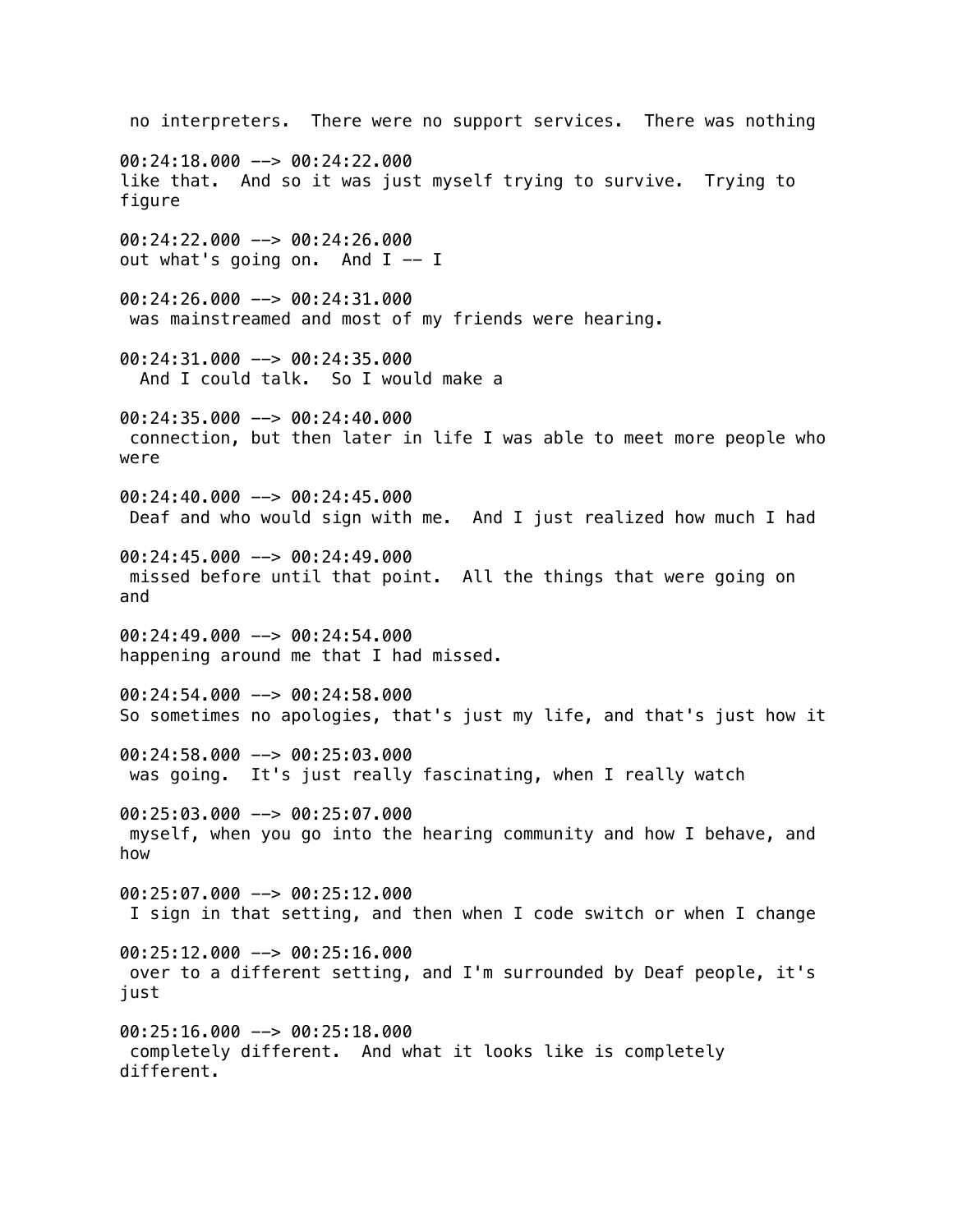00:25:18.000 --> 00:25:20.000 >> GREGORY FARBER: Yeah. 00:25:20.000 --> 00:25:25.000 >> SUSANNE WILBUR: And I think that I laugh harder in the Deaf 00:25:25.000 --> 00:25:31.000 community. Really.  $I$  -- I don't miss anything. 00:25:31.000 --> 00:25:35.000 But I do appreciate both worlds. I think it's 00:25:35.000 --> 00:25:40.000 important to keep that balance. I think most of us are from a hearing 00:25:40.000 --> 00:25:45.000 family, so we do have to make the best of what we have.  $00:25:45.000$  -->  $00:25:49.000$  And then add in the Deaf community, that's a very important part of 00:25:49.000 --> 00:25:53.000 life. >> LAUREN GOOD: Yeah, that's a 00:25:53.000 --> 00:25:57.000 very good and important point to make as well. It's really important that 00:25:57.000 --> 00:26:01.000 we try to incorporate our hearing family and include them in our 00:26:01.000 --> 00:26:05.000 membership, because we love them. And we all make mistakes. 00:26:05.000 --> 00:26:08.000 But we really have to meet each other halfway. I think sometimes 00:26:08.000 --> 00:26:12.000 misunderstandings happen, but it's very important to meet each other, and 00:26:12.000 --> 00:26:16.000 that's how you grow. And that's just a part of a child's kept, how 00:26:16.000 --> 00:26:19.000 they develop their identity, how they develop empathy, how they 00:26:19.000 --> 00:26:23.000 develop understanding, and understanding that other people have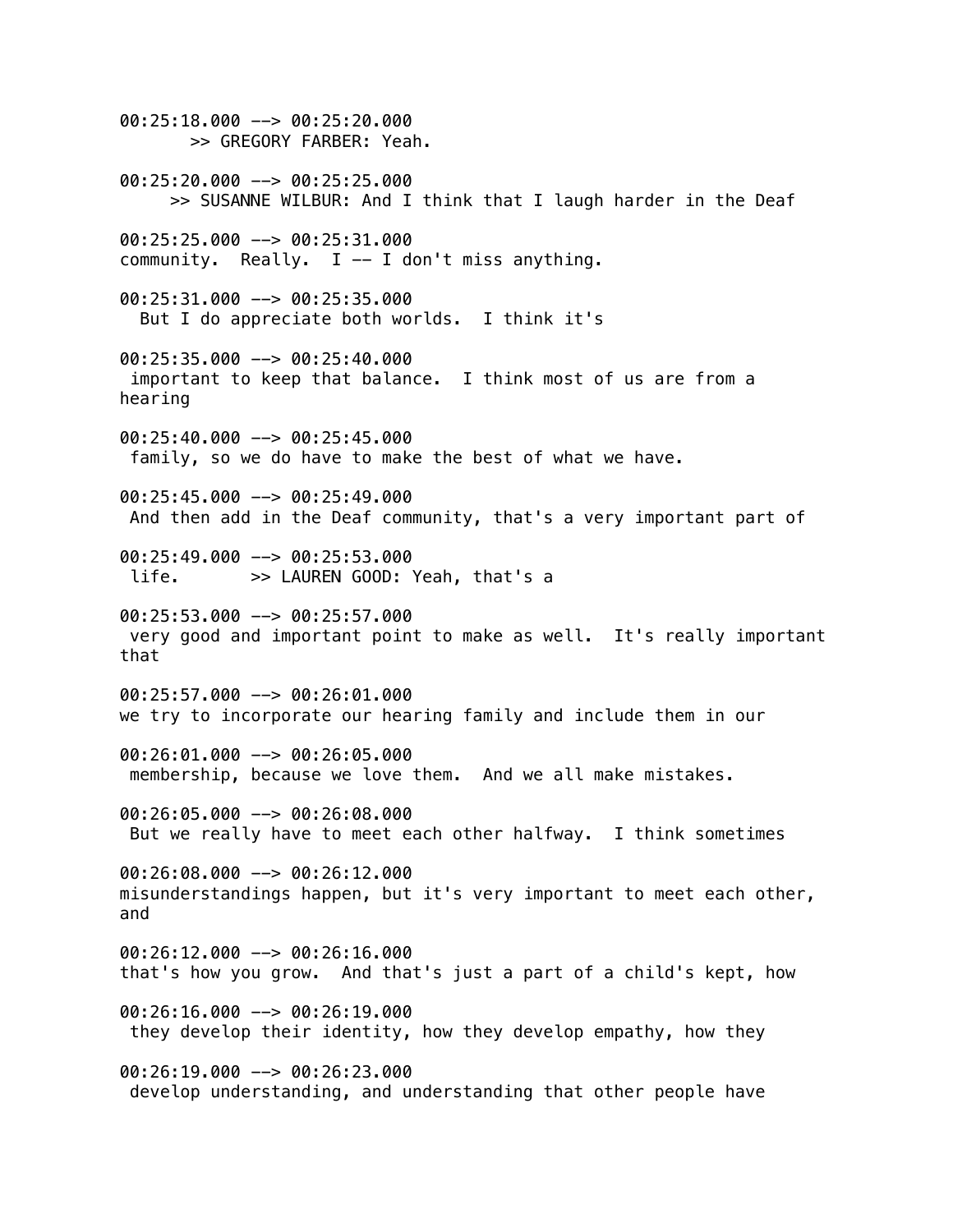00:26:23.000 --> 00:26:27.000 different emotions. And that relationship, that kind of 00:26:27.000 --> 00:26:34.000 relationship really helps to develop and help them to understand emotions. 00:26:34.000 --> 00:26:39.000 So next, 00:26:39.000 --> 00:26:44.000 I'm thinking of the sentence in ASL. 00:26:44.000 --> 00:26:48.000 Okay. So in a mainstream 00:26:48.000 --> 00:26:52.000 school, where sometimes there 00:26:52.000 --> 00:26:57.000 is socialization settings like parties, or 00:26:57.000 --> 00:27:02.000 dances, or things going on like that or different meetings, how is it that 00:27:02.000 --> 00:27:06.000 they can socialize with friends? How can -- what 00:27:06.000 --> 00:27:08.000 are challenges that you guys had to face as a Deaf person? 00:27:08.000 --> 00:27:11.000 >> TOBIAS CANTERBURY: Oh, you  $00:27:11.000$  -->  $00:27:13.000$ just miss things left and right. Sometimes -- 00:27:13.000 --> 00:27:17.000 >> SUSANNE WILBUR: Yes. >> TOBIAS CANTERBURY: So I may  $00:27:17.000$  -->  $00:27:21.000$ have good communication, but it's impossible to catch everything. 00:27:21.000 --> 00:27:25.000 And every -- in this big setting, like if you go into 00:27:25.000 --> 00:27:28.000 the cafeteria, it's so much work, because there's overlapping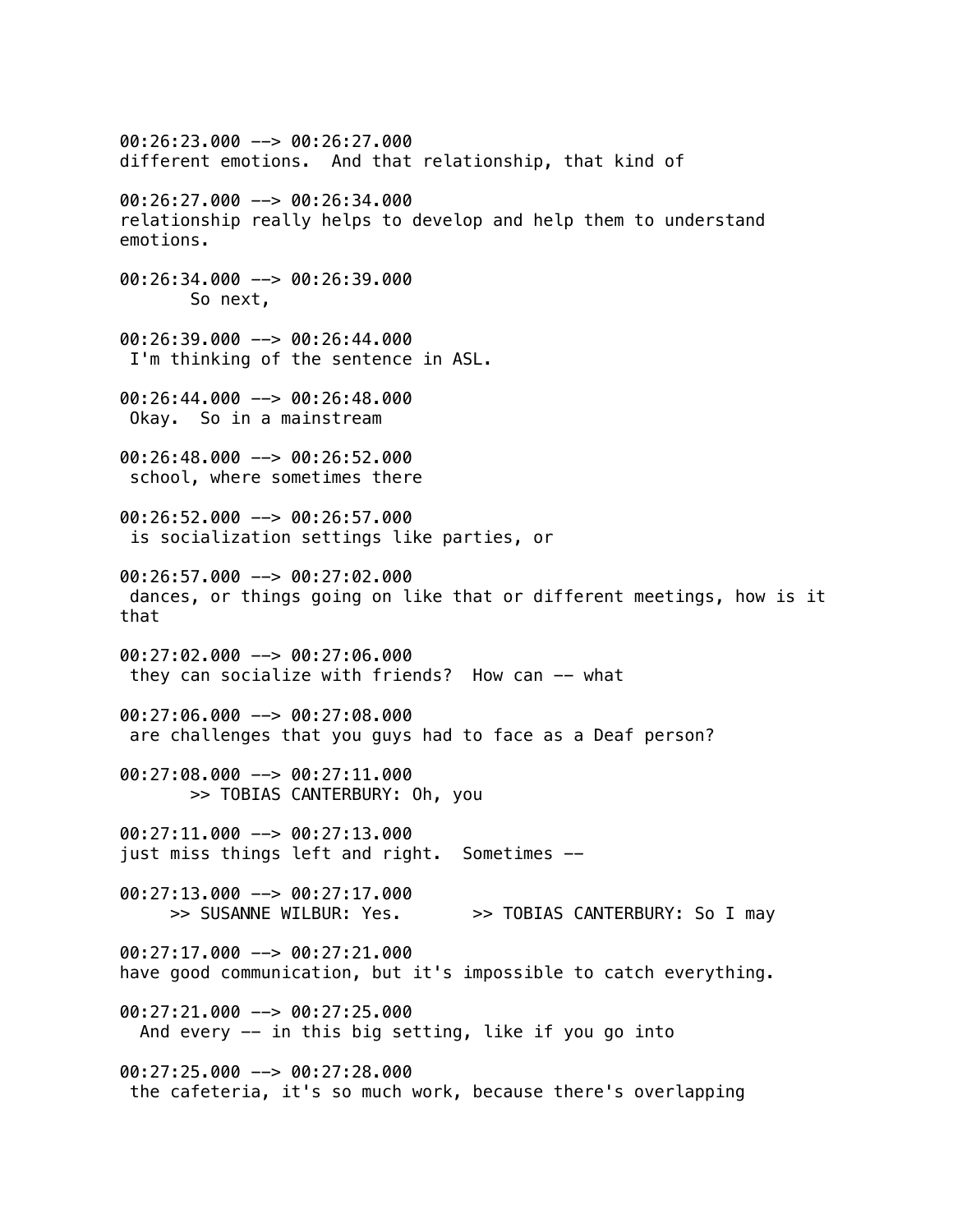00:27:28.000 --> 00:27:33.000 conversation, it's just impossible to catch everything. 00:27:33.000 --> 00:27:37.000 Deaf kids in mainstream settings, I think catch maybe  $00:27:37.000$  -->  $00:27:42.000$  30% of what is being said. But 00:27:42.000 --> 00:27:46.000 70% is context clues, so it's hard. It's such a challenge to be in 00:27:46.000 --> 00:27:51.000 that large hearing group. I think one-on-one is fine, even 00:27:51.000 --> 00:27:55.000 maybe two-on-one with the right friends, but right off the bat when I 00:27:55.000 --> 00:28:00.000 think of just how much I missed. >> LAUREN GOOD: Yes, that's a 00:28:00.000 --> 00:28:04.000 very good point, Tobias. I mean Greg. >> TOBIAS CANTERBURY: 00:28:04.000 --> 00:28:08.000 Same. I think about taking a break, you see a -- friends on break in the 00:28:08.000 --> 00:28:12.000 hallway or something, sometimes I would avoid it. They're 00:28:12.000 --> 00:28:16.000 talking about -- I just don't know whatever they're talking about, I'm  $00:28:16.000$  -->  $00:28:20.000$ not sure if I'm going to catch it. If somebody is playing basketball or 00:28:20.000 --> 00:28:24.000 going out and doing something, I am totally fine inserting myself, but 00:28:24.000 --> 00:28:28.000 the hot gossip or whatever, I'm just not going to get there. I don't 00:28:28.000 --> 00:28:32.000 really know how to even insert myself into the conversation. How do you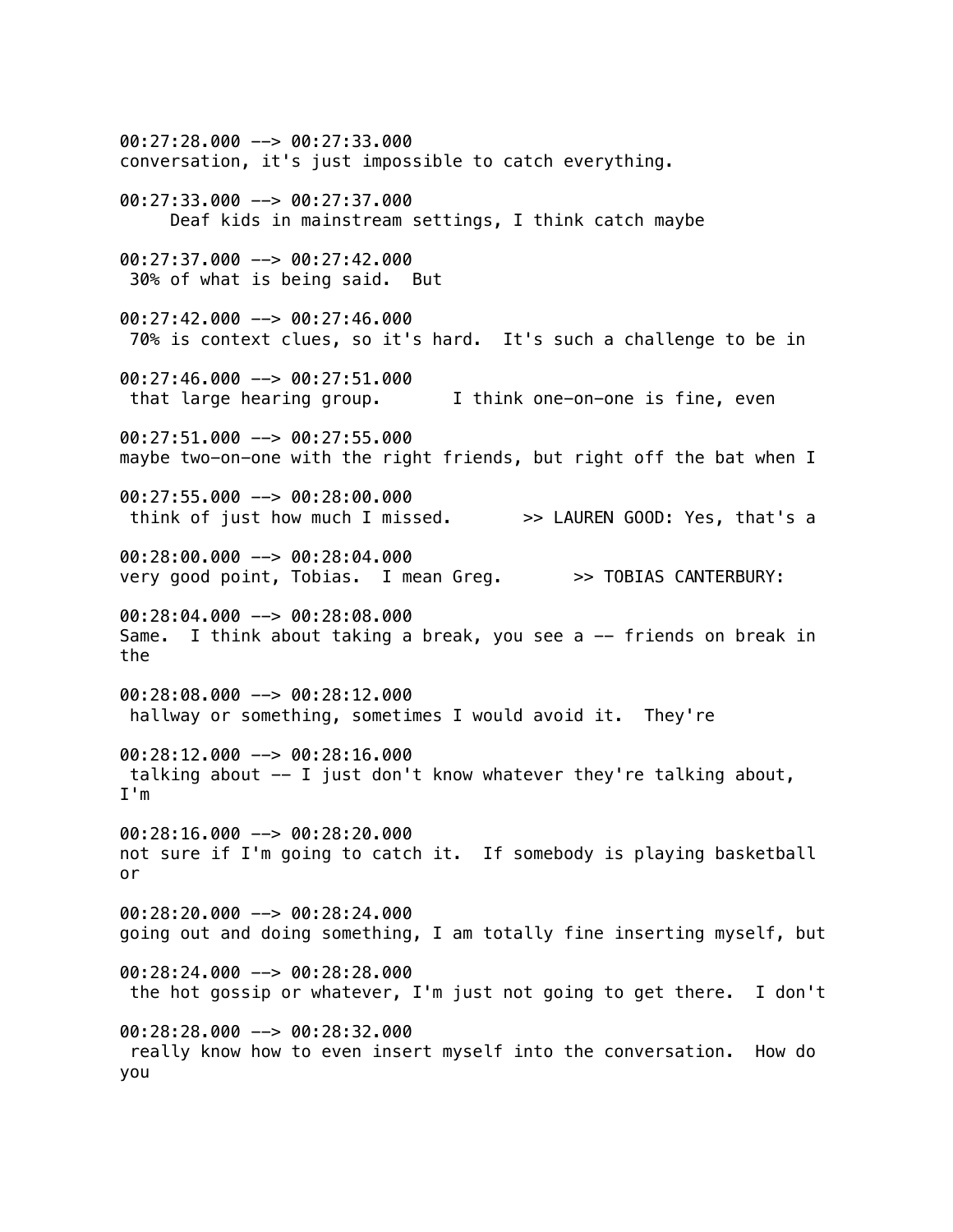00:28:32.000 --> 00:28:37.000 break into that conversation? How do you ask to be filled in? Sometimes 00:28:37.000 --> 00:28:41.000 you get that look where somebody is like oh, what are you -- be it's 00:28:41.000 --> 00:28:45.000 just easier for me, I would just avoid it. Instead of 00:28:45.000 --> 00:28:48.000 just worrying about what I missed. 00:28:48.000 --> 00:28:52.000 Certainly I had friends, but I 00:28:52.000 --> 00:28:57.000 remember walking in with my tray and thinking, always in the back of my 00:28:57.000 --> 00:29:01.000 mind, okay, what can I talk to these friends about? With the 00:29:01.000 --> 00:29:06.000 Deaf friends I can enjoy communication, it's a 00:29:06.000 --> 00:29:09.000 little more of -- it's a more even playing field, but  $00:29:09.000$  -->  $00:29:12.000$  I'd rather be friends with these other people, but it's awkward and I don't 00:29:12.000 --> 00:29:18.000 know if I can have a full conversation with them.  $00:29:18.000$  -->  $00:29:22.000$  And so be -- sure, go sleep at their house, it's one-on-one, but 00:29:22.000 --> 00:29:25.000 this large group, like Tobias said, it's not feasible.  $00:29:25.000$  -->  $00:29:29.000$  >> SUSANNE WILBUR: I just want to 00:29:29.000 --> 00:29:33.000 add that I do agree with all of you. 00:29:33.000 --> 00:29:38.000 And while I was listening to you all, I was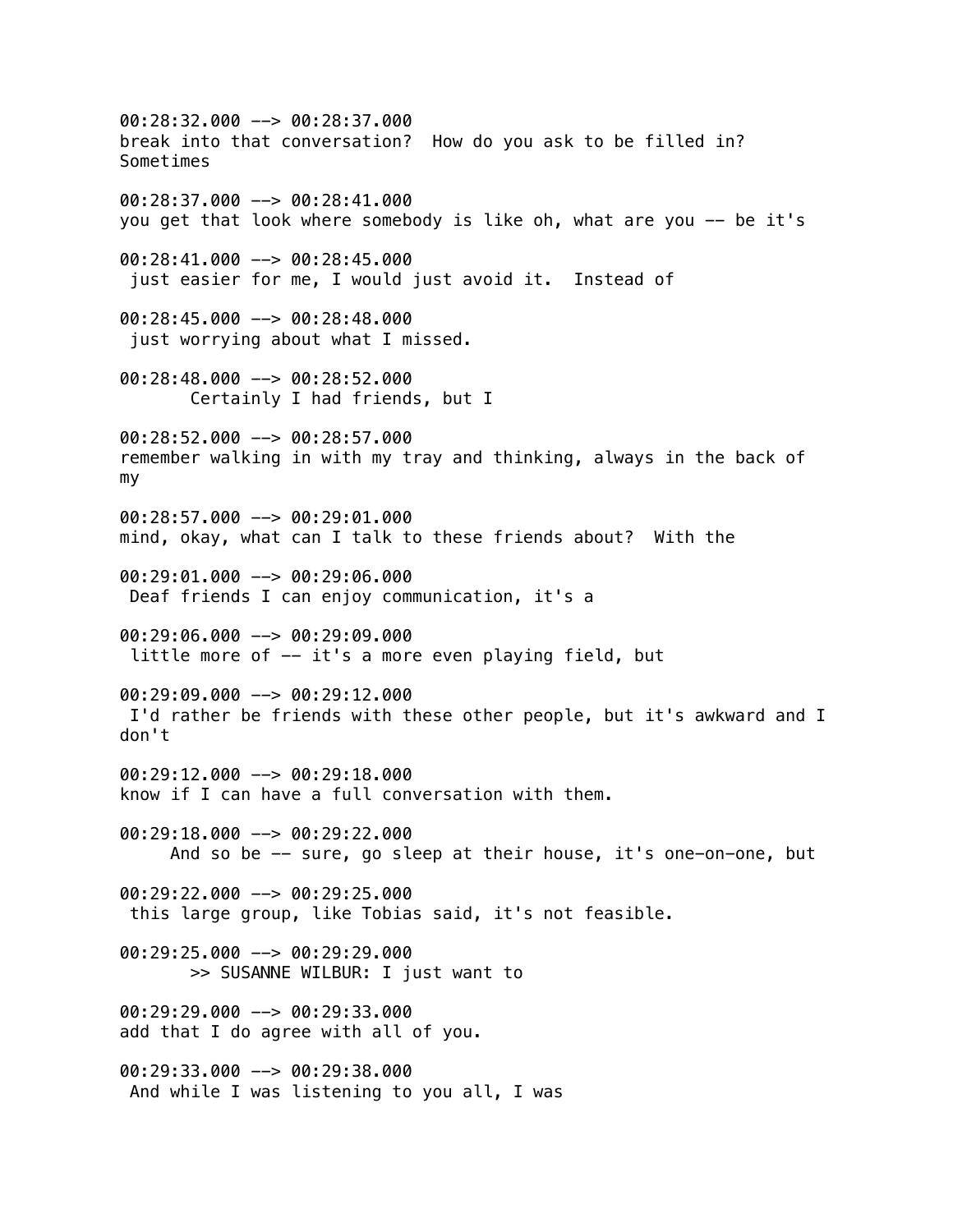$00:29:38.000$  -->  $00:29:42.000$  remembering just feeling so tired 00:29:42.000 --> 00:29:47.000 of not knowing what was going on. And just hungry for all of the 00:29:47.000 --> 00:29:51.000 information that I missed. And it was such a 00:29:51.000 --> 00:29:55.000 heavy load to carry through life. 00:29:55.000 --> 00:29:59.000 And 00:29:59.000 --> 00:30:04.000 it can be pretty rough. And 00:30:04.000 --> 00:30:08.000 we're aware of how well we're doing. On the 00:30:08.000 --> 00:30:12.000 outside. And you may see how well we're doing on the outside, but on the 00:30:12.000 --> 00:30:16.000 inside, it's just this mix of, I don't know, sadness and pain. 00:30:16.000 --> 00:30:20.000 You know that you're missing things, you know that you're missing out on 00:30:20.000 --> 00:30:24.000 things, and you're trying your best, and it really 00:30:24.000 --> 00:30:28.000 just depends on the friends that are willing to be there 00:30:28.000 --> 00:30:31.000 with us. And -- >> GREGORY FARBER: Totally. 00:30:31.000 --> 00:30:34.000 >> SUSANNE WILBUR: And I think 00:30:34.000 --> 00:30:39.000 it's important to keep in the back of your mind that it is a very heavy 00:30:39.000 --> 00:30:41.000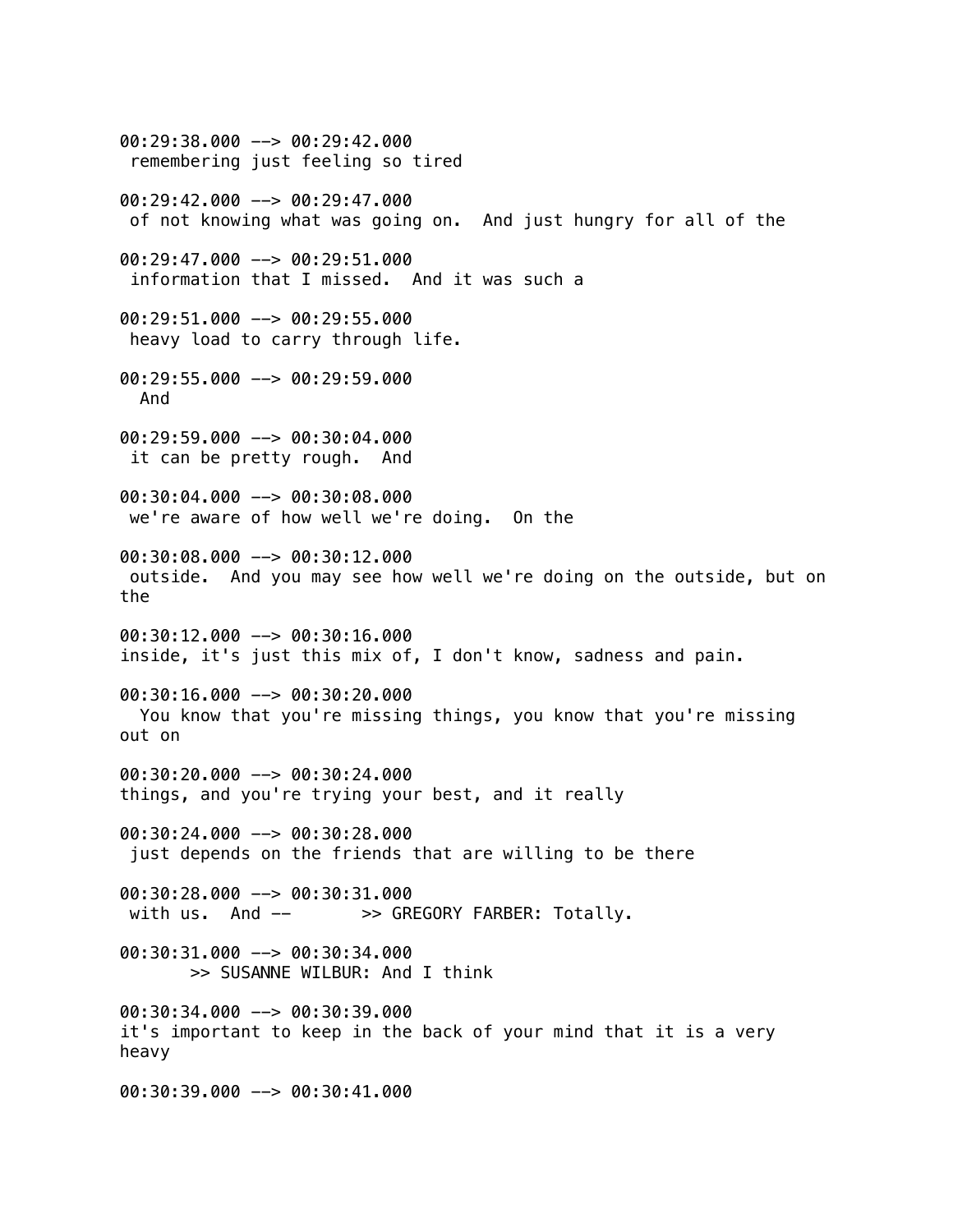load. And it's always there. 00:30:41.000 --> 00:30:45.000 >> LAUREN GOOD: Yeah, the three 00:30:45.000 --> 00:30:48.000 of you, it has really, everything you said is perfect. I understand that. 00:30:48.000 --> 00:30:52.000 My experience was, I was really 00:30:52.000 --> 00:30:56.000 hungry for knowledge as well. I was really hungry to know and learn what 00:30:56.000 --> 00:31:00.000 was going on with my peers and my friends and the social group. 00:31:00.000 --> 00:31:04.000 And yes, a social group is important, but I just really  $-$  sometimes 00:31:04.000 --> 00:31:08.000 situations happen, they're a little triggering for me sometimes. Like, 00:31:08.000 --> 00:31:12.000 you know, trying to interact with a hearing group that feels 00:31:12.000 --> 00:31:17.000 sorry for me. Or, they'll just give me the cliff 00:31:17.000 --> 00:31:20.000 notes version of what's going on and not clue me into 00:31:20.000 --> 00:31:25.000 everything. They'll just give me a summary. So I miss so much all the 00:31:25.000 --> 00:31:29.000 time. And socializing was very hard for me. Because it was just so  $00:31:29.000$  -->  $00:31:33.000$ exhausting. Trying to lipread all the time for all my classes without an 00:31:33.000 --> 00:31:38.000 interpreter was absolutely exhausting. Through elementary and middle school.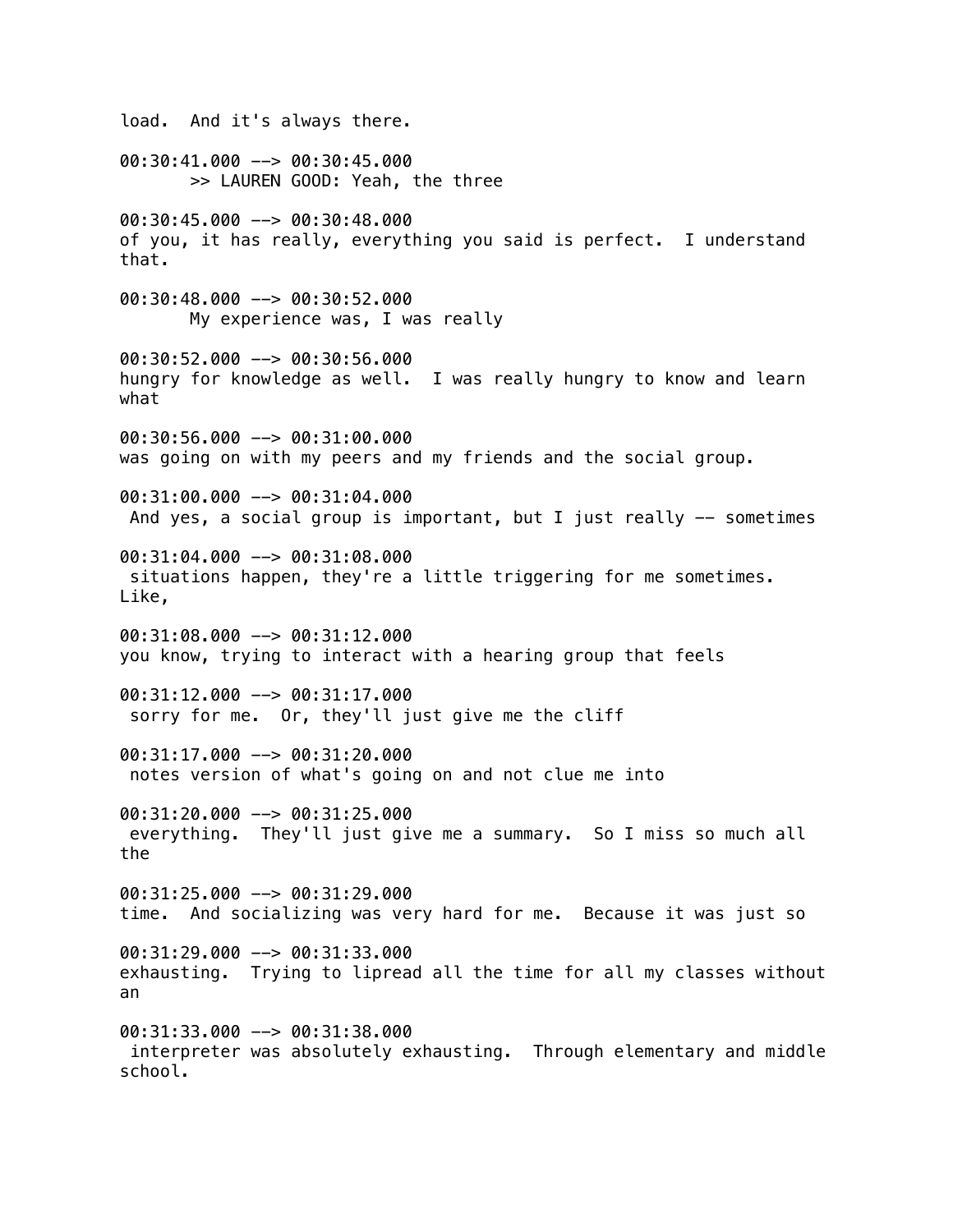00:31:38.000 --> 00:31:42.000 And just that processing that constantly has to happen, my brain 00:31:42.000 --> 00:31:46.000 was so tired, I had a headache all the time. I would come home 00:31:46.000 --> 00:31:50.000 crying because I was so exhausted. From all the energy that it took 00:31:50.000 --> 00:31:53.000 to lipread with my peers. And that was my experience. High school was 00:31:53.000 --> 00:32:02.000 better for me, though. >> TOBIAS CANTERBURY: I can't 00:32:02.000 --> 00:32:06.000 imagine. >> LAUREN GOOD: So if -- what 00:32:06.000 --> 00:32:09.000 kind of advice would you have, if there's a student who is Deaf and hard  $00:32:09.000$   $\rightarrow$  00:32:13.000 of hearing in a school, and they're the only student who is Deaf or hard of 00:32:13.000 --> 00:32:18.000 hearing in the entire school, what kind of advice do you have for those 00:32:18.000 --> 00:32:22.000 students? >> SUSANNE WILBUR: I'll just 00:32:22.000 --> 00:32:24.000 throw out something. >> LAUREN GOOD: Go 00:32:24.000 --> 00:32:28.000 ahead. >> SUSANNE WILBUR: So just 00:32:28.000 --> 00:32:33.000 speaking from years ago, I would try to reach 00:32:33.000 --> 00:32:38.000 out to all of the hearing people in the school 00:32:38.000 --> 00:32:43.000 who have a Deaf student to try to kind of  $-$  in the 00:32:43.000 --> 00:32:47.000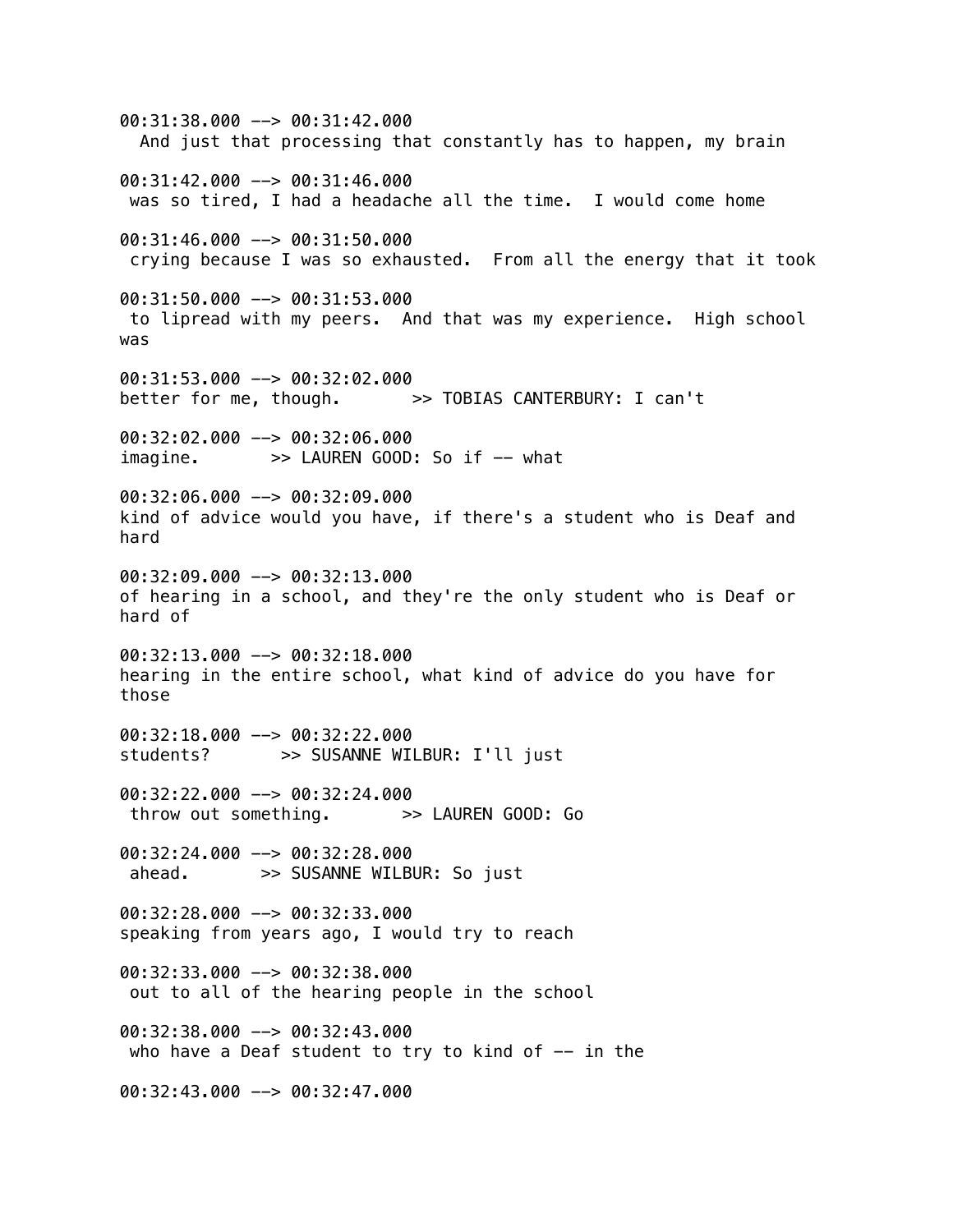public schools, when there is a deaf student in the school, to kind of try 00:32:47.000 --> 00:32:50.000 and help them connect. And so it's not perfect, it's not always 00:32:50.000 --> 00:32:54.000 successful, but I think what's really important is to just try to help 00:32:54.000 --> 00:32:58.000 connect them to other deaf students in the system, even at another school. 00:32:58.000 --> 00:33:03.000 And I think it really just depends on the individual. Really. I 00:33:03.000 --> 00:33:08.000 mean, all of us are -- we're not all the 00:33:08.000 --> 00:33:12.000 same. And some people don't mind being a little more isolated or on 00:33:12.000 --> 00:33:16.000 their own. Some people really want to have that opportunity to interact with  $00:33:16.000$  -->  $00:33:20.000$ another person who is deaf, or other people who are deaf. 00:33:20.000 --> 00:33:22.000 So it does depend on the individual person and you have to 00:33:22.000 --> 00:33:26.000 respect who they are and what they need and what they want. 00:33:26.000 --> 00:33:28.000 >> LAUREN GOOD: Yeah, that's a 00:33:28.000 --> 00:33:32.000 good point. Go ahead. 00:33:32.000 --> 00:33:36.000 >> TOBIAS CANTERBURY: Yeah, to add to that, I'm thinking about if there 00:33:36.000 --> 00:33:40.000 are no deaf friends, it's nice to have a group of your people. Even 00:33:40.000 --> 00:33:44.000 if they're not Deaf, your support system, somebody you can vent to.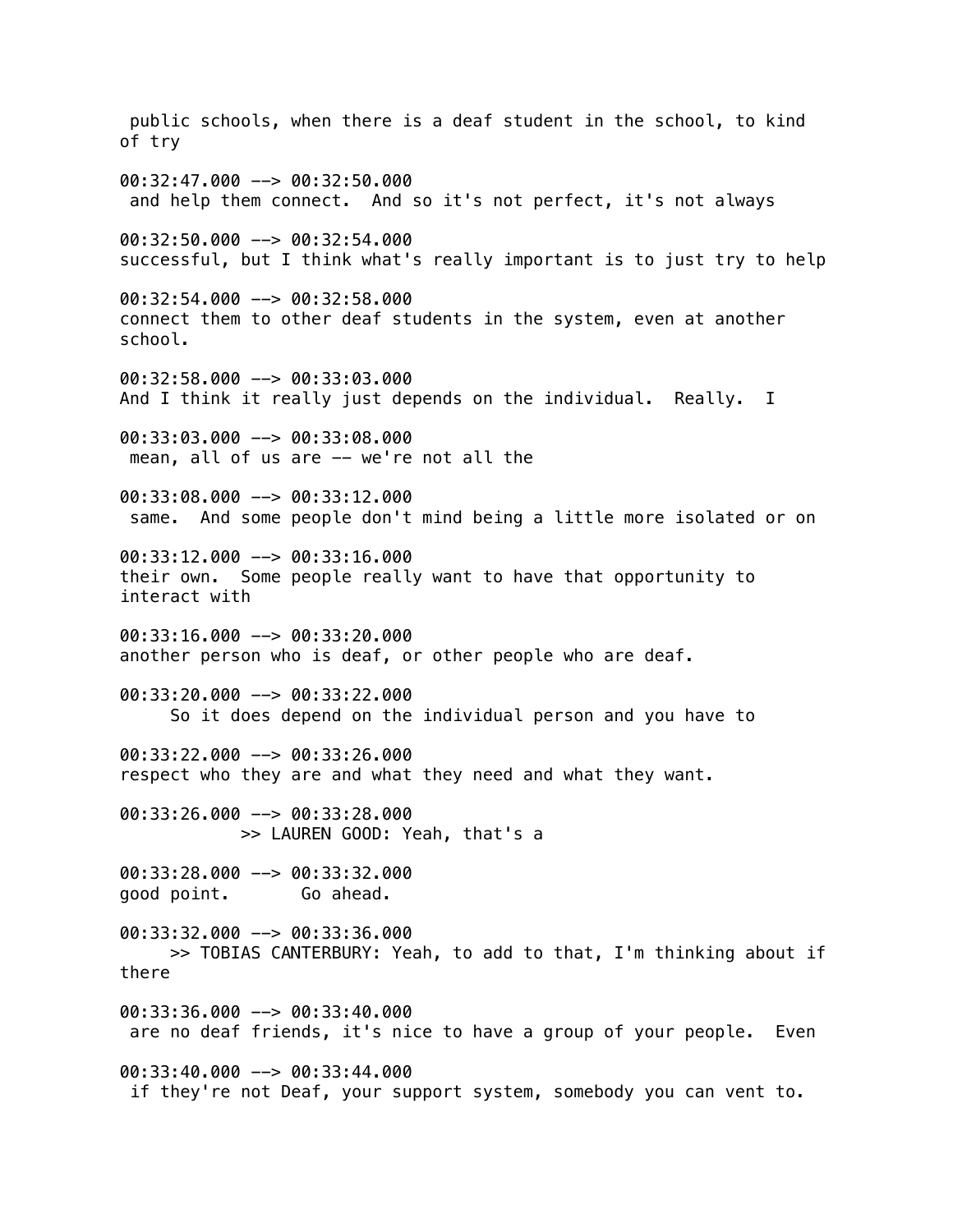00:33:44.000 --> 00:33:48.000 So take the time to find your people, and just join clubs or 00:33:48.000 --> 00:33:52.000 activities, or think about something that's going to bring you joy, and you 00:33:52.000 --> 00:33:56.000 will find your people along the way. It's important to do things that 00:33:56.000 --> 00:34:00.000 you like, and not give up. Because you will find your 00:34:00.000 --> 00:34:03.000 people one day. >> LAUREN GOOD: That's also a 00:34:03.000 --> 00:34:05.000 good point. Go ahead, Greg. 00:34:05.000 --> 00:34:10.000 >> GREGORY FARBER: Yeah, I feel the same way. I had that experience 00:34:10.000 --> 00:34:14.000 of being the only deaf person, or just one of a few deaf students. 00:34:14.000 --> 00:34:18.000 For a long time. I feel lucky that I did 00:34:18.000 --> 00:34:22.000 have others around me at times, but my parents, I 00:34:22.000 --> 00:34:26.000 had the ability to go to school with an interpreter at some point,  $00:34:26.000$  -->  $00:34:30.000$  and it was like oh, even though it was my hometown and my friends and I knew 00:34:30.000 --> 00:34:35.000 them, yeah, that was cool and all, but it wasn't for 00:34:35.000 --> 00:34:38.000 me. I knew I wanted -- I mean, I 00:34:38.000 --> 00:34:43.000 would -- I was kind of shy and not really willing to advocate for myself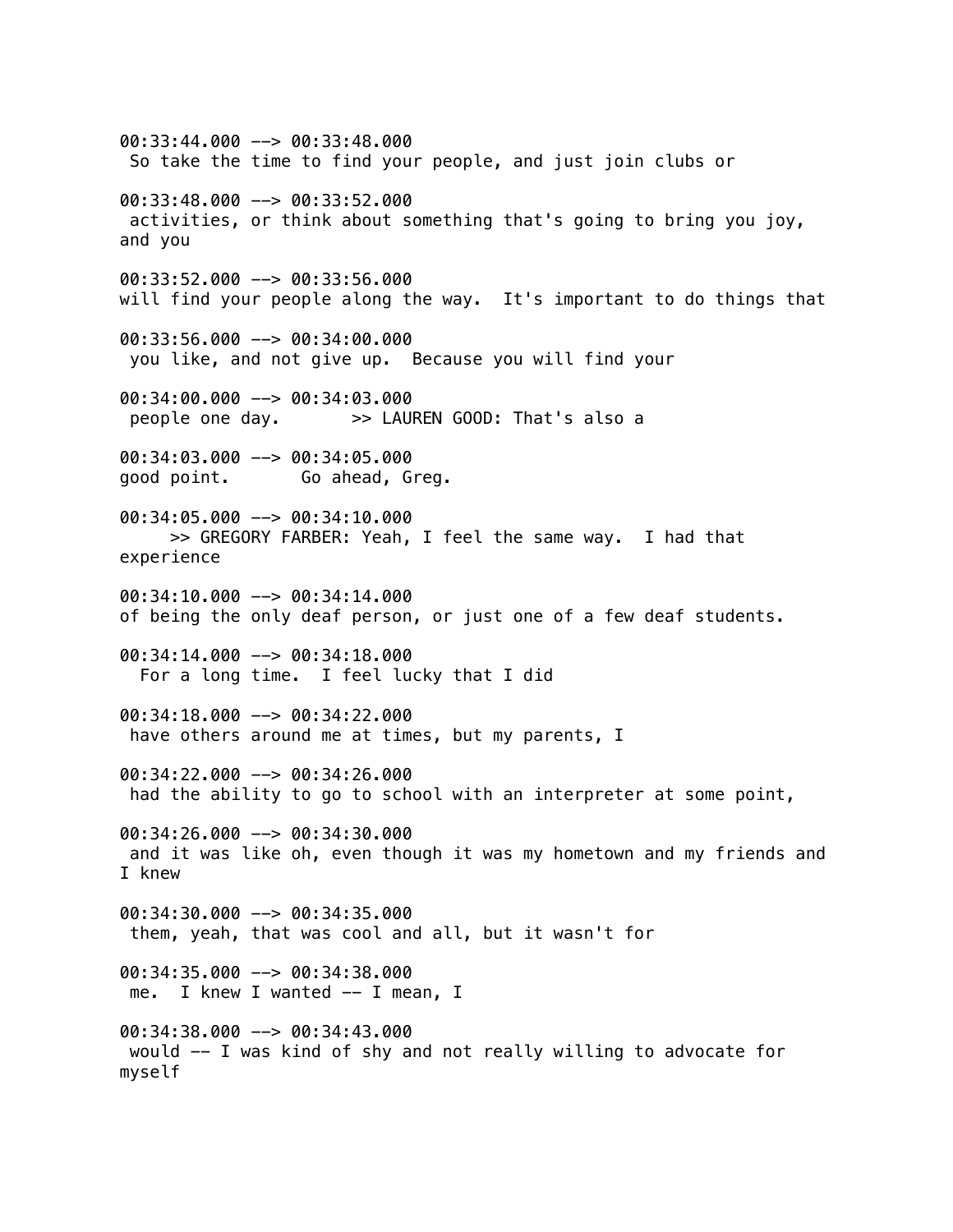00:34:43.000 --> 00:34:47.000 at that point. So I was just thinking about how to get out there, 00:34:47.000 --> 00:34:51.000 yeah. What Tobias was saying about just finding your people, yeah. 00:34:51.000 --> 00:34:54.000 You can make the best of a given moment. So even if you're not 00:34:54.000 --> 00:34:58.000 comfortable, like sometimes you feel like there's this spotlight on you 00:34:58.000 --> 00:35:03.000 because there's an interpreter and you're like, oh, right, that's my 00:35:03.000 --> 00:35:07.000 entourage. But most of the time kids are curious. Try and give them 00:35:07.000 --> 00:35:10.000 access. Explain what an interpreter is. Loop them into that world. 00:35:10.000 --> 00:35:14.000 >> LAUREN GOOD: Yeah, so you all made really great points. I think 00:35:14.000 --> 00:35:18.000 while you were sharing your stories, I was thinking about my own experience 00:35:18.000 --> 00:35:23.000 as well, and my advice I think would be really 00:35:23.000 --> 00:35:28.000 setting a home base, like making sure that they have a group of  $00:35:28.000$  -->  $00:35:33.000$  friends that -- a good foundation that, if they are 00:35:33.000 --> 00:35:38.000 struggling, they can ask that friend, or remind them to talk to that friend. 00:35:38.000 --> 00:35:42.000 Just to kind of find someone with a shared 00:35:42.000 --> 00:35:46.000 interest. I mean, I know that we are deaf, but I play 00:35:46.000 --> 00:35:50.000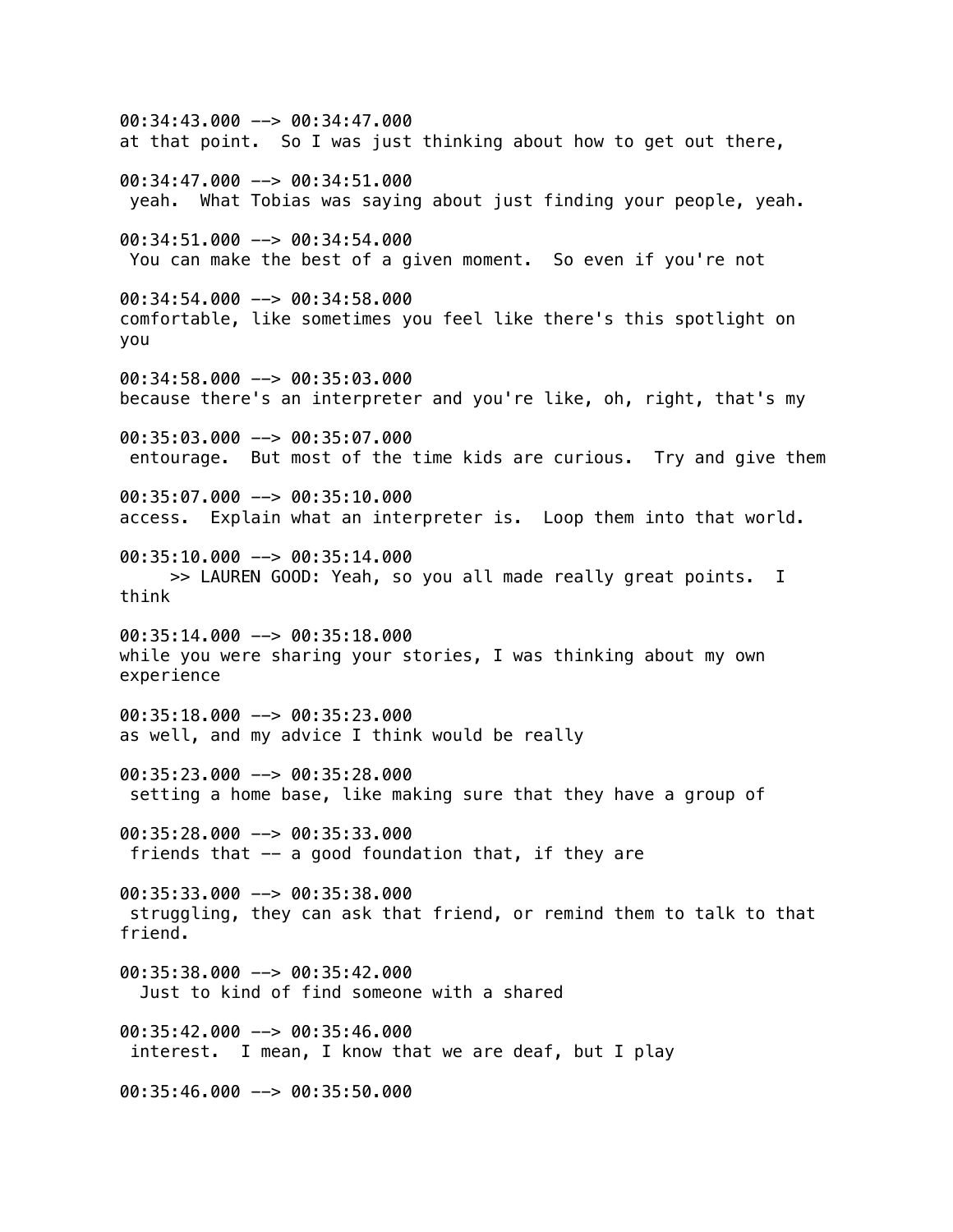the pianoious my grandmother was amazing. She 00:35:50.000 --> 00:35:53.000 was very enthusiastic in her movements and her expressions when she played, 00:35:53.000 --> 00:35:57.000 and I wanted to have that same experience and be the same way. So I 00:35:57.000 --> 00:36:01.000 did that, and I was able to actually develop a relationship with two people 00:36:01.000 --> 00:36:06.000 from piano class. And also skiing. I did develop 00:36:06.000 --> 00:36:10.000 a couple -- I made a couple of friends that 00:36:10.000 --> 00:36:14.000 way. St. in that situation there's not a lot of communication needed, so 00:36:14.000 --> 00:36:18.000 I think just trying to find other friends and also 00:36:18.000 --> 00:36:22.000 finding friends in that kind of a setting helps other people to look 00:36:22.000 --> 00:36:27.000 from the outside and say, deaf people can do it, and it's a good learning 00:36:27.000 --> 00:36:29.000 experience. >> The way you phrase.  $00:36:29.000$  -->  $00:36:34.000$  >> TOBIAS CANTERBURY: The way you phrased that about how communication 00:36:34.000 --> 00:36:36.000 is not needed in those settings, that's perfect, I totally 00:36:36.000 --> 00:36:40.000 agree. >> LAUREN GOOD: Same question, 00:36:40.000 --> 00:36:44.000 but instead within a family. If you have a person in a family who is the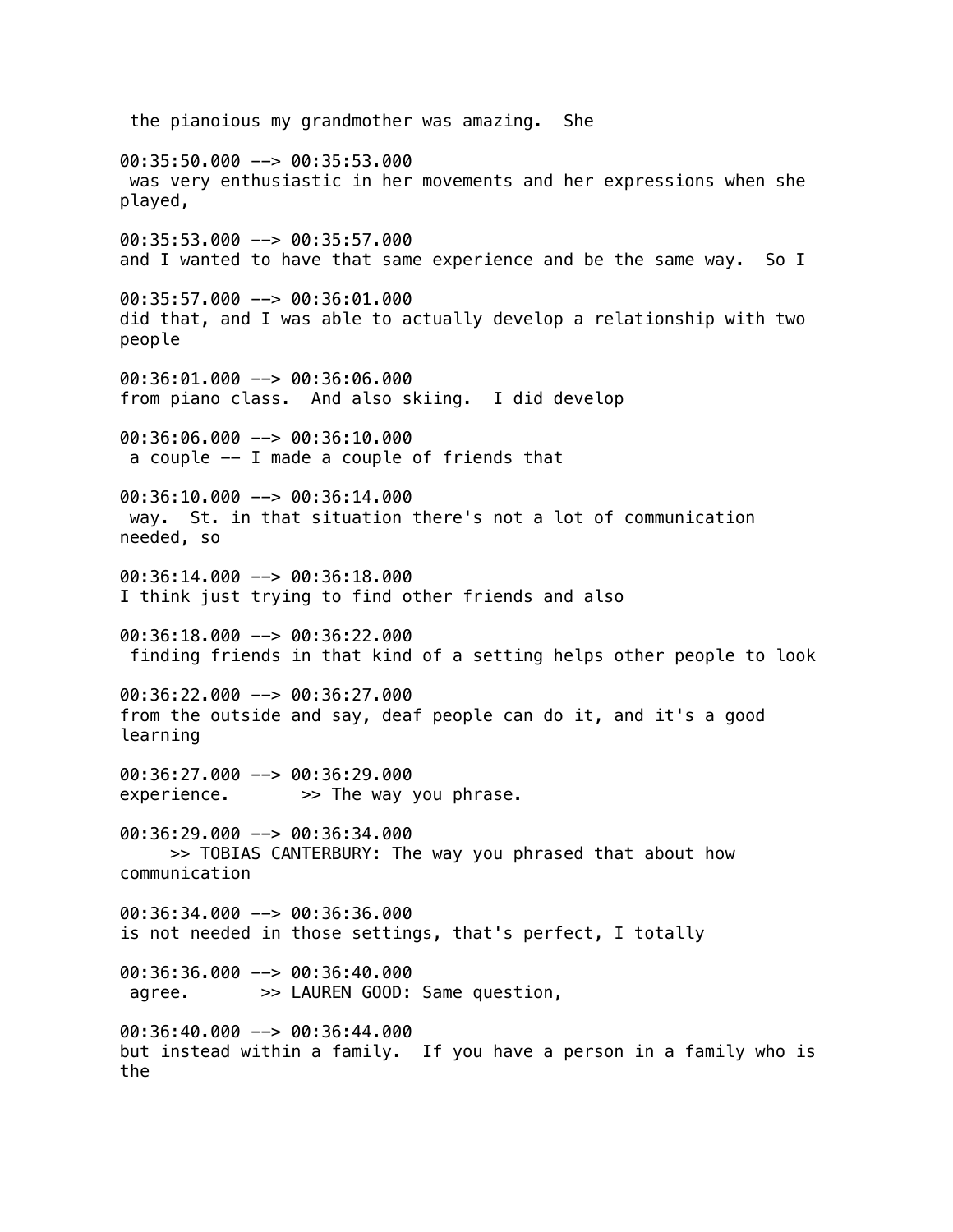00:36:44.000 --> 00:36:48.000 only person who is deaf or hard of hearing in that tbmly, what advice 00:36:48.000 --> 00:36:52.000 would you give? >> GREGORY FARBER: I'm going 00:36:52.000 --> 00:36:57.000 to hop right in. Yeah. This one -- I 00:36:57.000 --> 00:37:01.000 mean, my golden go-to answer is, you know T. I grew up 00:37:01.000 --> 00:37:05.000 and my parents, it was an oral situation, but my 00:37:05.000 --> 00:37:09.000 mom always made sure I understood what was going on. Typically 00:37:09.000 --> 00:37:13.000 deaf people are like, okay, fine, they smile and nod but don't know what 00:37:13.000 --> 00:37:17.000 people are talking about. Be sometimes there's some embarrassment with that, 00:37:17.000 --> 00:37:21.000 you know, but my family was really 00:37:21.000 --> 00:37:25.000 into, no, we got to make sure that you're supported and whatever the 00:37:25.000 --> 00:37:27.000 communication is that gets through to you is fine. We're going to make this 00:37:27.000 --> 00:37:31.000 work. Because you are part of the family. 00:37:31.000 --> 00:37:35.000 So -- and they made sure my siblings would look at me  $00:37:35.000$  -->  $00:37:40.000$  and they taught them how to make sure I was being able to read their lips. 00:37:40.000 --> 00:37:44.000 And it made me feel valued. Certainly there were barriers, of 00:37:44.000 --> 00:37:48.000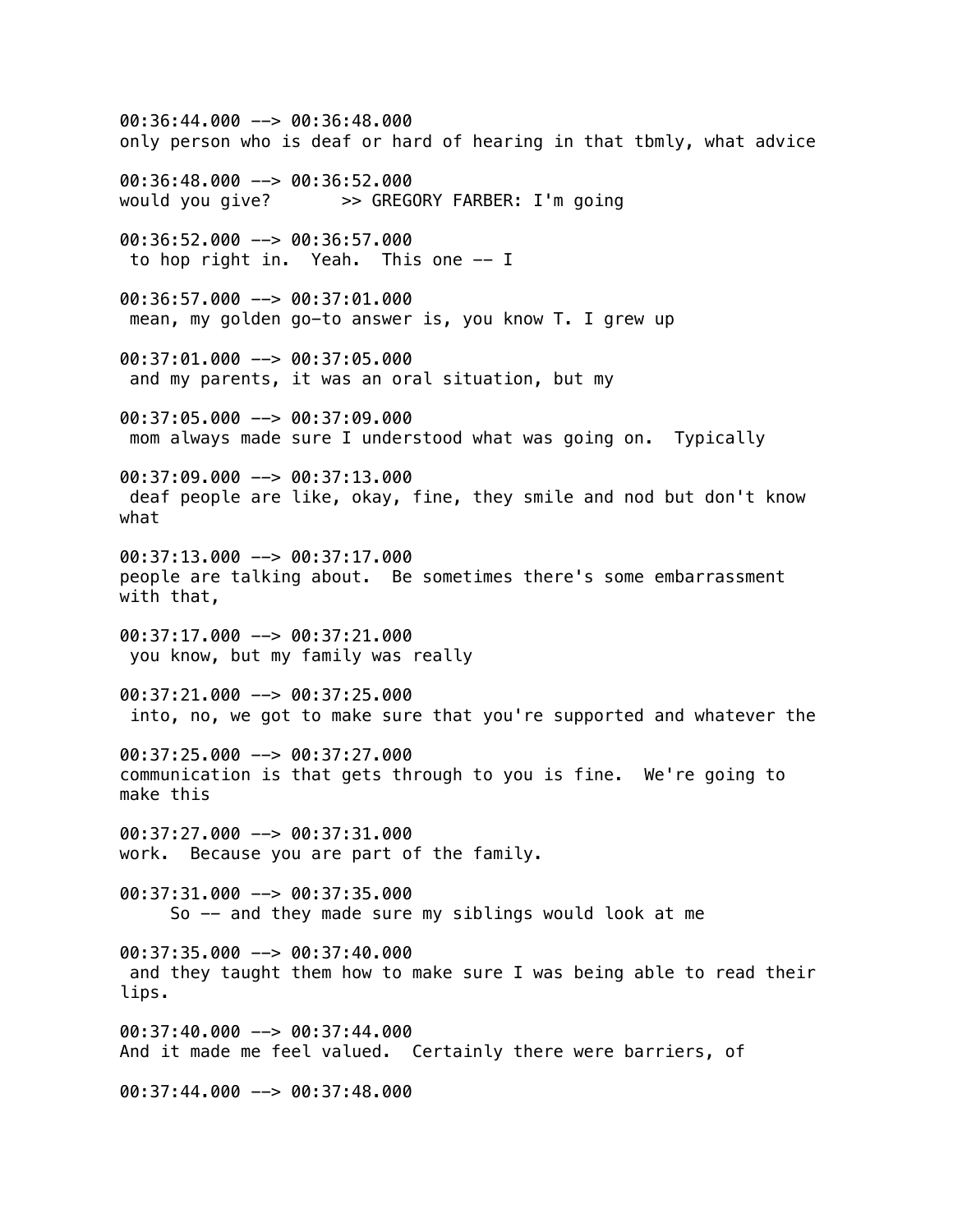course, but my family would kind of sometimes assume or  $-$  that I was 00:37:48.000 --> 00:37:52.000 following or catching everything that was going on. But I 00:37:52.000 --> 00:37:56.000 was able to do that for the most part, like within -- and kind of 00:37:56.000 --> 00:38:00.000 fill in the gaps by noticing body language and facial expressions. 00:38:00.000 --> 00:38:04.000 So that really worked, and then until, like, 00:38:04.000 --> 00:38:08.000 my friends would come over sometimes and end up interpreting half the 00:38:08.000 --> 00:38:12.000 time. That, when my family saw that, they were like, they did 00:38:12.000 --> 00:38:16.000 not realize how much I had been missing out, because I really 00:38:16.000 --> 00:38:20.000 hadn't spoken up about that. But when they saw that visual communication, it 00:38:20.000 --> 00:38:24.000 as really impactful. There was even more value and support within that. 00:38:24.000 --> 00:38:28.000 So then I was really kind of encouraged to pursue 00:38:28.000 --> 00:38:33.000 what communication was comfortable for me, and to grow in that. And develop 00:38:33.000 --> 00:38:36.000 my own identity. Yeah, that's me. 00:38:36.000 --> 00:38:38.000 >> LAUREN GOOD: Okay. Tobias or 00:38:38.000 --> 00:38:43.000 Susie? >> SUSANNE WILBUR: I'll go. 00:38:43.000 --> 00:38:45.000 Unless you want to go, Tobias? >> TOBIAS CANTERBURY: Go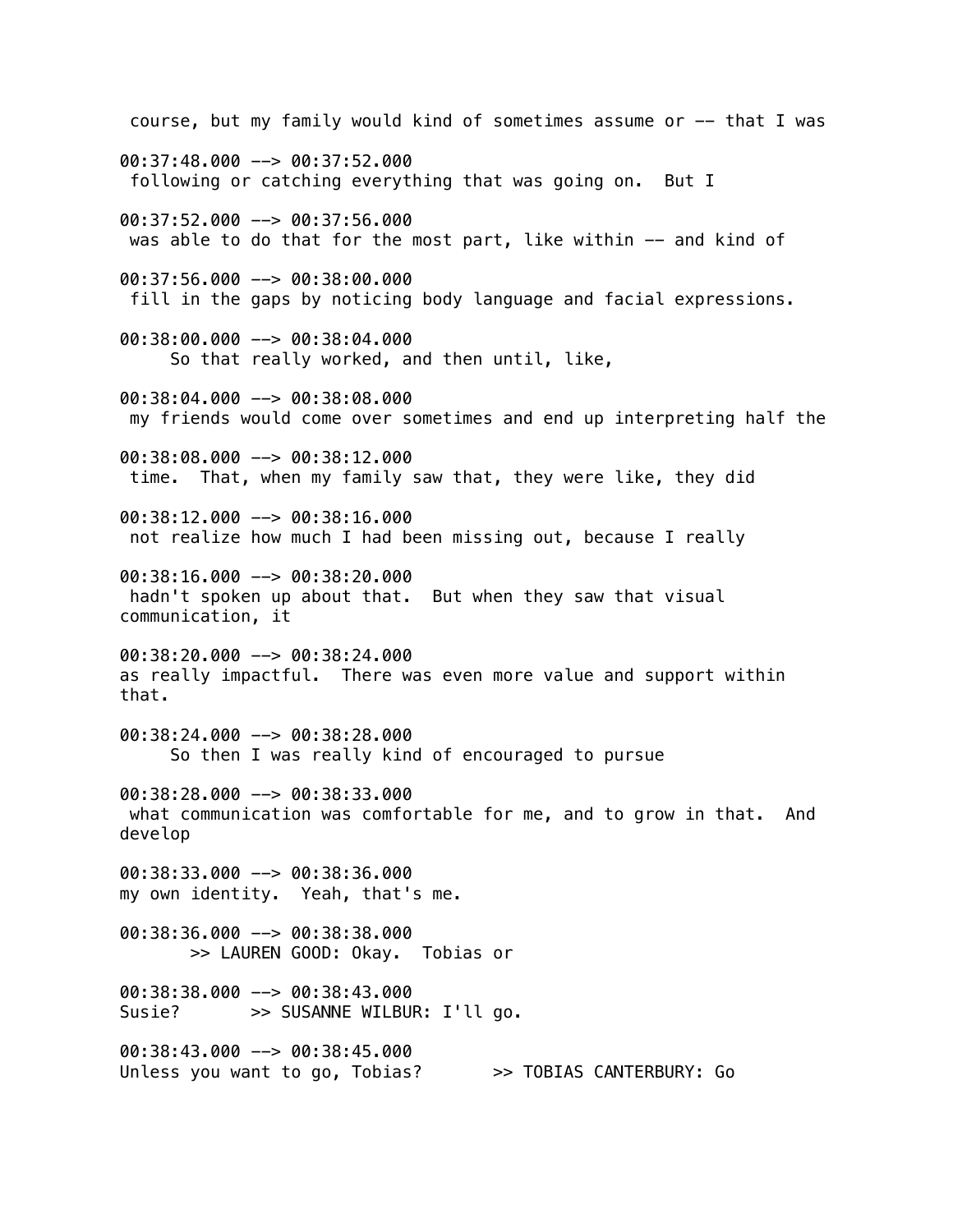00:38:45.000 --> 00:38:49.000 ahead. >> SUSANNE WILBUR: My experience 00:38:49.000 --> 00:38:55.000 was a little -- it was a little bit more of a conflict. 00:38:55.000 --> 00:39:00.000 My father knew ASL, he, woulded at the Deaf school, and he 00:39:00.000 --> 00:39:04.000 tried to convince me to sign, and I refused. 00:39:04.000 --> 00:39:08.000 And during elementary and middle school, just refused to learn. 00:39:08.000 --> 00:39:13.000 And so I felt that I can talk. It's fine. I don't 00:39:13.000 --> 00:39:17.000 need to sign. But now when I look back, I just 00:39:17.000 --> 00:39:21.000 think oh, gosh, what  $-$  I 00:39:21.000 --> 00:39:25.000 really should have. But you know, my mother tried to get me to 00:39:25.000 --> 00:39:29.000 learn ASL, and she tried to learn ASL herself, that poor woman, 00:39:29.000 --> 00:39:34.000 she tried so, so hard. She just studied all the time. And she 00:39:34.000 --> 00:39:38.000 just could not pick it up. And so really,  $00:39:38.000$  -->  $00:39:42.000$  I was offered so many different opportunities, but I was 00:39:42.000 --> 00:39:46.000 very resistant to it. I was 00:39:46.000 --> 00:39:51.000 very young, but that's kind of who I was, that's my personality. So later 00:39:51.000 --> 00:39:55.000 I did pick up ASL very quickly, and 00:39:55.000 --> 00:40:00.000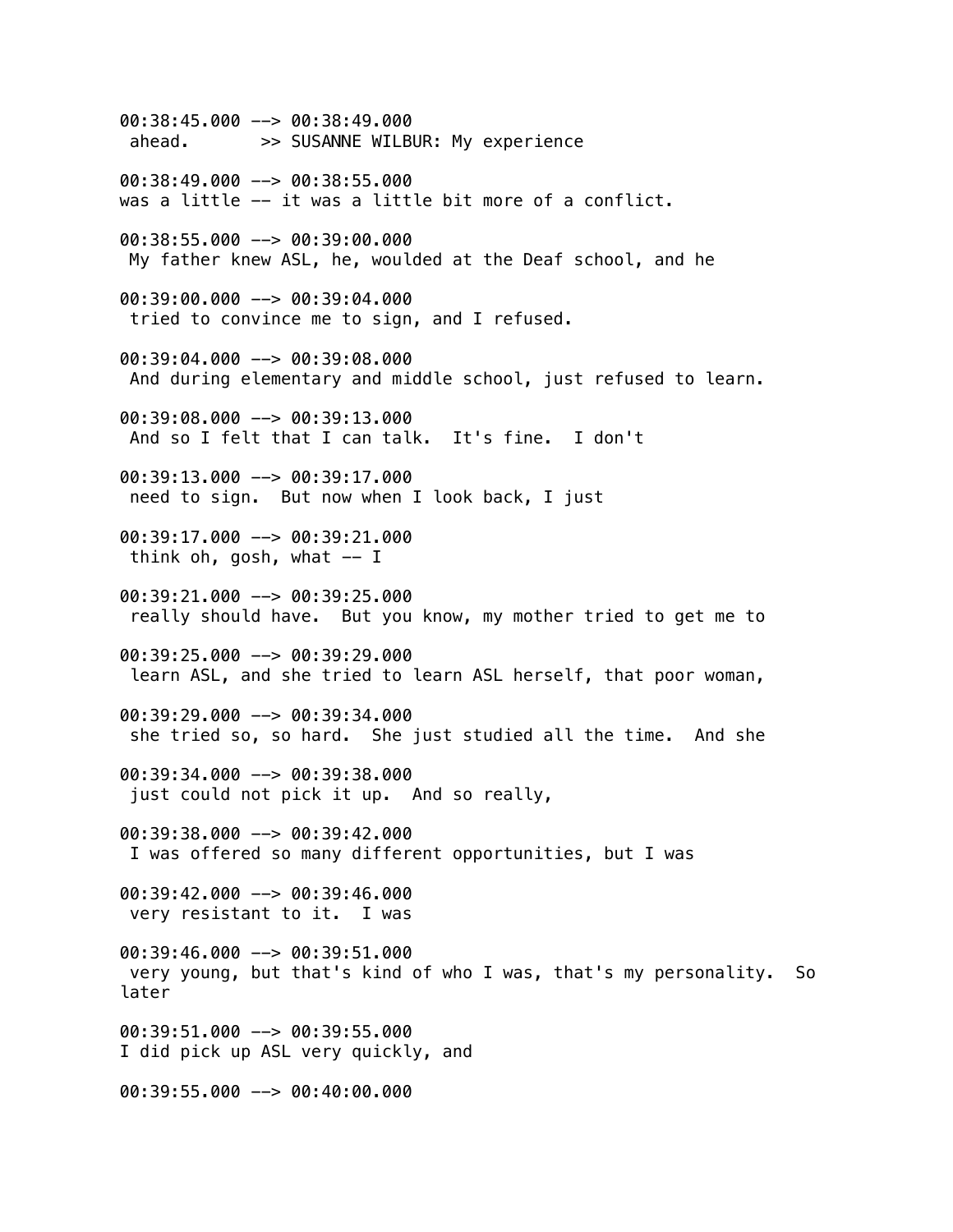I do wish, looking back, for me,

00:40:00.000 --> 00:40:06.000 not for everyone, not for all, but for me,

00:40:06.000 --> 00:40:10.000 my family learned sign. And then I later

00:40:10.000 --> 00:40:13.000 realized how much I was missing.

00:40:13.000 --> 00:40:17.000 >> LAUREN GOOD: I do want to add

00:40:17.000 --> 00:40:20.000 to that, I think that it's really beautiful that your parents actually

00:40:20.000 --> 00:40:24.000 really respected you with that, though. That you were resistant to

00:40:24.000 --> 00:40:29.000 learning sign and they respected that. They didn't force

00:40:29.000 --> 00:40:33.000 you to do that. And they wanted to make sure

00:40:33.000 --> 00:40:36.000 until -- they waited until you were ready.

00:40:36.000 --> 00:40:37.000 Tobias, did you want to add

00:40:37.000 --> 00:40:41.000 something? >> TOBIAS CANTERBURY: I was

00:40:41.000 --> 00:40:45.000 really blessed within my family's structure, I was born to

00:40:45.000 --> 00:40:49.000 Deaf family and brothers and sisters, and we had no problem with

00:40:49.000 --> 00:40:53.000 communication access, everybody would sign, but when I moved to a hearing

00:40:53.000 --> 00:40:58.000 family, I noticed myself kind of taking advantage of it. Oh, can you do this

00:40:58.000 --> 00:41:01.000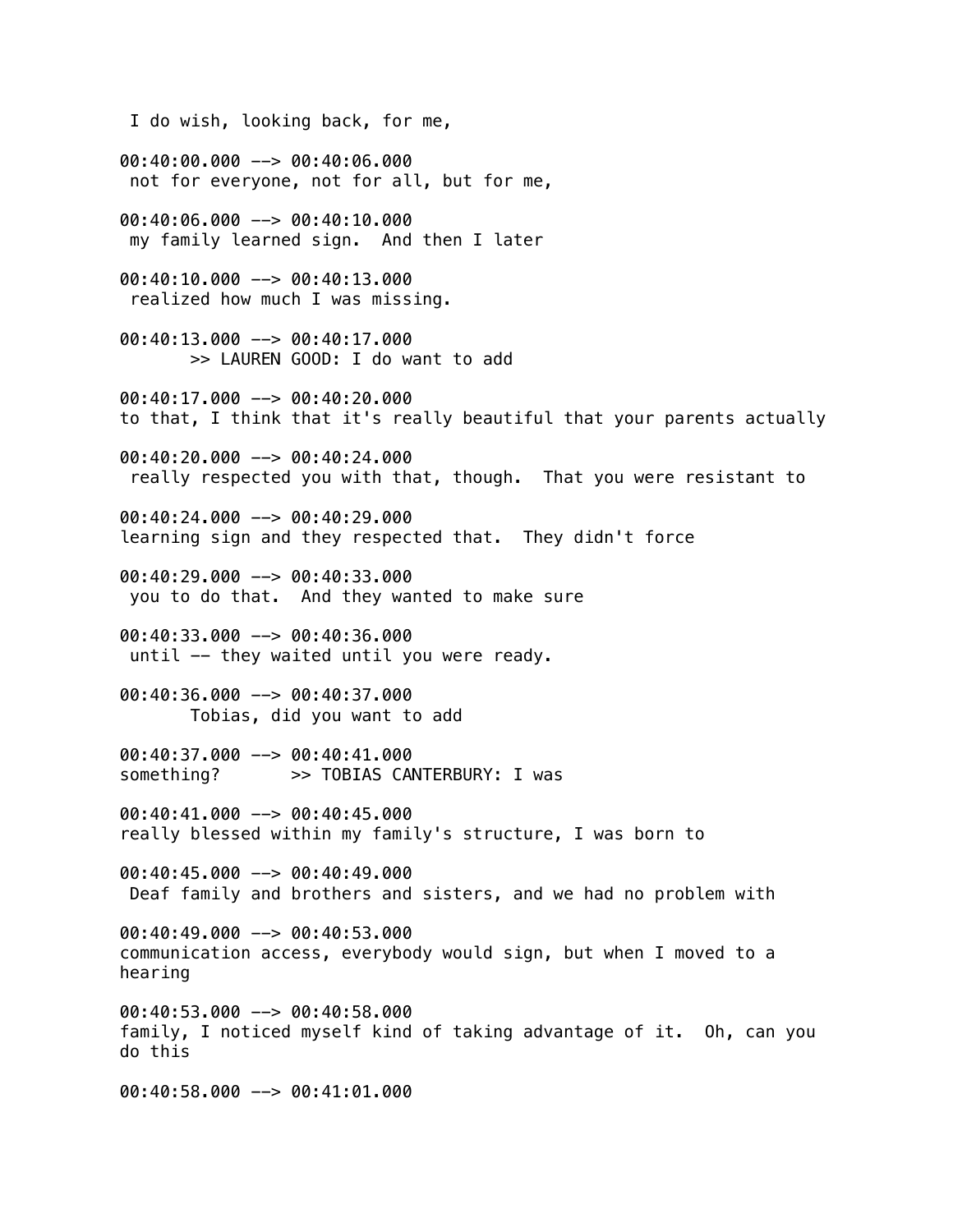for me? I'm a poor Deaf person. And my 00:41:01.000 --> 00:41:06.000 family would be oh, my Deaf baby, okay, I'll do everything for you! 00:41:06.000 --> 00:41:11.000 So I really took advantage of that situation. 00:41:11.000 --> 00:41:15.000 And now  $I$  -- parents of Deaf and hard of hearing kids, 00:41:15.000 --> 00:41:19.000 they can do it by themselves, you know? So I think there's benefits of 00:41:19.000 --> 00:41:23.000 being able to self-advocate. But when I got into college, my friends, 00:41:23.000 --> 00:41:27.000 if  $I$  -- I was not going to ask anybody to do something for me, they would 00:41:27.000 --> 00:41:32.000 have smacked me, so I learned how to do things myself more. 00:41:32.000 --> 00:41:37.000 >> LAUREN GOOD: Oh, I see, yeah, 00:41:37.000 --> 00:41:41.000 you played the Deaf card. I had the opposite experience. My mother 00:41:41.000 --> 00:41:45.000 was a very strong, confident woman, 00:41:45.000 --> 00:41:49.000 and she was kind of had the opinion, you're 00:41:49.000 --> 00:41:55.000 Deaf, oh, well, do it anyway. I was really very shy. I didn't want to do 00:41:55.000 --> 00:41:59.000 it. And ironically, my siblings really felt 00:41:59.000 --> 00:42:03.000 that my mom spent more attention 00:42:03.000 --> 00:42:07.000 and -- more of her time and attention on me, and were very jealous and upset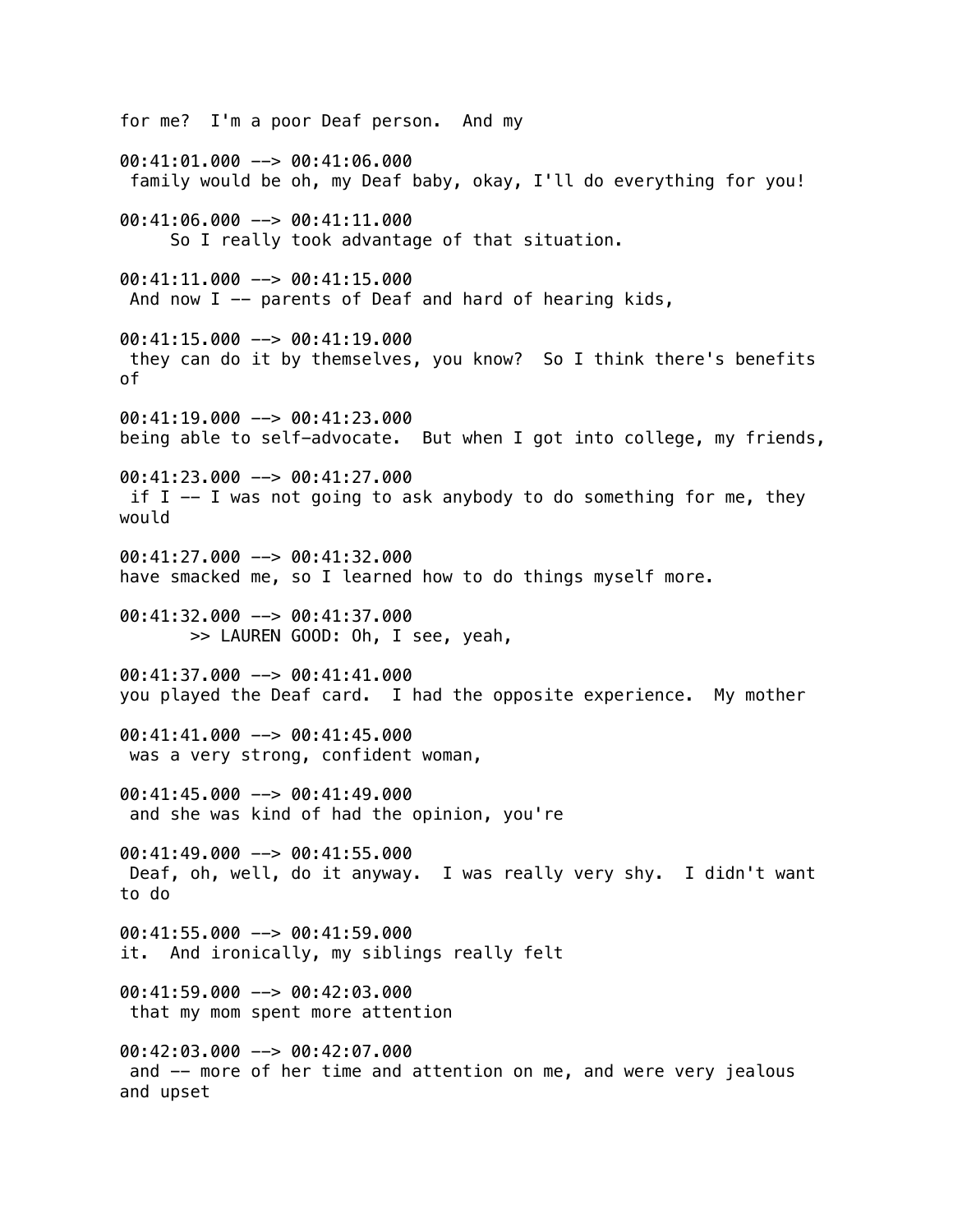00:42:07.000 --> 00:42:11.000 by that. And I think it's important as the only Deaf and hard of 00:42:11.000 --> 00:42:16.000 hearing person in a family, that we recognize 00:42:16.000 --> 00:42:20.000 that, that that's there. But we don't let that become our problem. 00:42:20.000 --> 00:42:24.000 It's their problem. And so I 00:42:24.000 --> 00:42:28.000 think that it's their journey. I do it know what it's like to be hearing 00:42:28.000 --> 00:42:32.000 and they don't know what it's like to be Deaf. 00:42:32.000 --> 00:42:40.000 >> SUSANNE WILBUR: Funny story, my sister was  $00:42:40.000$  -->  $00:42:44.000$  really -- wanted to take advantage of the fact that she had a Deaf 00:42:44.000 --> 00:42:48.000 sister. So my parents would ask her to do a job around the house, 00:42:48.000 --> 00:42:52.000 and my sister would come up to me and say, oh, mom said that 00:42:52.000 --> 00:42:56.000 you need to do all of these things that were supposed to be her jobs, and  $00:42:56.000$  -->  $00:43:01.000$ she would tell me that, and I just believed her. And I would doll all of 00:43:01.000 --> 00:43:05.000 them for years! >> My 00:43:05.000 --> 00:43:09.000 brother would do the same thing! Seriously. 00:43:09.000 --> 00:43:12.000 Later I would get him, but oh, my god! 00:43:12.000 --> 00:43:16.000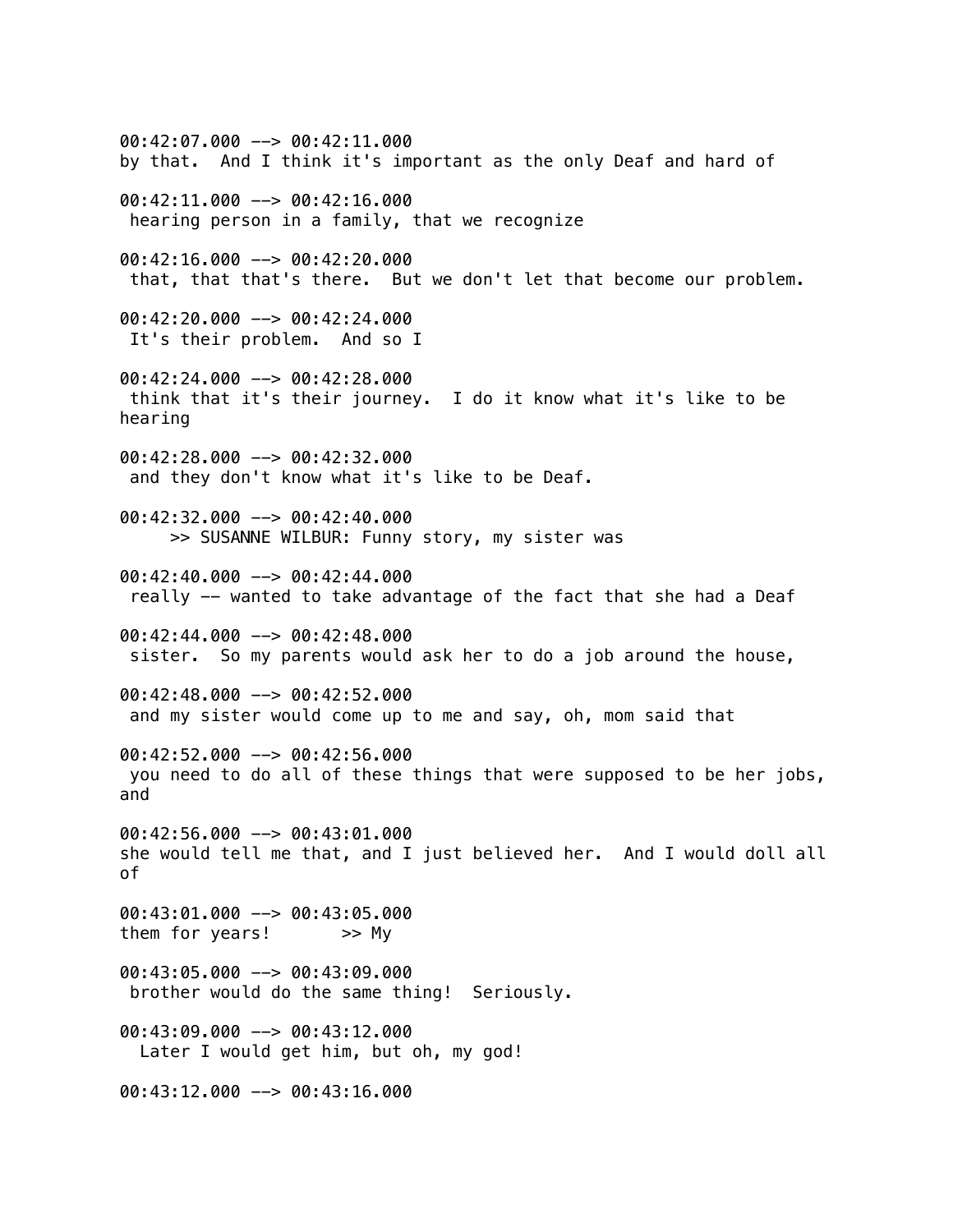>> LAUREN GOOD: That's so funny. 00:43:16.000 --> 00:43:22.000 Yeah, I have a funny story like that too. My 00:43:22.000 --> 00:43:26.000 family -- my -- also my advice is to find a family member 00:43:26.000 --> 00:43:28.000 that also can help -- that you can develop that friendship with. And  $-$ 00:43:28.000 --> 00:43:33.000 we talked about that advice in developing a friendship, and that's 00:43:33.000 --> 00:43:37.000 what my family did. And so 00:43:37.000 --> 00:43:42.000 they learned -- I have a cousin that learned a little bit of finger 00:43:42.000 --> 00:43:46.000 spelling, and so I was struggling to lipread and they would have to repeat  $00:43:46.000$  -->  $00:43:50.000$  themselves often over and over. Until finally 00:43:50.000 --> 00:43:54.000 they learned to slow down. And so 00:43:54.000 --> 00:43:58.000 I would make them repeat it over and over again, and then they would say, 00:43:58.000 --> 00:44:03.000 you don't have to slow down, I'm not deaf! And then we would look at 00:44:03.000 --> 00:44:07.000 each other and  $-$  I am deaf, so we would crack up laughing. That's just 00:44:07.000 --> 00:44:13.000 a memory I had. Moving 00:44:13.000 --> 00:44:17.000 along, how can parents help 00:44:17.000 --> 00:44:21.000 to support their child's social and emotional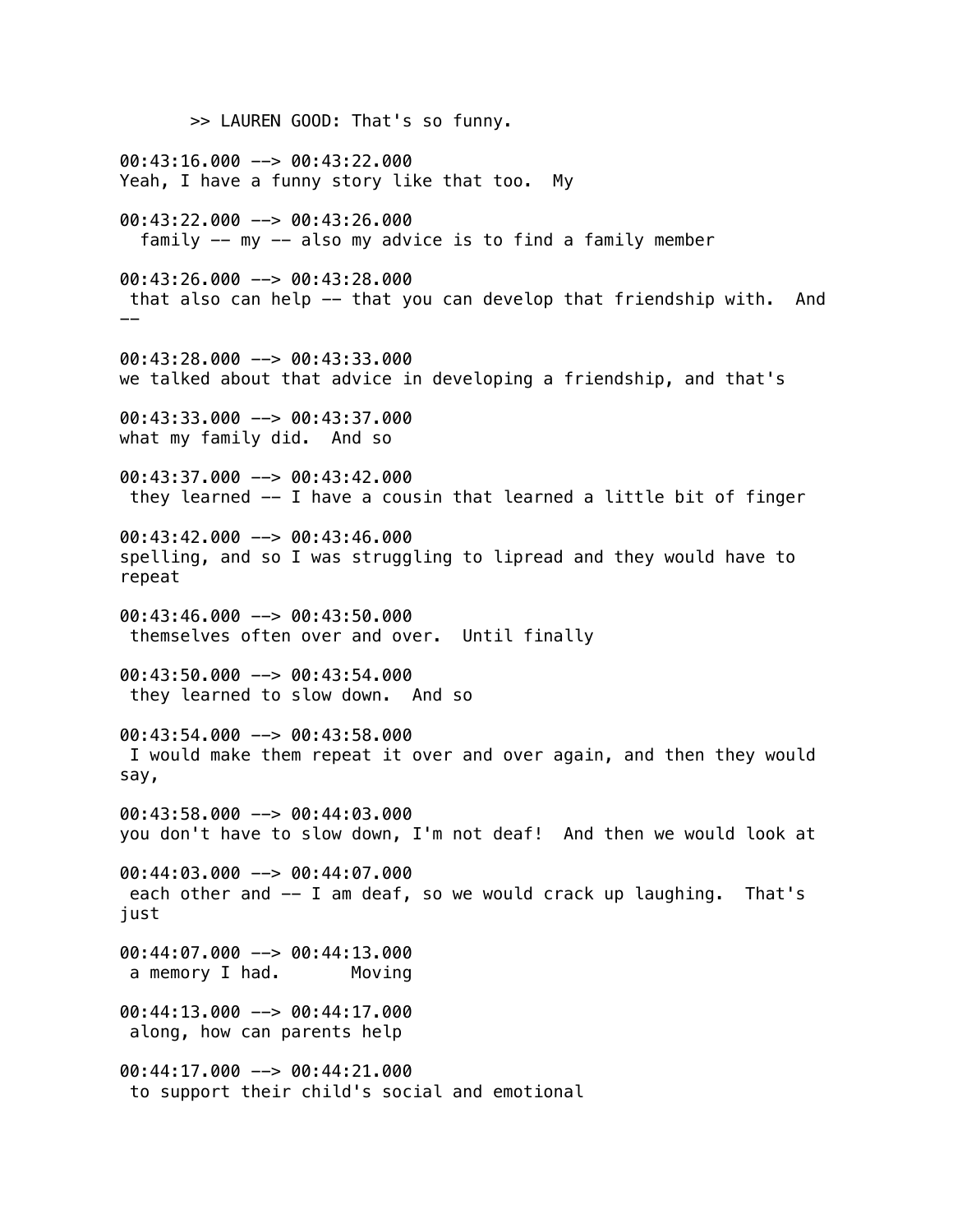$00:44:21.000$  -->  $00:44:27.000$  needs, and health needs? 00:44:27.000 --> 00:44:31.000 >> TOBIAS CANTERBURY: I think 00:44:31.000 --> 00:44:35.000 honestly, the parents who are already here, you're halfway there. You're 00:44:35.000 --> 00:44:37.000 clearly advocating, it's 8:00 at night on a Tuesday, everyone is tired, but 00:44:37.000 --> 00:44:42.000 here on this Zoom, so I applaud you for that. 00:44:42.000 --> 00:44:46.000 Listen to your kids, talk to them, show empathy.  $00:44:46.000$  -->  $00:44:49.000$ They may not remember what you say, but they're going to remember who you 00:44:49.000 --> 00:44:52.000 are, and that you're there and that you love them and that you support 00:44:52.000 --> 00:44:55.000 them all the way. And having that support system at home first is 00:44:55.000 --> 00:44:57.000 important. >> LAUREN GOOD: Exactly. Anyone 00:44:57.000 --> 00:45:02.000 else? Greg? >> GREGORY FARBER: Yeah, so this 00:45:02.000 --> 00:45:06.000 is Greg. Again, yeah, congratulations, you guys. That is such 00:45:06.000 --> 00:45:10.000 a huge thing. When I think back, 00:45:10.000 --> 00:45:13.000 looking at my parents, I think they did with labeling 00:45:13.000 --> 00:45:18.000 emotions. And I can make this connection, like, why I'm feeling a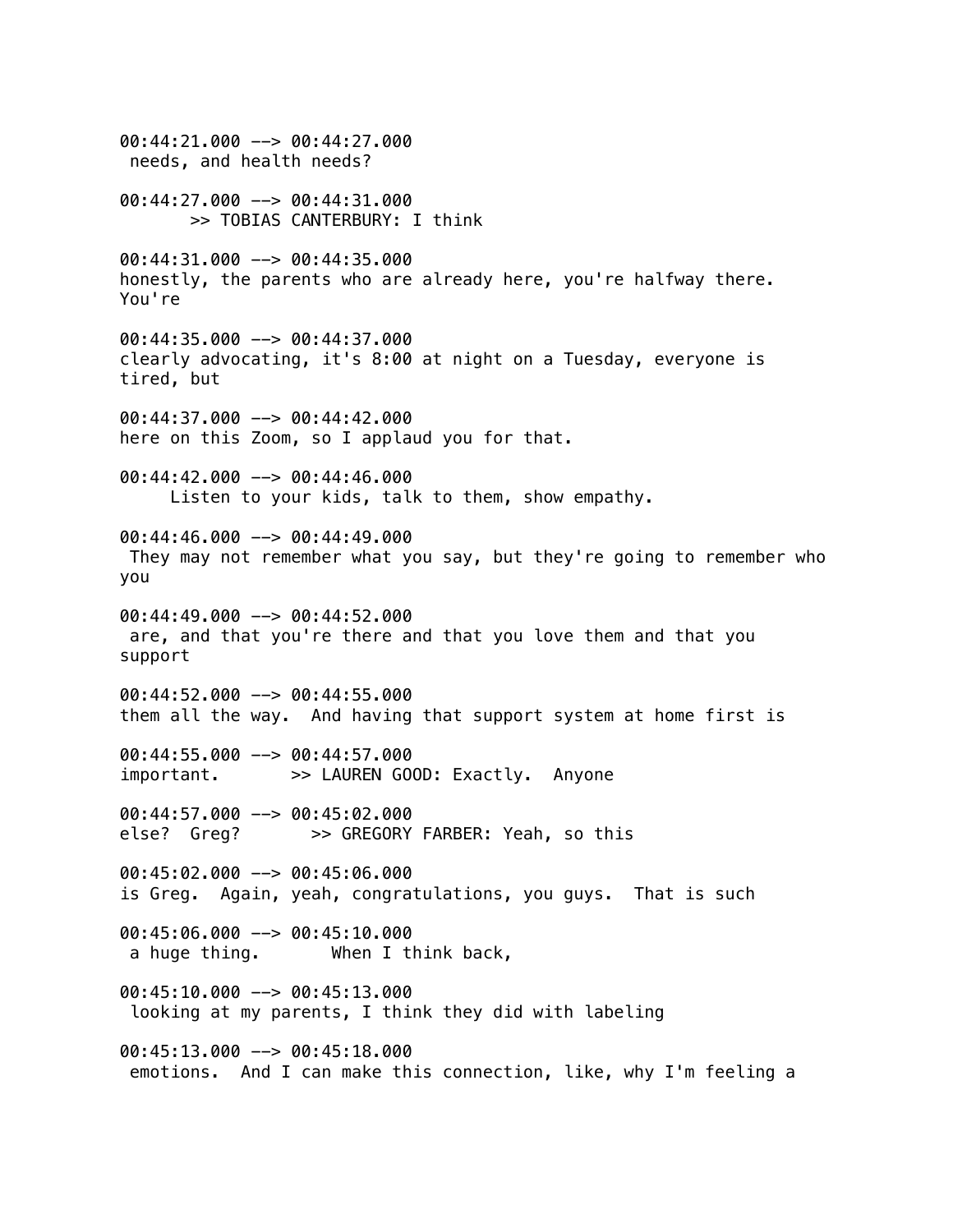00:45:18.000 --> 00:45:22.000 certain way. And that would help me to be able to communicate how I was 00:45:22.000 --> 00:45:26.000 feeling. So, yeah, I think that's 00:45:26.000 --> 00:45:30.000 important. That one perspective. And that helped me become a 00:45:30.000 --> 00:45:35.000 little more compassionate, you know, like when I had permission to have 00:45:35.000 --> 00:45:39.000 those different emotions, and again, they would just repeat the labels, 00:45:39.000 --> 00:45:43.000 okay, you're sad. And make the facial expression so I could really 00:45:43.000 --> 00:45:47.000 kind of  $-$ - I would be able to pick up on that in myself and within others in  $00:45:47.000$  -->  $00:45:51.000$  terms of social cues. So I feel like I'm able to do that effectively 00:45:51.000 --> 00:45:55.000 because my parents really actively pointed things out. Even in a 00:45:55.000 --> 00:46:00.000 movie, oh, look at that person, how they're 00:46:00.000 --> 00:46:04.000 emotionally reacting. Another part, kind of 00:46:04.000 --> 00:46:07.000 processing, a thing I processed much later in live, that 00:46:07.000 --> 00:46:12.000 empathetic foundation was set for me at home. So I would encourage that as 00:46:12.000 --> 00:46:16.000 well. >> SUSANNE WILBUR: That's 00:46:16.000 --> 00:46:25.000 interesting. I would like to add, everything that you all said was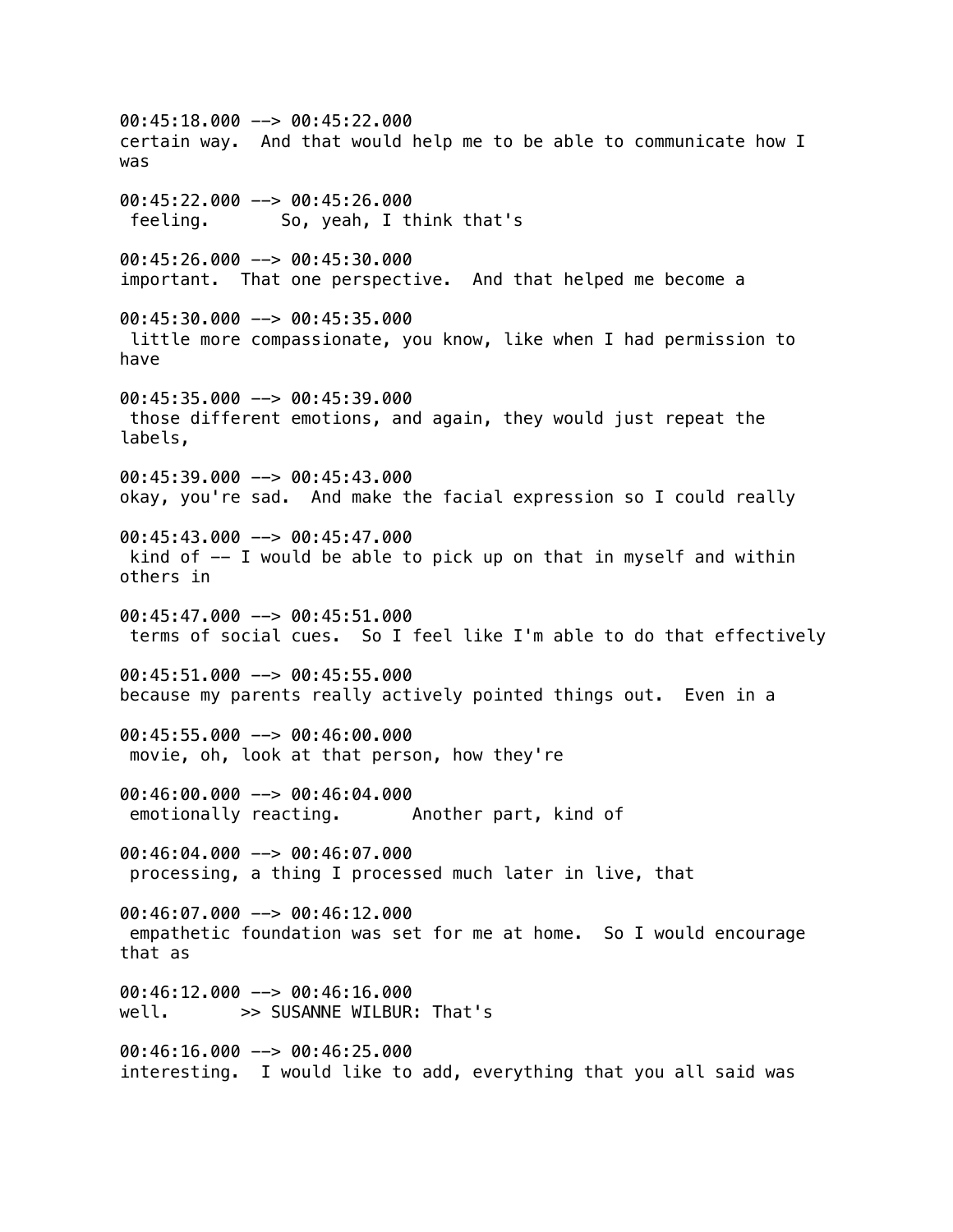00:46:25.000 --> 00:46:30.000 great. It's important to recognize that if a child 00:46:30.000 --> 00:46:34.000 who is deaf or hard of hearing 00:46:34.000 --> 00:46:38.000 , you know, they may be doing 00:46:38.000 --> 00:46:42.000 great. But it's important to really check in 00:46:42.000 --> 00:46:46.000 and recognize what's going on. And I know sometimes it's very difficult to 00:46:46.000 --> 00:46:51.000 be in a mainstream environment. But I think it's important to just be 00:46:51.000 --> 00:46:56.000 there, just to recognize that, yes, it is hard for 00:46:56.000 --> 00:47:01.000 them. And my biggest complaint 00:47:01.000 --> 00:47:05.000 was the long walk from the public classroom to the Deaf 00:47:05.000 --> 00:47:09.000 classroom. I complained all the time from first grade 00:47:09.000 --> 00:47:14.000 on, I mean, I just constantly complained. Mom, it's so -- and she 00:47:14.000 --> 00:47:18.000 would say, I know, I know. It was such a little 00:47:18.000 --> 00:47:22.000 thing, but it was important that she recognized it, that she 00:47:22.000 --> 00:47:26.000 listened, that she paid attention. So even if they're doing pretty well, 00:47:26.000 --> 00:47:30.000 and things are going well, it's something that I think about as 00:47:30.000 --> 00:47:33.000 being the most valuable experience or the most valuable thing to have.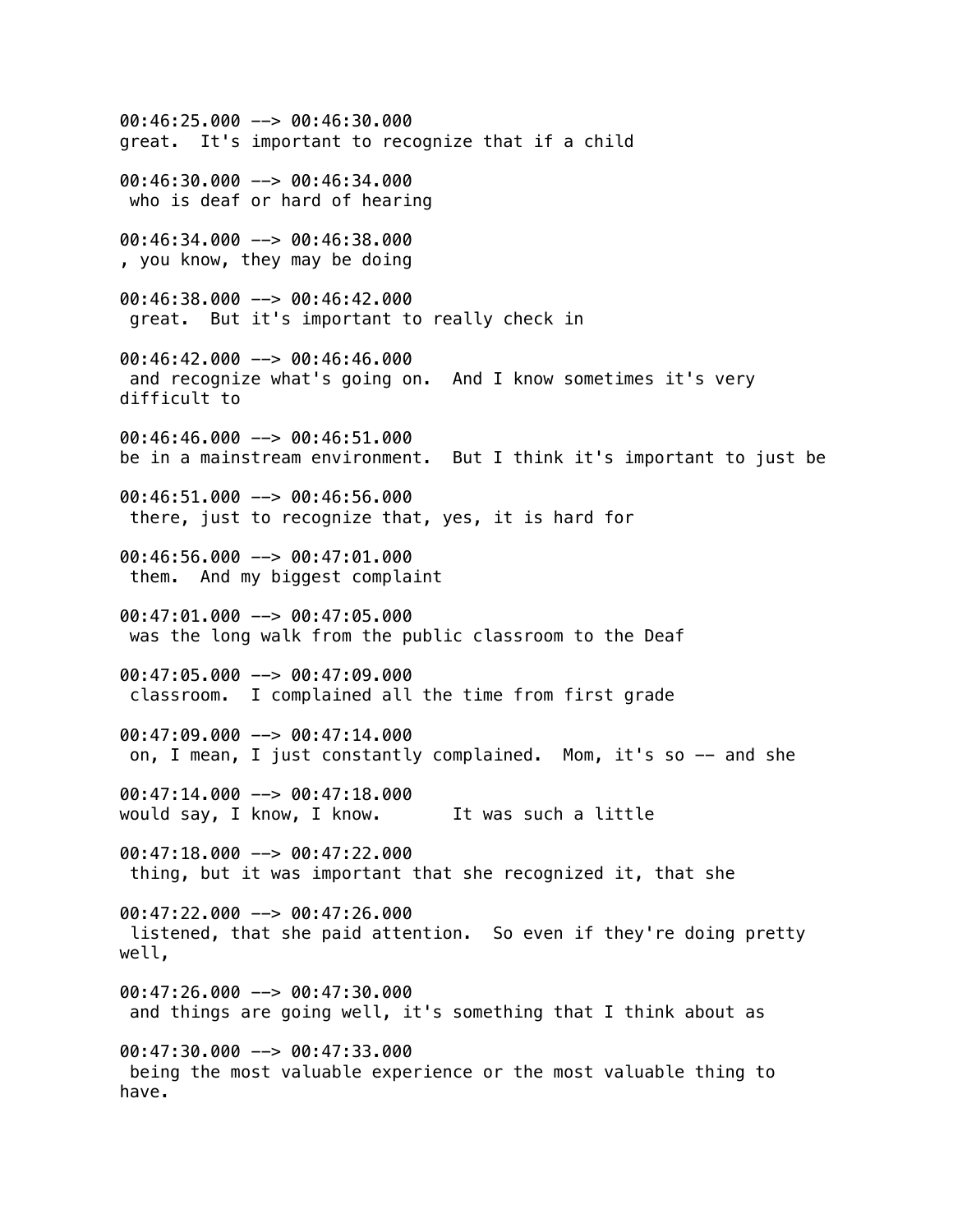00:47:33.000 --> 00:47:38.000 >> LAUREN GOOD: Yes. Also Deaf 00:47:38.000 --> 00:47:42.000 and hard of hearing children are very, very visual. So be my 00:47:42.000 --> 00:47:47.000 children were -- when my children were young, my babies, 00:47:47.000 --> 00:47:51.000 they started school, we would have -- they would have a poster with 00:47:51.000 --> 00:47:55.000 different emotions on there that would say, upset, or 00:47:55.000 --> 00:47:59.000 angry, or whatever the feeling or emotion was, so maybe they didn't have 00:47:59.000 --> 00:48:03.000 the word, but they had the visual representation of that. And you can 00:48:03.000 --> 00:48:07.000 do that. Maybe add a sign to it, and -- and just 00:48:07.000 --> 00:48:11.000 kind of help them to recognize. And they could recognize 00:48:11.000 --> 00:48:14.000 emotions or feelings without the sign, but just a visual 00:48:14.000 --> 00:48:18.000 representation. Also there's stem cells something 00:48:18.000 --> 00:48:22.000 that's a five-point system, have you storytelling involved with 00:48:22.000 --> 00:48:26.000 that, one to five, for example, one means you're doing great, number 00:48:26.000 --> 00:48:30.000 five means that you are just really overwhelmed and feeling incredibly 00:48:30.000 --> 00:48:35.000 angry, and about to just lose it. And I think it kind of 00:48:35.000 --> 00:48:39.000 helps them just to initially be able to recognize what emotion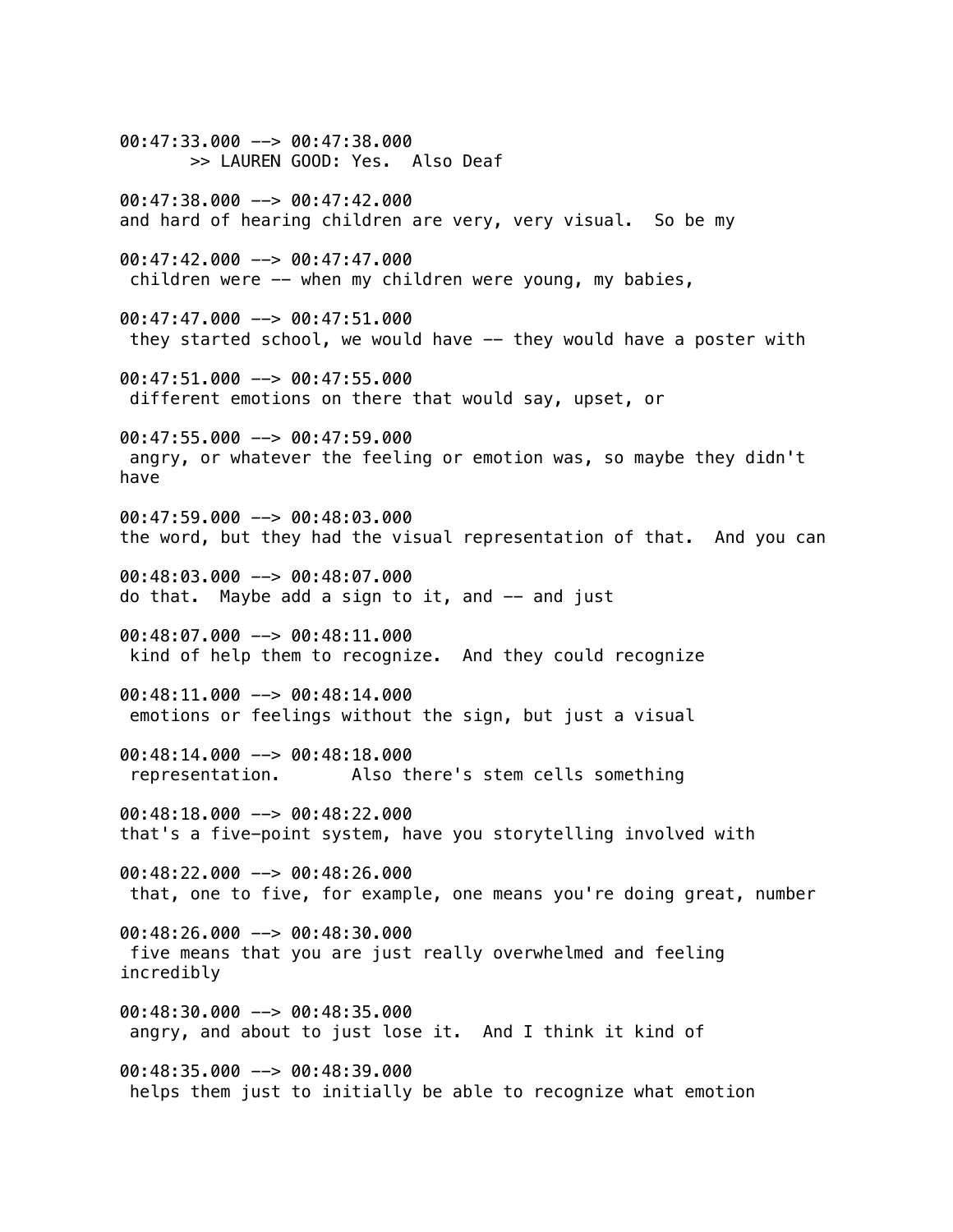they're

00:48:39.000 --> 00:48:43.000 feeling. And where they're at, and then they can work on how to resolve 00:48:43.000 --> 00:48:47.000 that emotion. So there's a story that I have with that 00:48:47.000 --> 00:48:51.000 that's like, a girl who wants to get some ice cream and she gets her ice 00:48:51.000 --> 00:48:55.000 cream and she is so excited, but she goes outside and it's hot, and the 00:48:55.000 --> 00:48:59.000 ice cream starts to melt and it's dripping onto her clothes that her mom 00:48:59.000 --> 00:49:01.000 bought her that are nice, but she keeps going on, and all of a sudden  $0.49:01.000$   $\rightarrow$  00:49:04.000 one of the scoops of ice cream falls off. 00:49:04.000 --> 00:49:09.000 And so she starts to get a little irritated with it. And then the next 00:49:09.000 --> 00:49:13.000 thing that happened is the dog comes over to her, and tries to lick her ice 00:49:13.000 --> 00:49:17.000 cream cone. And she's trying to keep her ice cream cone away from the dog, 00:49:17.000 --> 00:49:21.000 and that might be the level four. The whole ice cream cone falls on 00:49:21.000 --> 00:49:25.000 the floor and she's lost all of it, and that may be level five. 00:49:25.000 --> 00:49:30.000 But that kind of story, that helps them connect to what number they feel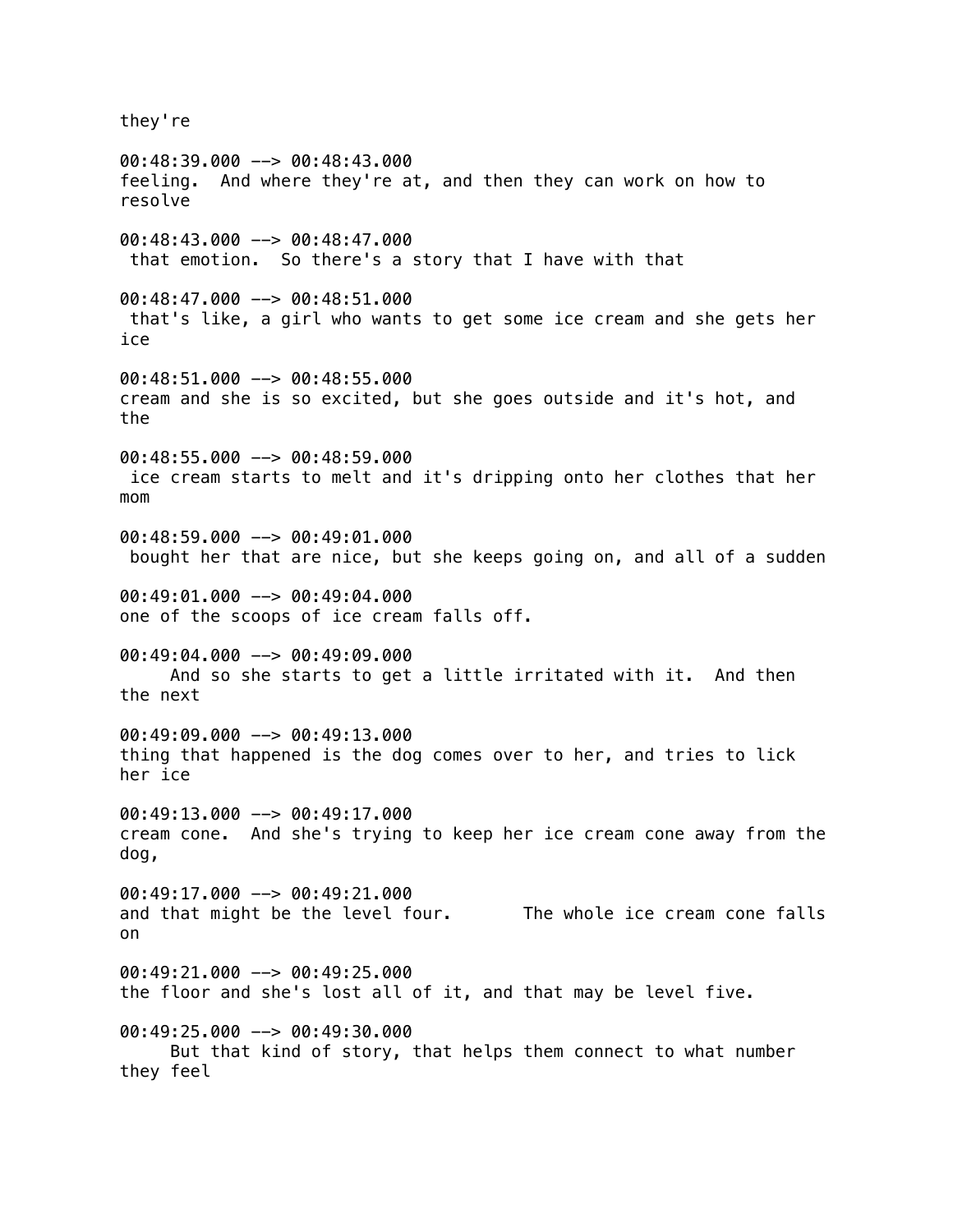00:49:30.000 --> 00:49:36.000 they're at, 1-5, and that's just a way to do it. To be honest with 00:49:36.000 --> 00:49:40.000 you, with their emotions, a lot of times a deaf child may see 00:49:40.000 --> 00:49:44.000 that their hearing parents are arguing with, but they don't know what it's 00:49:44.000 --> 00:49:48.000 about. It may be something like recognizing or letting them 00:49:48.000 --> 00:49:57.000 know, we're agriculture requesting, but we're working it out. Go ahead. 00:49:57.000 --> 00:50:00.000 >> TOBIAS CANTERBURY: I think the 00:50:00.000 --> 00:50:04.000 dinner table is the other thing. Everyone is around the table, and 00:50:04.000 --> 00:50:08.000 everybody is talking, and so if you ask somebody what's going on, and then 00:50:08.000 --> 00:50:11.000 they say oh, it's not important, I'll tell you later, that can traumatize. 00:50:11.000 --> 00:50:16.000 Just take a minute and say we're talking about this, and just include 00:50:16.000 --> 00:50:17.000 your child. That really is so huge. 00:50:17.000 --> 00:50:21.000 >> LAUREN GOOD: Tobias, there's 00:50:21.000 --> 00:50:23.000 only a minute left, I'm going to give it to Greg. 00:50:23.000 --> 00:50:27.000 >> GREGORY FARBER: Clearly 00:50:27.000 --> 00:50:31.000 speaking about your own emotions is huge. My mom would always say, oh,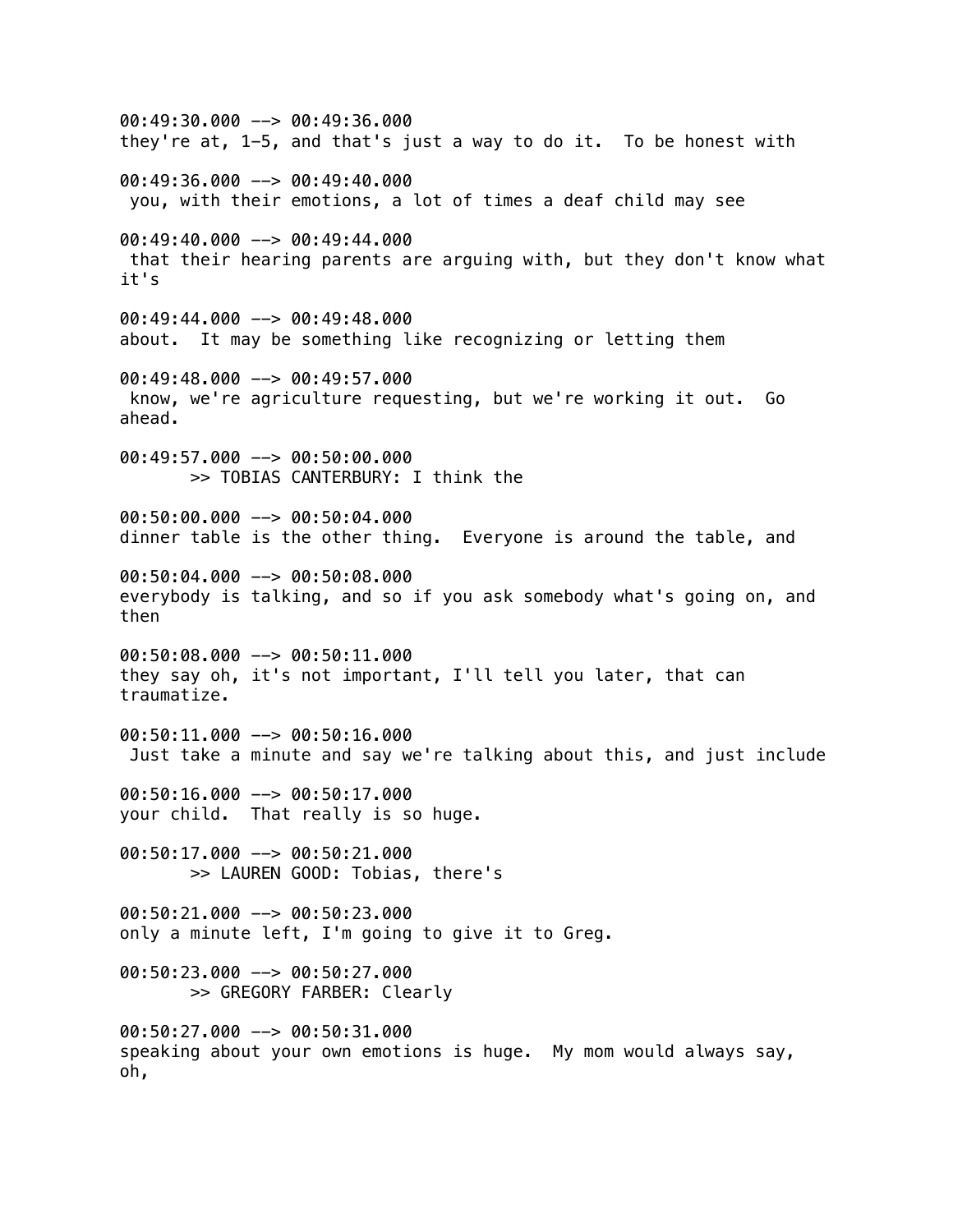00:50:31.000 --> 00:50:35.000 yeah, I'm pissed off. And I'd be like, okay, that's mad. 00:50:35.000 --> 00:50:39.000 I got that. Angry. So hearing people tend 00:50:39.000 --> 00:50:43.000 to brush those things under the rug, but Deaf people can't 00:50:43.000 --> 00:50:48.000 access it. And per rungery for that. 00:50:48.000 --> 00:50:53.000 I 100% agree, it helps kids understand mom and dad are arguing, they're mad 00:50:53.000 --> 00:50:57.000 but they're resolving it. So that kind of explicit stuff 00:50:57.000 --> 00:51:00.000 is kind of helps lessen the anxiety in given 00:51:00.000 --> 00:51:02.000 situations. I just wanted to say that. 00:51:02.000 --> 00:51:07.000 >> LAUREN GOOD: That was all really wonderful. That's all the 00:51:07.000 --> 00:51:11.000 questions we have time for, we just have five minutes left. Just to kind 00:51:11.000 --> 00:51:16.000 of answer some questions for parents, do you have any questions for us?  $00:51:16.000$  -->  $00:51:20.000$  >> I see two in chat. 00:51:20.000 --> 00:51:25.000 Two questions in the chat. I don't know if you see them. 00:51:25.000 --> 00:51:30.000 >> Those are good questions. 00:51:30.000 --> 00:51:36.000 >> Teri, maybe? 00:51:36.000 --> 00:51:38.000 Oh, I see. In the chat. Okay.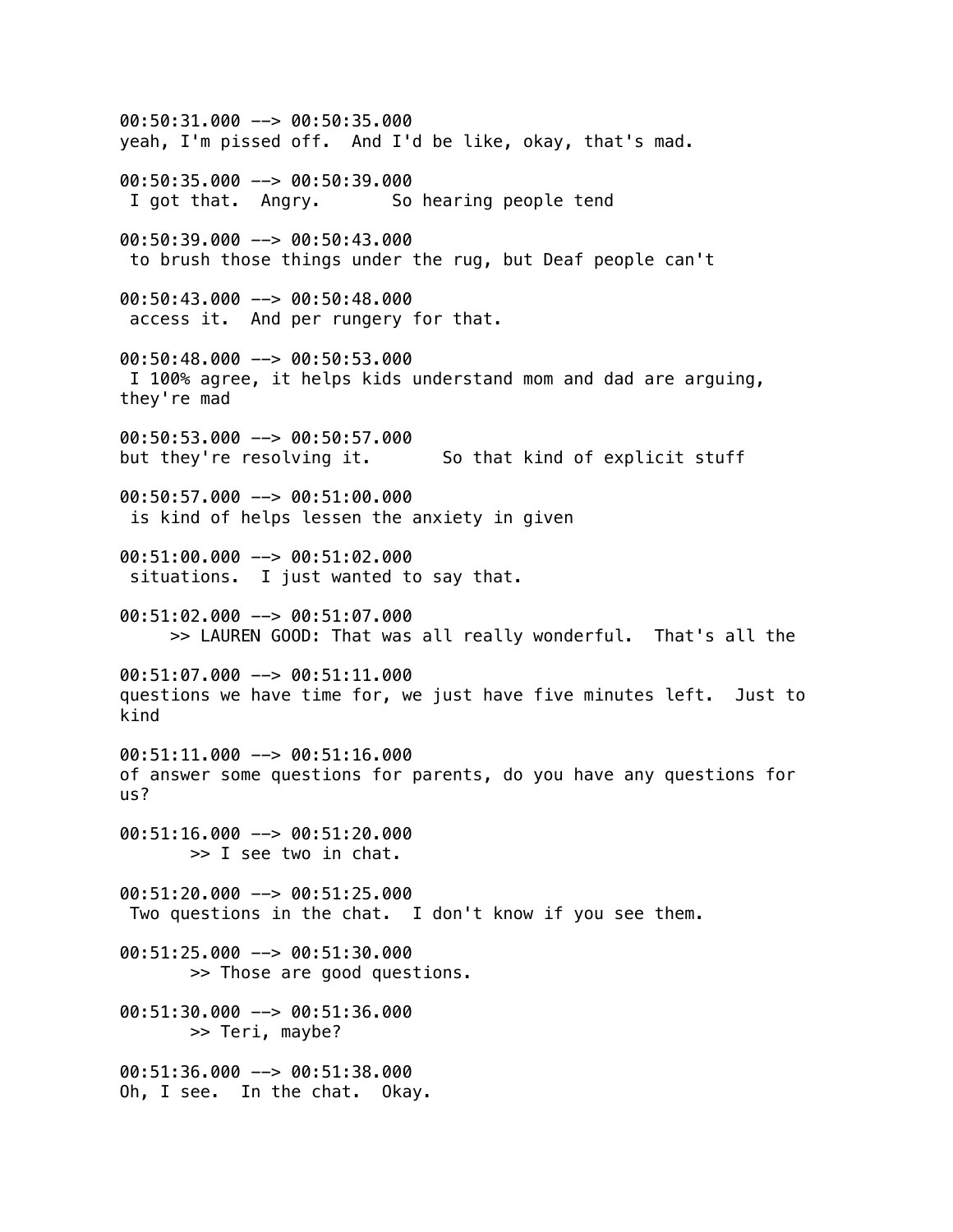00:51:38.000 --> 00:51:43.000 >> SUSANNE WILBUR: That's where 00:51:43.000 --> 00:51:45.000 the questions are. >> LAUREN GOOD: Oh, okay. I see. 00:51:45.000 --> 00:51:48.000 For those of you that had an 00:51:48.000 --> 00:51:52.000 interpreter in your school experience in social situations did the 00:51:52.000 --> 00:51:54.000 interpreter help you to connect with other students or did the interpreter 00:51:54.000 --> 00:51:59.000 create a barrier between you and other kids? 00:51:59.000 --> 00:52:01.000 That's a great question. Who wants to answer that? 00:52:01.000 --> 00:52:04.000 >> TOBIAS CANTERBURY: I'd like to 00:52:04.000 --> 00:52:08.000 speak to that. The first interpreter I had, she  $00:52:08.000$  -->  $00:52:12.000$ was like my third mother. I went with the her all the way through high 00:52:12.000 --> 00:52:15.000 school. In the beginning she was strict, pay attention, look. At the 00:52:15.000 --> 00:52:20.000 beginning I was thinking, this interpreter seems strict. But later 00:52:20.000 --> 00:52:24.000 when I'd have a question, how do you do this, how do you sign this, I 00:52:24.000 --> 00:52:28.000 don't know, I was able to connect with that interpreter as a resourcer. 00:52:28.000 --> 00:52:32.000 And so that was cool in terms of the access in my mainstream situation.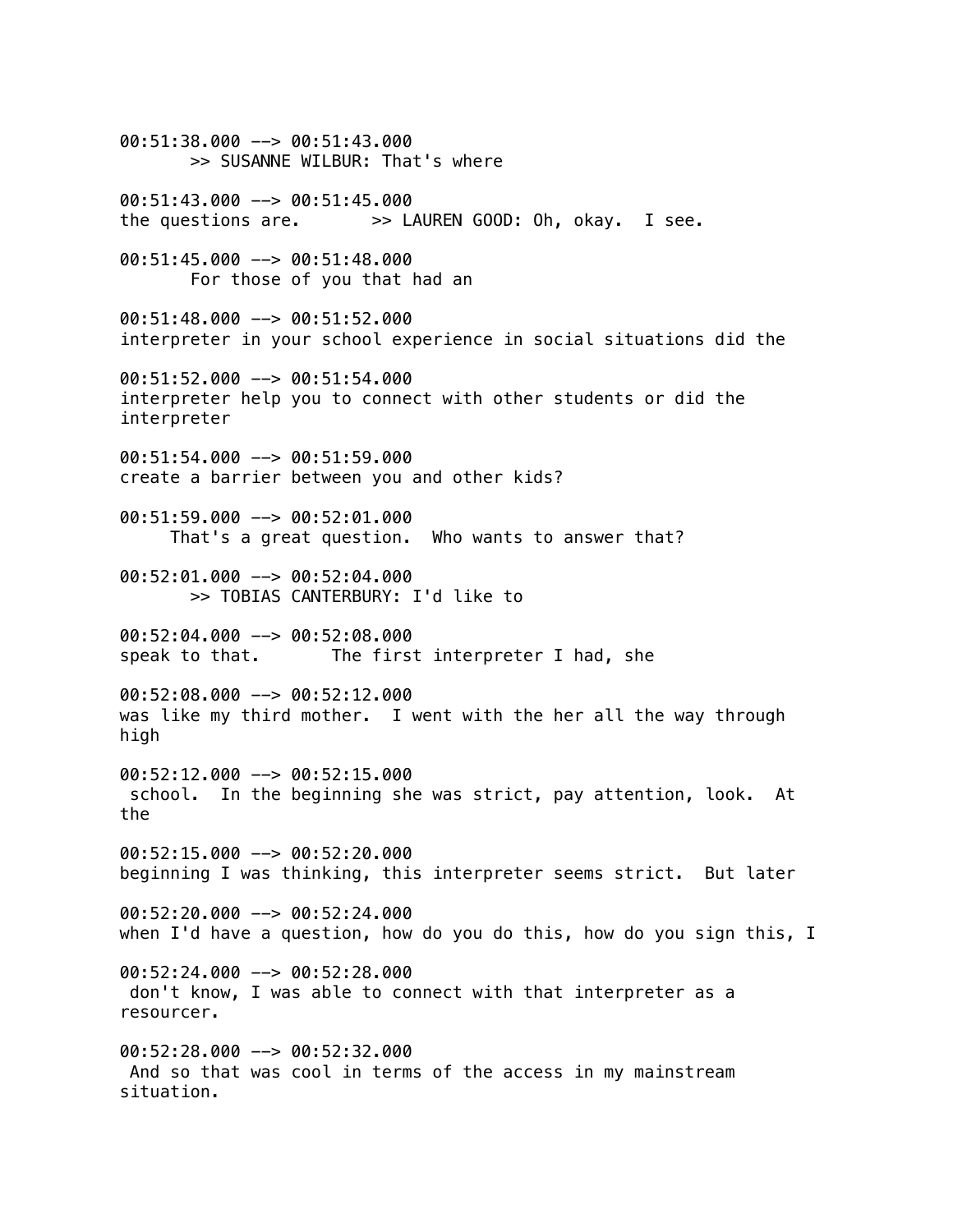00:52:32.000 --> 00:52:36.000 But I think that's a great question. 00:52:36.000 --> 00:52:40.000 >> LAUREN GOOD: Okay. And the next question was, in the mainstream 00:52:40.000 --> 00:52:44.000 setting, were you ever bullied? And if so, how did you deal with it? 00:52:44.000 --> 00:52:48.000 >> GREGORY FARBER: I fought back! 00:52:48.000 --> 00:52:53.000 Fisticuffs! I'm kidding. >> SUSANNE WILBUR: I don't think 00:52:53.000 --> 00:52:58.000 that's being a very good role model. >> GREGORY FARBER: No, I'm 00:52:58.000 --> 00:53:00.000 thinking about when  $-$  I think back about that, in terms of bullying, I 00:53:00.000 --> 00:53:05.000 ignored it. Certainly it's hard, especially if it escalates. 00:53:05.000 --> 00:53:09.000 But other people would see it. And be like, you know, it's just 00:53:09.000 --> 00:53:13.000 a turnoff. People don't want to be involved in that kind of thing. So if 00:53:13.000 --> 00:53:17.000 I notice somebody come towards me to pick on me, I'd go near a teacher or 00:53:17.000 --> 00:53:21.000 near a trusted staff member, or something like, just position myself 00:53:21.000 --> 00:53:26.000 where somebody would be able to see it and they would all back off. 00:53:26.000 --> 00:53:30.000 Did you want to say something? >> LAUREN GOOD: 00:53:30.000 --> 00:53:34.000 Yeah. I was actually bullied a lot. I was also a little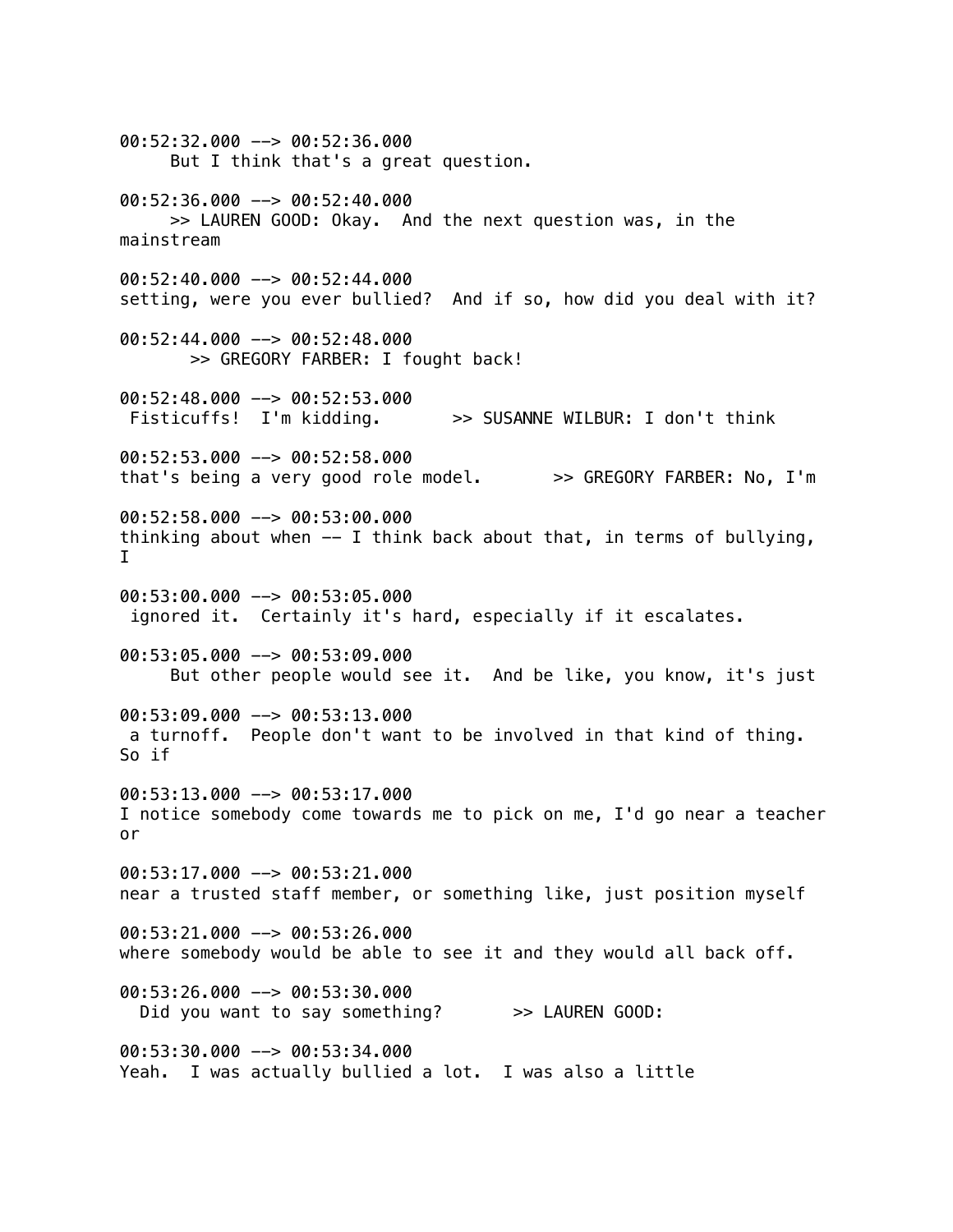00:53:34.000 --> 00:53:38.000 bit of a chicken. I was a bit of a tattle tale, so that's 00:53:38.000 --> 00:53:42.000 what I would do. Let's see. 00:53:42.000 --> 00:53:46.000 One more question. How can I 00:53:46.000 --> 00:53:51.000 help my daughter be strong enough to survive in the 00:53:51.000 --> 00:53:55.000 world where she feels like she has no connection? 00:53:55.000 --> 00:53:59.000 Do you want me to repeat the 00:53:59.000 --> 00:54:03.000 question? One of the parents had sent it in through an email. 00:54:03.000 --> 00:54:08.000 My daughter, how can I support her to become 00:54:08.000 --> 00:54:14.000 strong when she already feels like she doesn't have any  $00:54:14.000$  -->  $00:54:19.000$ connection or relationship with that?  $\Rightarrow$  I think the voice 00:54:19.000 --> 00:54:23.000 messages, the verbal messages, just kind of that, hey, you can do it. You 00:54:23.000 --> 00:54:27.000 can do it. Really, that -- if there's negativity 00:54:27.000 --> 00:54:31.000 or you feel left out, just address it. Kind of like directly, and make sure 00:54:31.000 --> 00:54:35.000 you're aware of it. It's important to have that support system at home, I've 00:54:35.000 --> 00:54:39.000 spoken about, I think find your people, join groups and clubs, there's just a 00:54:39.000 --> 00:54:44.000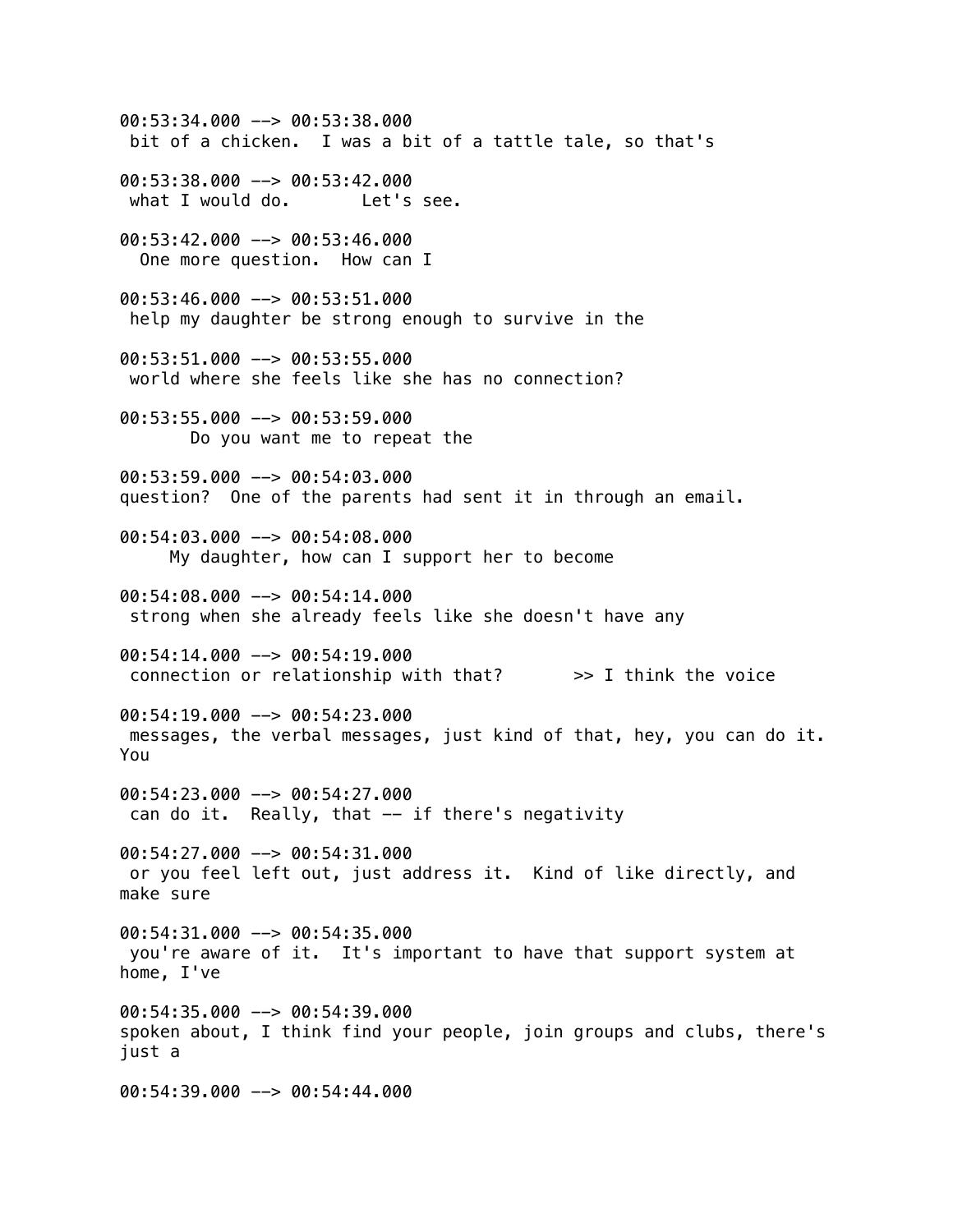lot that can be done. But that kind of interaction with your kid to make 00:54:44.000 --> 00:54:47.000 sure you know what's going on is huge. >> LAUREN GOOD: Yeah. I very 00:54:47.000 --> 00:54:51.000 much support that. Figuring out what their skills are, and then finding 00:54:51.000 --> 00:54:54.000 people that relate to that, maybe they like to dance, put them in that 00:54:54.000 --> 00:54:58.000 environment, and they'll find somebody that they like. And then when they 00:54:58.000 --> 00:55:00.000 get frustrated or something is going on, they have something else they do 00:55:00.000 --> 00:55:03.000 love. All right. So I think we just 00:55:03.000 --> 00:55:07.000 have one minute left. So we don't really have enough time for another 00:55:07.000 --> 00:55:11.000 question. Do the three of you want to add anything else? Anything else that 00:55:11.000 --> 00:55:14.000 you want to throw out there that we can ask? 00:55:14.000 --> 00:55:19.000 Well, this was really wonderful. 00:55:19.000 --> 00:55:23.000 Thank you all so much for being on the panel. And I hope that all the 00:55:23.000 --> 00:55:27.000 parents out there really benefit from this, and have been able 00:55:27.000 --> 00:55:31.000 to learn something from this. Please feel free to get 00:55:31.000 --> 00:55:33.000 in touch with any one of us if you have any questions at all. Thank you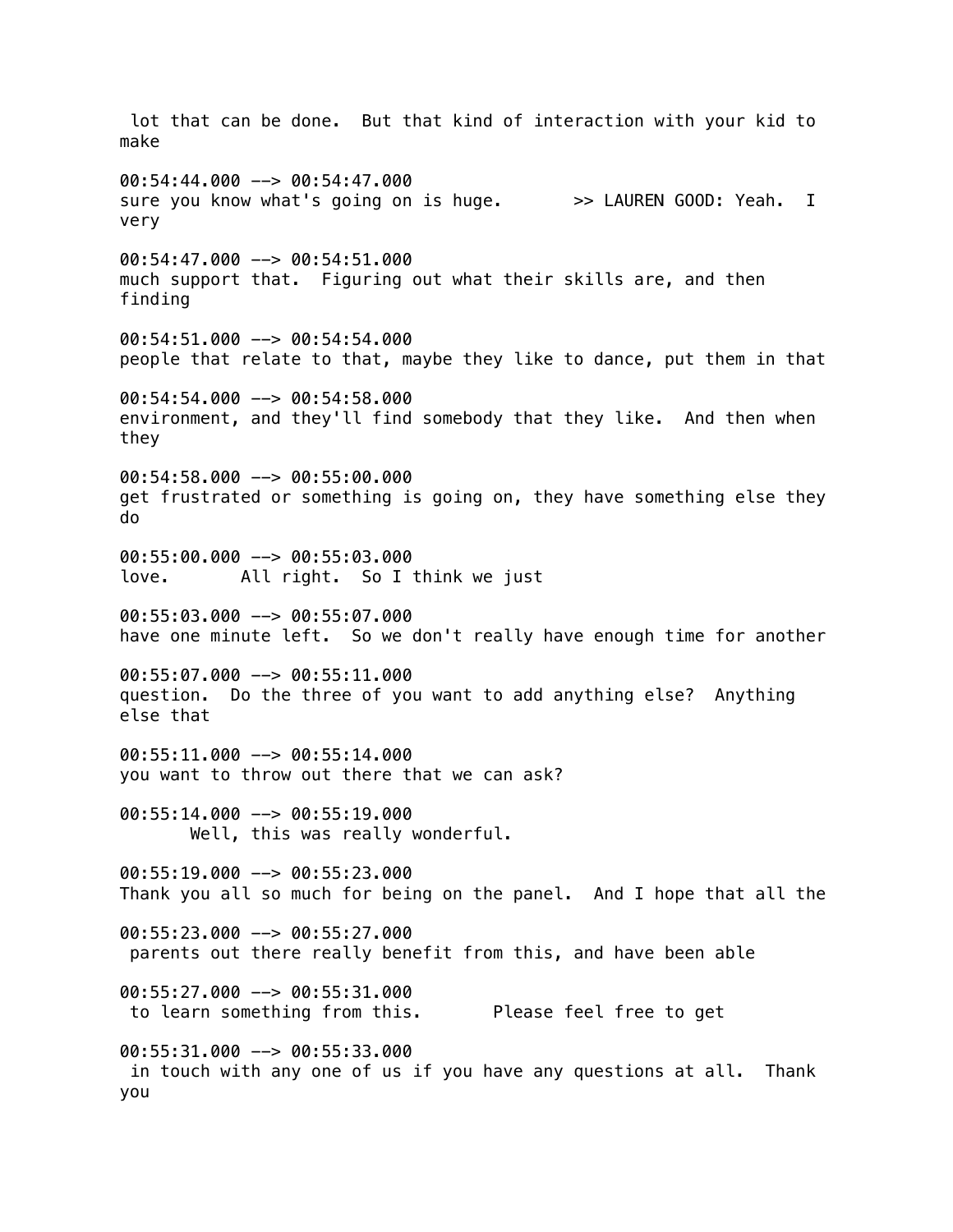$00:55:33.000$  -->  $00:55:36.000$ so much for coming tonight. Thank you. 00:55:36.000 --> 00:55:40.000 >> SUSANNE WILBUR: I really, really enjoyed it. Thank all of you 00:55:40.000 --> 00:55:44.000 for joining. >> Thanks, guys, I appreciate it. 00:55:44.000 --> 00:55:48.000 >> Have a wonderful evening. 00:55:48.000 --> 00:56:03.000 Bye! >> Take care, everybody. This is 00:56:03.000 --> 00:56:07.000 Greg. >> TERI URBAN: You guys were 00:56:07.000 --> 00:56:12.000 awesome! That was so good! Oh, my gosh. I was sitting here with a smile  $00:56:12.000$   $\rightarrow$  00:56:17.000 on my face the whole time, Greg you are funny. You are  $00:56:17.000$   $\rightarrow$  00:56:21.000 funny. And when you said that you're from St. Louis, I reached out to my 00:56:21.000 --> 00:56:25.000 friend Tommy, do you know Tommy? 00:56:25.000 --> 00:56:31.000 From St. Louis? Yeah.  $00:56:31.000$  -->  $00:56:37.000$  I was like, do you know this guy? Because 00:56:37.000 --> 00:56:42.000 he's -- >> Yeah, I know him, I've run  $00:56:42.000$  -->  $00:56:48.000$ into him occasionally. 00:56:48.000 --> 00:56:52.000 . >> TERI URBAN: Anyway, you are 00:56:52.000 --> 00:56:57.000 both from St. Louis, and he's so funny. Thank you so much.